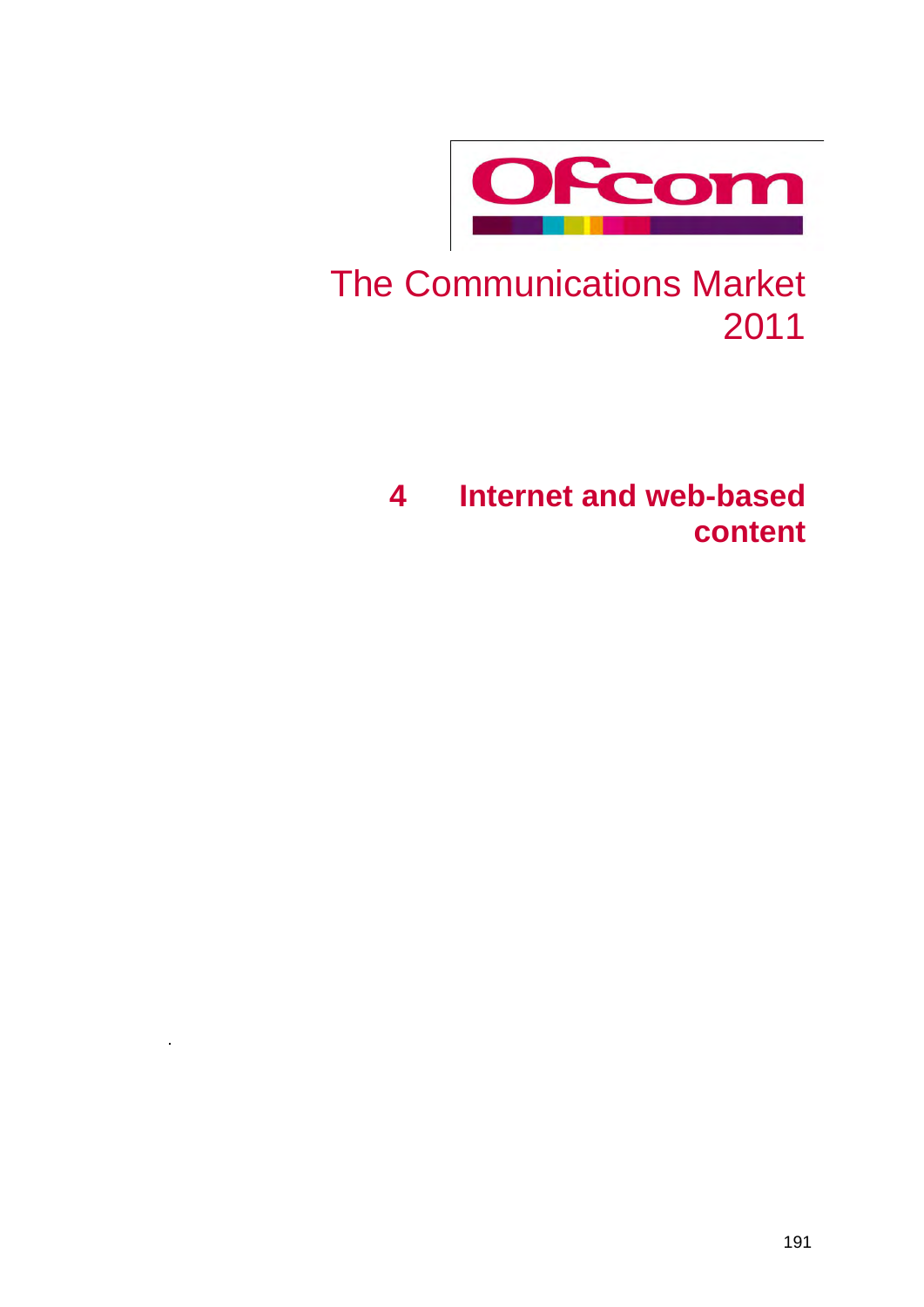## **Contents**

| 4.1   | Key market developments in internet and other web-<br>based content             | 193 |  |  |  |  |  |  |
|-------|---------------------------------------------------------------------------------|-----|--|--|--|--|--|--|
| 4.1.1 | Introduction                                                                    | 193 |  |  |  |  |  |  |
| 4.1.2 | Internet on mobile grows as users put their social networks in their<br>pockets | 194 |  |  |  |  |  |  |
| 4.1.3 | Internet advertising grows and diversifies                                      | 200 |  |  |  |  |  |  |
| 4.2   | Internet use in the UK                                                          | 203 |  |  |  |  |  |  |
| 4.2.1 | Introduction                                                                    | 203 |  |  |  |  |  |  |
| 4.2.2 | Internet take-up, by platform                                                   | 204 |  |  |  |  |  |  |
| 4.2.3 | The demographics of internet access                                             | 208 |  |  |  |  |  |  |
| 4.2.4 | Time spent online                                                               | 210 |  |  |  |  |  |  |
| 4.2.5 | Range of internet use                                                           | 212 |  |  |  |  |  |  |
| 4.2.6 | Confidence and concerns about using the internet                                |     |  |  |  |  |  |  |
| 4.3   | Consumption of web-based content                                                | 219 |  |  |  |  |  |  |
| 4.3.1 | Introduction                                                                    | 219 |  |  |  |  |  |  |
| 4.3.2 | Most popular online sectors, websites and applications                          | 219 |  |  |  |  |  |  |
| 4.3.3 | Social networking                                                               | 226 |  |  |  |  |  |  |
| 4.3.4 | Search                                                                          | 230 |  |  |  |  |  |  |
| 4.3.5 | User-generated content                                                          | 232 |  |  |  |  |  |  |
| 4.3.6 | Online shopping                                                                 | 235 |  |  |  |  |  |  |
|       |                                                                                 |     |  |  |  |  |  |  |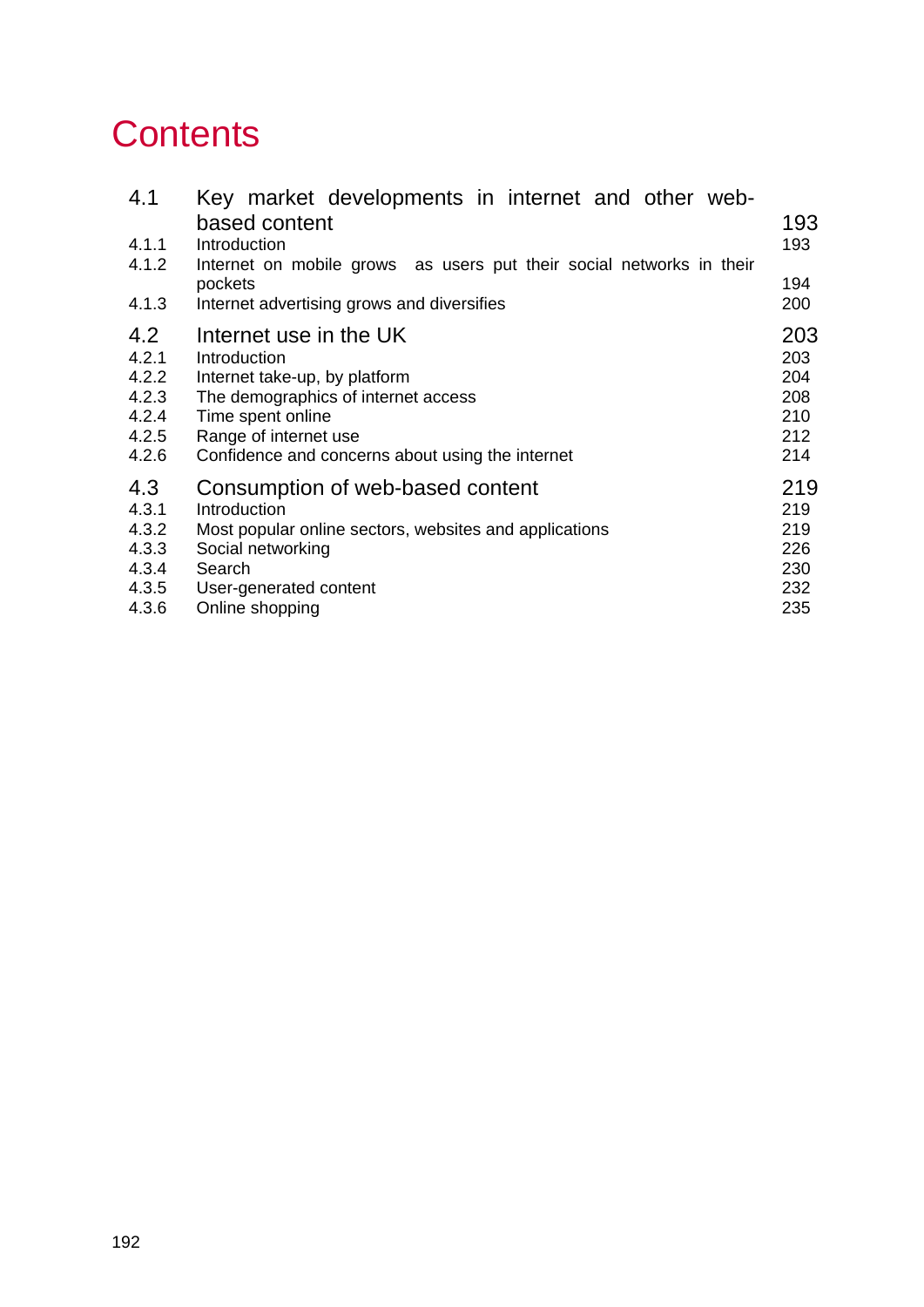## <span id="page-2-0"></span>4.1 Key market developments in internet and other web-based content

## <span id="page-2-1"></span>**4.1.1 Introduction**

## **Figure 4.1 UK internet and web-based content market: key statistics**

| UK internet & web-based content<br>market              | 2006   | 2007   | 2008   | 2009   | 2010   | 2011 |
|--------------------------------------------------------|--------|--------|--------|--------|--------|------|
| $\frac{1}{2}$ PC / laptop take-up (%)                  | 67     | 71     | 72     | 74     | 76     | 78   |
| <sup>1</sup> Internet take-up $(\%)$                   | 60     | 64     | 67     | 70     | 73     | 77   |
| <sup>1</sup> Total broadband take-up (%)               | 41     | 52     | 58     | 68     | 71     | 74   |
| <sup>1</sup> Fixed broadband take-up (%)               | n/a    | n/a    | n/a    | 65     | 65     | 67   |
| <sup>1</sup> Mobile broadband take-up (%)              | n/a    | n/a    | n/a    | 12     | 15     | 17   |
| <sup>1</sup> Internet on mobile phone take-up $(\%)$   | n/a    | n/a    | n/a    | 20     | 22     | 28   |
| <sup>1</sup> Social networking on internet take-up (%) | n/a    | n/a    | 20     | 30     | 40     | 46   |
| <sup>2</sup> Internet advertising expenditure          | £2.0bn | £2.8bn | £3.4bn | £3.5bn | f4.1bn | n/a  |
| <sup>3</sup> Mobile advertising revenue                | n/a    | n/a    | n/a    | £37.6m | £83.0m | n/a  |

Sources: <sup>1</sup> Ofcom consumer research (Q1 each year), <sup>2</sup> IABUK /PwC, <sup>3</sup> IAB.

The internet is at the heart of how many people communicate, find information and seek entertainment. And more and more devices are becoming internet-enabled. As a result it is becoming increasingly difficult to separate the use of internet services from 'television', 'radio' and voice communication services - all can be provided by the same device.

The internet allows existing forms of content such as TV-like programming and radio to be consumed in new ways (for example: on demand, or interactively). Other sections in this report consider content delivered via the internet in the context of television and other audiovisual services (Section 2) and radio and audio services (Section 3).

The internet has also allowed new, internet-only content types to emerge (such as social networking sites, user-generated content and online shopping services), and this section of the report considers how these are transforming the ways in which people communicate and seek information and entertainment.

It is split into three sub-sections.

In the first section: **Key Market Developments,** we examine two themes which are at the heart of the transformative effect of the internet on consumer behaviour and industry structures.

• **Nearly one in three mobile users now access the internet on their phones**. We examine what is driving this and find that the most popular internet service is social networking, with 57% of mobile phone internet users spending an average of five and a half hours a month on social networking sites.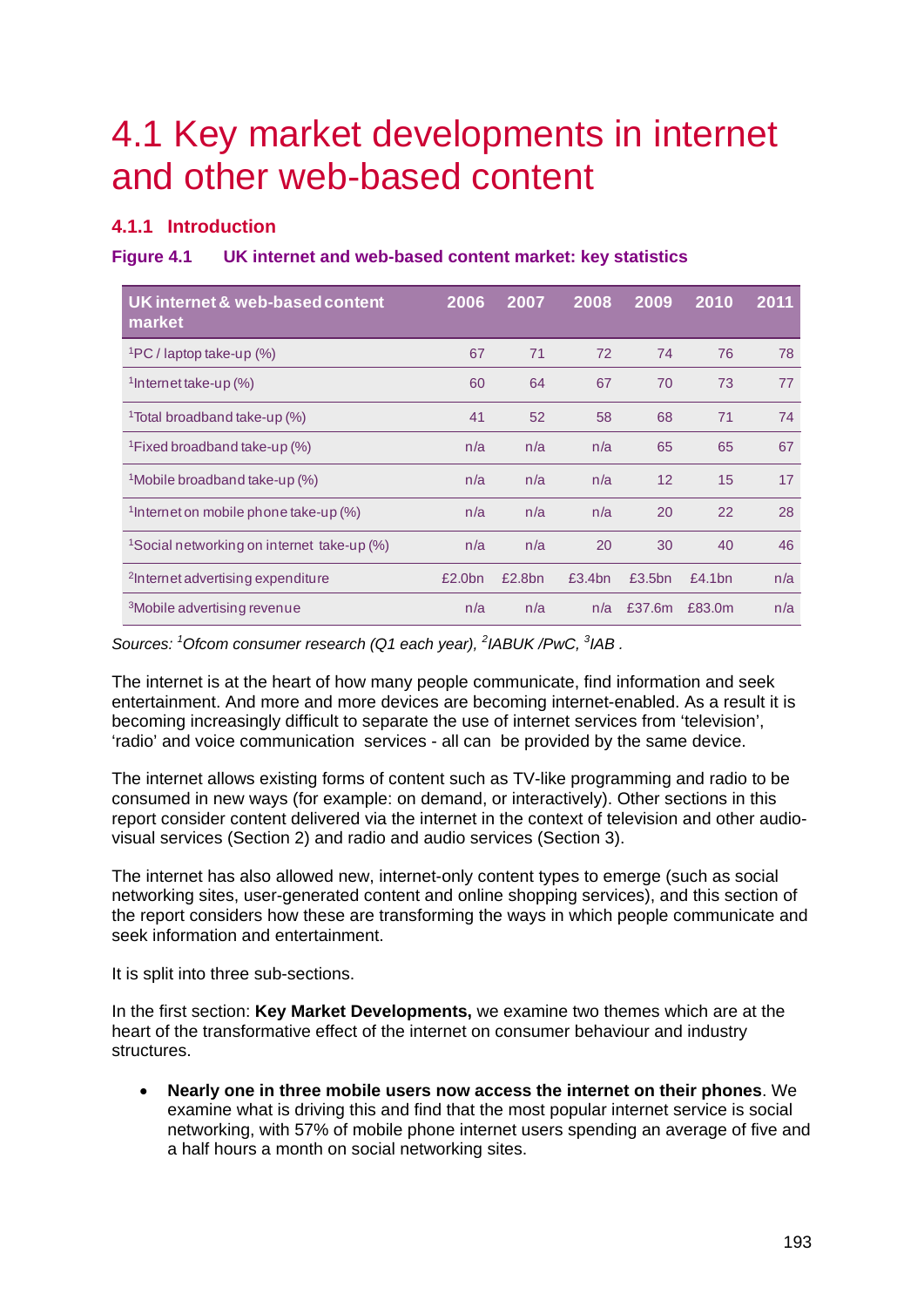• **The internet advertising market grew by 16% in 2010** and generated £4.1bn – slightly more than television advertising. We look at what is driving this and find that a big area of growth has been display advertising on social networking sites. We also look at the mobile advertising market, which is a relatively small part of the overall market but more than doubled its size in 2010 to reach £83m.

The second sub-section looks at **internet use** in the UK in terms of the platforms (including fixed, cellular and WiFi) that consumers use to access the internet, and the demographic breakdown of internet users (including splits by age, gender, socio-economic group and region).

Finally, we provide an overview of the **consumption of web-based content** in which we examine how consumers navigate to content online, the most popular online services and websites, the uploading of content onto the internet and consumers' concerns about the internet.

## <span id="page-3-0"></span>**4.1.2 Internet on mobile grows as users put their social networks in their pockets**

## **Smartphone take-up drives increase in use of internet on mobile phones**

As detailed in Section 0 of this report, a key feature of the UK communications market in the past year has been the take-up of smartphones, i.e. phones which are specifically designed for the consumption of internet-enabled services such as websites and mobile applications. Our research in March 2011 found that more than a quarter of the UK population (26%), or 29% of all mobile users, owned a smartphone. We also found that more than half of these (59%) got their smartphone in the past 12 months.

It is likely that this growth in smartphone take-up is the primary driver of increasing use of data services on mobile phones. In Q1 2011, our technology tracker research found that almost a third (32%) of mobile users accessed internet services on their phone, up from 26% a year previously. There were significant increases in the numbers of mobile users accessing websites, using email and downloading programmes [\(Figure 4.2\)](#page-4-0).

In addition to increasing take-up of internet services on mobile phones it appears that the intensity of use has increased significantly. Figure 5.21 in the Telecoms section of this report details that the volume of mobile data transferred over the UK's mobile networks increased by 67% during 2010, and increased forty-fold between Q4 2007 and Q4 2010. This suggests that the use of 3G/HSPA networks on smartphones is having a similar transformative effect on mobile internet use as that which happened in the early-mid 2000s on fixed-line networks with the migration from dial-up to broadband.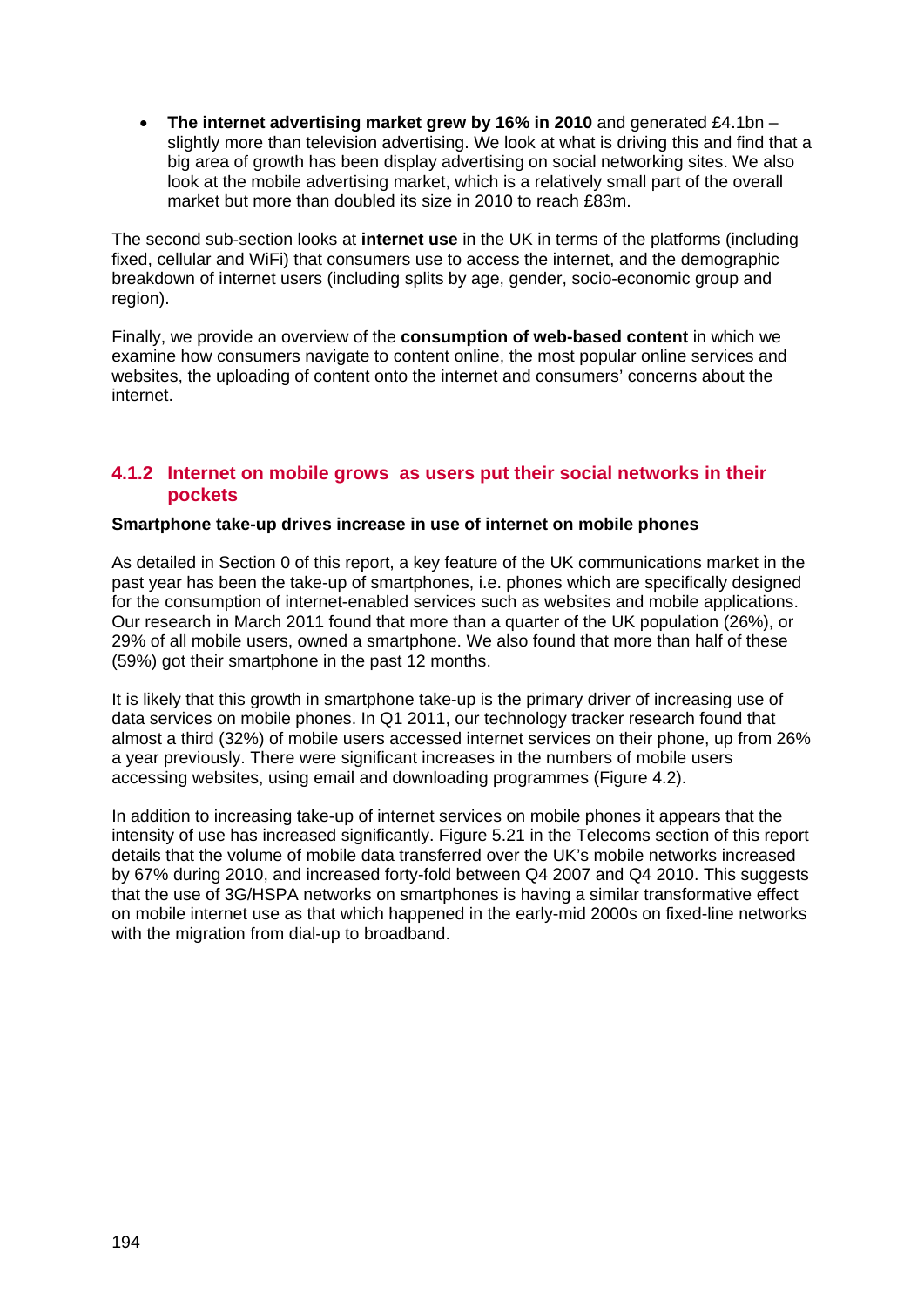## <span id="page-4-0"></span>**Figure 4.2 Use of mobile data services**



*QD9A: Which if any of the following activities, other than making and receiving voice calls, do you use your mobile for?*

*Source: Ofcom technology tracker, Q1 2011*

*Base: All mobile users aged 16+ (n=3091);*

*Note: 'Internet-enabled services" data shows the proportion of adults who use a mobile phone for any of the following activities: instant messaging, downloading apps or programs, email, internet access, downloading video, video streaming, visiting social networking sites.* 

Recent survey data from Enders Analysis indicates both that the take-up of internet use on mobile phones has accelerated in the past year, and also that among mobile internet users use is increasing, with 23% of mobile internet users claiming to access news and information on a daily basis in April 2011, compared to just 10% a year previously [\(Figure 4.3\)](#page-4-1).

## <span id="page-4-1"></span>**Figure 4.3 Browsing news and information on mobile phones**



Proportion of mobile users browsing news and information

*Source: Enders Analysis/TNS-RI survey, April 2011* 

## **Inclusive data within mobile tariffs promotes use of internet services on mobiles**

Hand-in-hand with the increasing take-up of smartphones is the increasing inclusion of data services within mobile tariffs. Although data allowances had featured in some mobile tariffs previously, the launch of the iPhone in the UK in September 2007, with unlimited data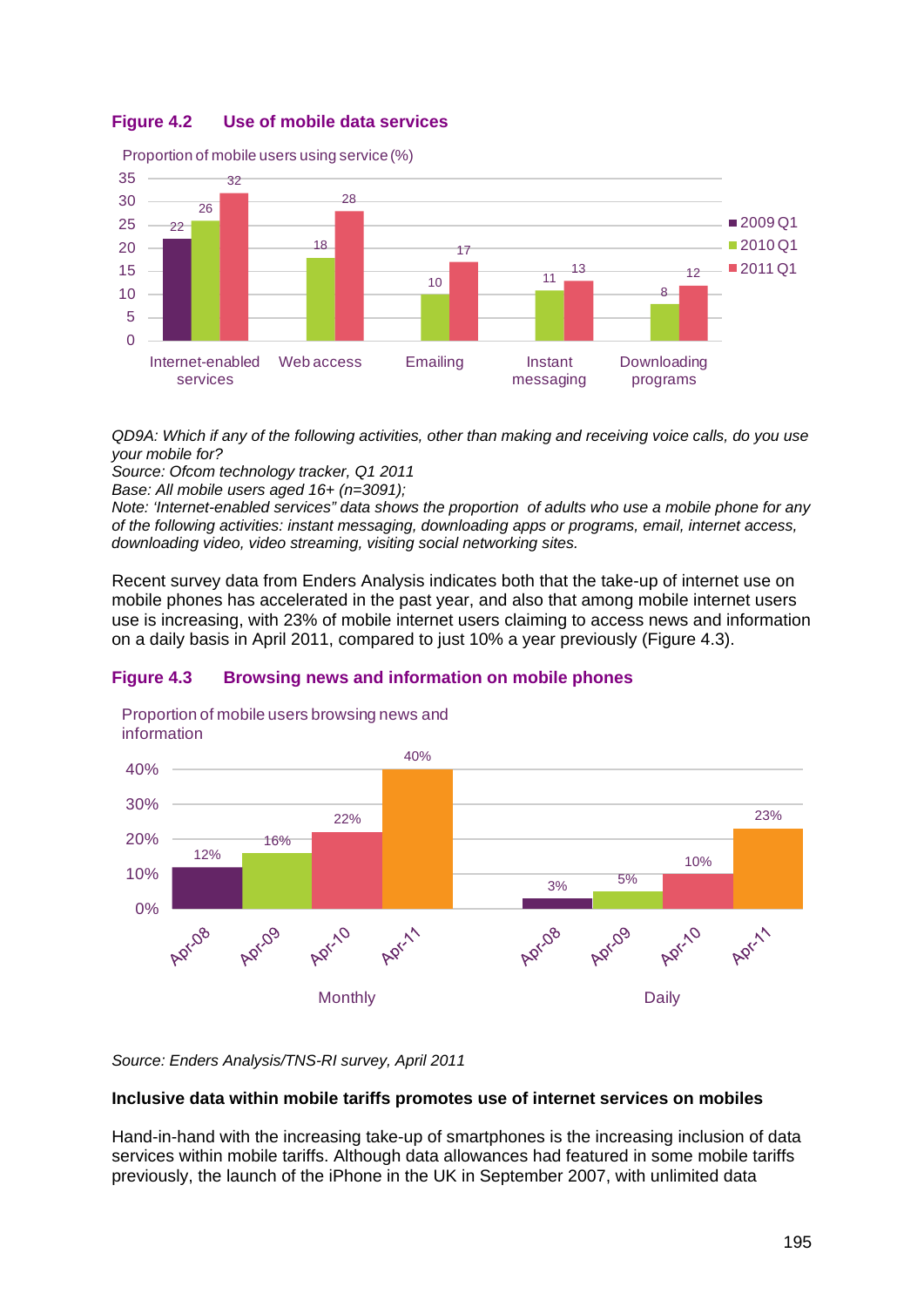included in every tariff, was a watershed event, and now most pay-monthly tariffs that include a smartphone also include a data allowance, while there are even some sub-£15-amonth SIM-only contracts available which include data as well as voice minutes and text messages.

The inclusion of data within standard mobile tariffs has therefore been a driver of increasing use of data services. [Figure 4.4](#page-5-0) shows information collected by price comparison company Bill Monitor, compiled from between 3,000 and 10,000 customer bills submitted every month. It indicates that by June 2011, 73% of mobile bills detailed some data use, but only 12% of bills included data charges on top of the monthly fee [\(Figure 4.4\)](#page-5-0).



#### <span id="page-5-0"></span>**Figure 4.4 Proportion of pay-monthly customers using data and paying for it outside a bundle**

#### *Source: Bill Monitor*

There are significant differences in the use of internet services on mobile phones, by age, socio-economic group and gender [\(Figure 4.5\)](#page-6-0). Over half of all adults under the age of 34 use the internet on mobile phones, compared to 34% of 35-54s, 13% of 55-64s and just 2% of over-65s. ABC1 socio-economic groups are more likely to use the internet on mobiles, perhaps because they are more likely to be able to afford expensive smartphones and data plans (although smartphones are now available for less than £100 – for example, the Android-based Orange San Francisco phone, manufactured by ZTE, is available for £99.99 on pay-as-you-go, and Orange claims that it outsold the iPhone 4 in early 2011 $^{27}$  $^{27}$  $^{27}$ ).

<span id="page-5-1"></span> $\overline{\phantom{a}}$ 27 [http://wwwen.zte.com.cn/en/press\\_center/press\\_clipping/201106/t20110630\\_241355.html](http://wwwen.zte.com.cn/en/press_center/press_clipping/201106/t20110630_241355.html)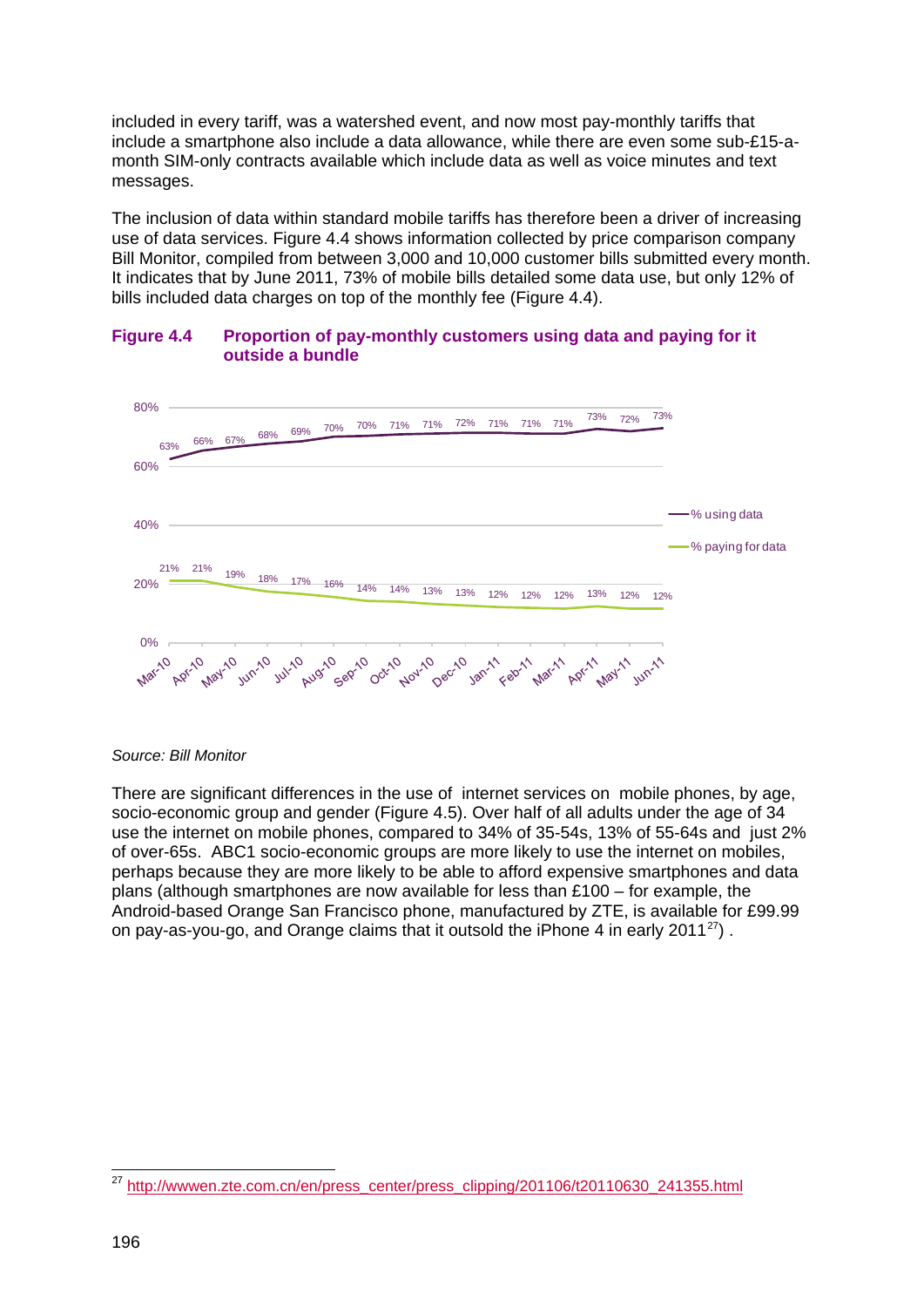

<span id="page-6-0"></span>**Figure 4.5 Use of internet on mobile phones, by demographic**

*QD28A: Which if any, of the following activities, other than making and receiving voice calls, do you use your mobile for?*

*Source: Ofcom technology tracker, Q1 2011*

*Base: All adults 16+ (n = 3474 UK, 460 16-24, 540 25-34, 1204 35-54, 535 55-64, 735 65+, 784 AB, 1014 C1, 701 C2, 975 DE, 1679 male, 1795 female)*

*Note: Data show the proportion of adults who use a mobile phone for any of the following activities: Instant messaging, downloading apps or programs, email, internet access, downloading video, video streaming, visiting social networking sites.* 

#### **Social networking is the most common internet use on mobile phones**

As with internet use on PCs, there is a wide range of types of use of the internet on mobile phones, although as detailed in [Figure 4.6,](#page-7-0) PC users are more likely to use all types of services than mobile phone users.

Whereas on PCs the most commonly used internet services are search engines and email, the most commonly used internet service accessed on mobile phones is social networking, used by 57% of mobile internet users.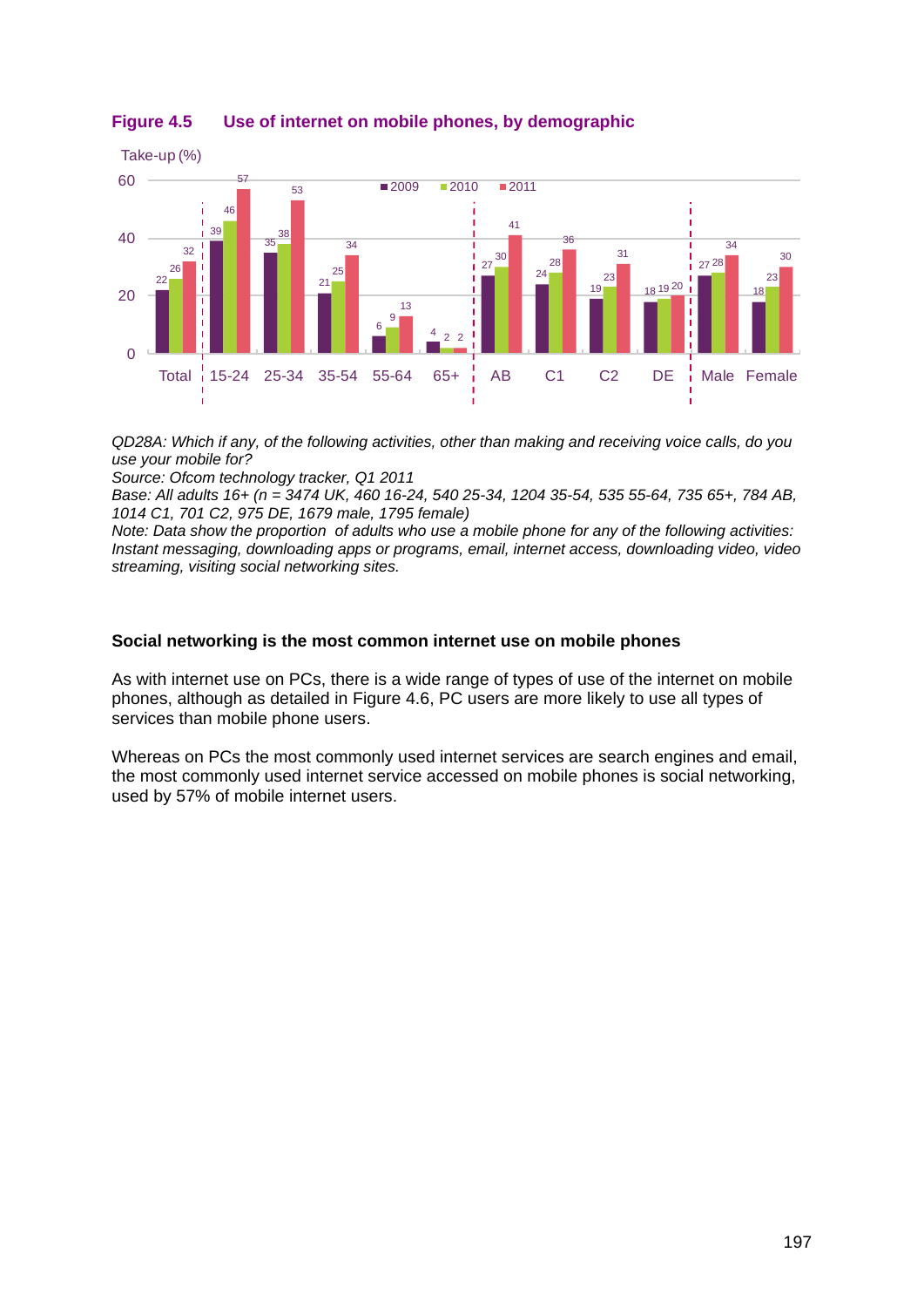<span id="page-7-0"></span>



*Q12. Which of the following type of activities do you use the internet for? Base: All respondents (1022) Q13. And which of these do you ever use the internet on your mobile phone for? Base: Those who access the internet via mobile phone (212) Source: Monetisation of data research, conducted on behalf of the Communications Consumer Panel by Accent, fieldwork in February 2011*

Data from ComScore show that in March 2011 14.7 million people in the UK accessed social media sites or blogs on their phones (up 46% in a year). There is also evidence that these are used more intensively – the number of people accessing social networking services almost every day increased by 79% in the year, with more than half (54%) of those using social networking services on mobile phones in May 2011 doing so on a daily or near-daily basis [\(Figure 4.7\)](#page-8-0).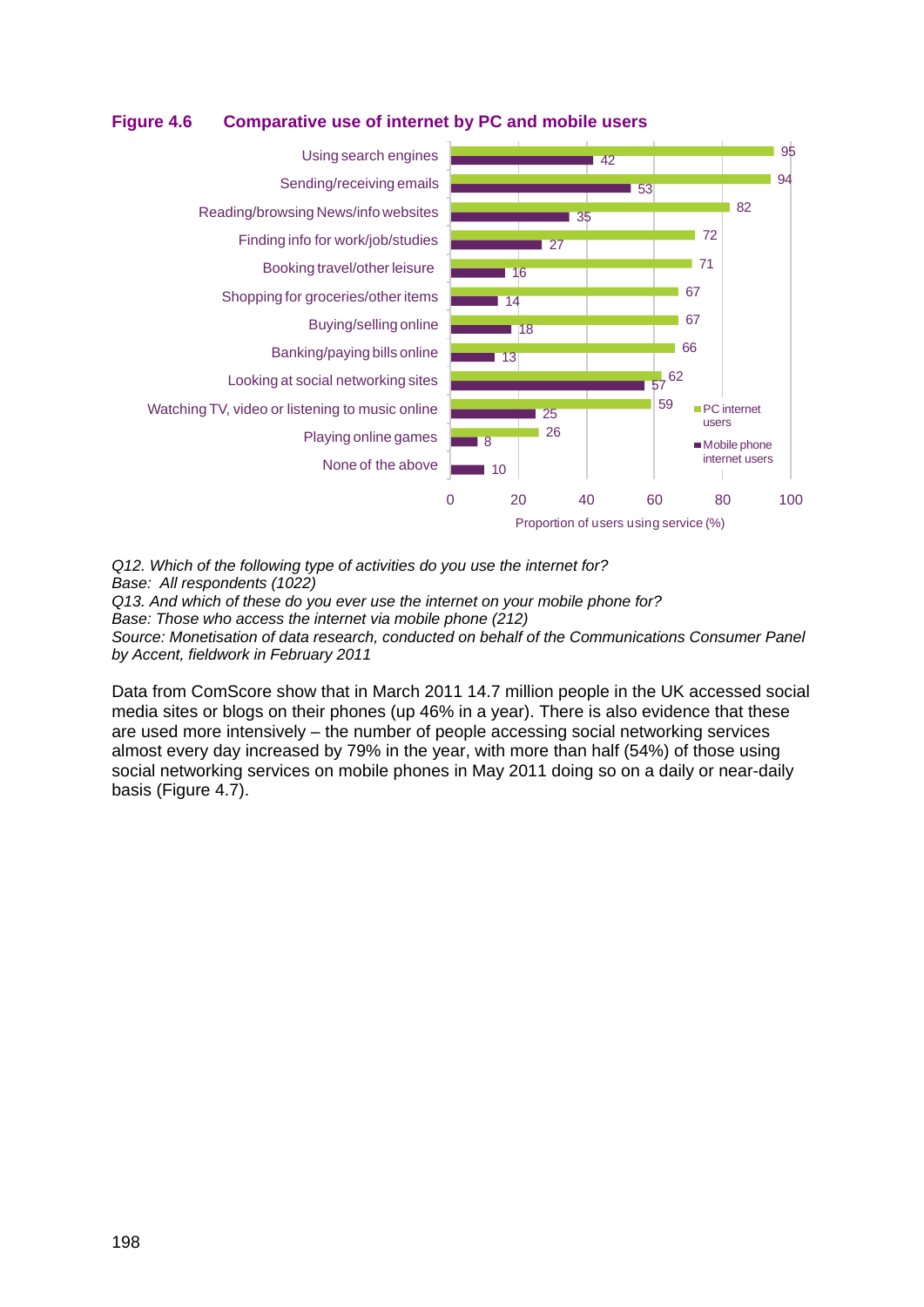

## <span id="page-8-0"></span>**Figure 4.7 Unique UK mobile phones accessing social networking services**

*Source: comScore mobiLens, three month average ending Mar-10 vs. Mar-11, <http://www.comscoredatamine.com/2011/05/mobile-social-media-usage-up-80-percent-in-the-uk>*

## **Facebook's mobile users spend more than five and a half hours on the site a month**

The extent of social networking on mobile phones is indicated by [Figure 4.8](#page-8-1) which shows that Facebook dwarfs other websites in terms of time spent online by mobile users. The data are collected on behalf of the GSMA by ComScore from the UK's five mobile network operators and finds that UK users spent more than 2.5 billion minutes (42 million hours) on Facebook in December 2010, with each visitor spending an average of 5.6 hours on the site (11 minutes a day). (Note that this compares to an average of 7.2 hours spent on Facebook by fixed-line users in December 2010 – see [Figure 4.36](#page-37-0) below). However, not all time on Facebook is spent 'social networking': it is estimated that around 40% of time spent on Facebook globally is spent playing games – see Section [4.3.2](#page-28-2) below).

While Facebook was a clear leader in terms of the amount of time mobile phone users spent on it, Google sites had a bigger reach, with nearly 9.5 million unique mobile phone visitors (compared to Facebook's 7.5 million visitors). BBC Online had the third largest number of unique visitors, with 3.7 million.

## <span id="page-8-1"></span>**Figure 4.8 Top ten UK mobile internet sites, by time spent: December 2010**



Total time spent (million minutes)

*Source: ComScore, Mobile Year in Review 2010 (February 2011), [http://www.comscore.com/Press\\_Events/Presentations\\_Whitepapers/2011/2010\\_Mobile\\_Year\\_in\\_Re](http://www.comscore.com/Press_Events/Presentations_Whitepapers/2011/2010_Mobile_Year_in_Review) [view](http://www.comscore.com/Press_Events/Presentations_Whitepapers/2011/2010_Mobile_Year_in_Review)*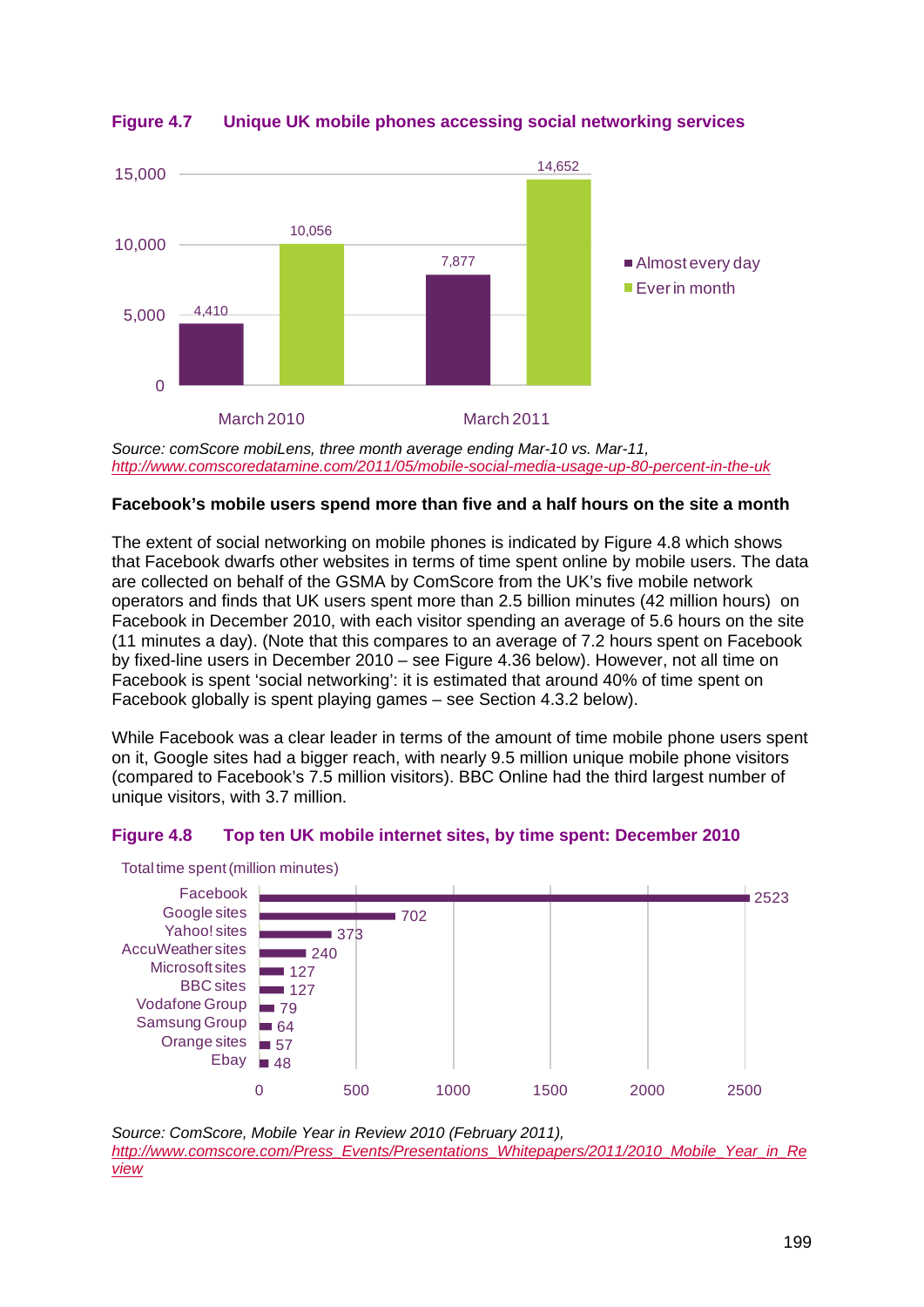## <span id="page-9-0"></span>**4.1.3 Internet advertising grows and diversifies**

## **Over a quarter of advertising spend is on the internet**

Advertising is the basis of many internet business models, accounting for virtually all of the £2.1bn revenue generated by Google in the UK in 2010<sup>[28](#page-9-2)</sup>, as well as most of the revenue of internet giants Facebook, Yahoo and MSN.

Although there has been a movement away from advertising-funded to subscription models by some high-profile content suppliers such as Spotify and News International, the market for online advertising has continued to grow, driven in part by the continued growth in online shopping (see Section [4.3.6](#page-44-0) below), but also by the continued migration of display advertising from newspapers and magazines to online (and in particular to social networking sites). The internet was the only advertising sector to continue to grow through the economic downturn in 2009, and continued to have strong growth in 2010 as online advertising spend increased by 16% and it increased its share of total advertising spend from 24% to 26% [\(Figure 4.9\)](#page-9-1). The internet became the largest advertising sector in 2009, when expenditure on internet advertising exceeded television advertising for the first time, and it remained the largest sector in 2010 despite a strong bounce-back by television advertising, buoyed by the end of the economic downturn and the football World Cup.



## <span id="page-9-1"></span>**Figure 4.9 UK advertising expenditure, by category**

*Source: AA/Warc Expenditure Report Notes: All figures are nominal; CAGR = compound annual growth rate.* 

## **Display advertising increases its share, driven by ads on social networking sites**

Paid-for search (dominated by Google, which generates revenues from advertised links on its own site and other search engines powered by Google) accounted for the majority of revenue, and total search advertising revenues increased by 9% in 2010. However, for the first time paid-for search's share of revenue fell, as display advertising revenues increased by 33%.

<span id="page-9-2"></span> $\overline{a}$  $^{28}$  The UK accounted for 11% of Google's  $$29.3$ bn global revenue in 2010; of this global revenue, 96% came from advertising, [http://investor.google.com/documents/20101231\\_google\\_10K.html](http://investor.google.com/documents/20101231_google_10K.html)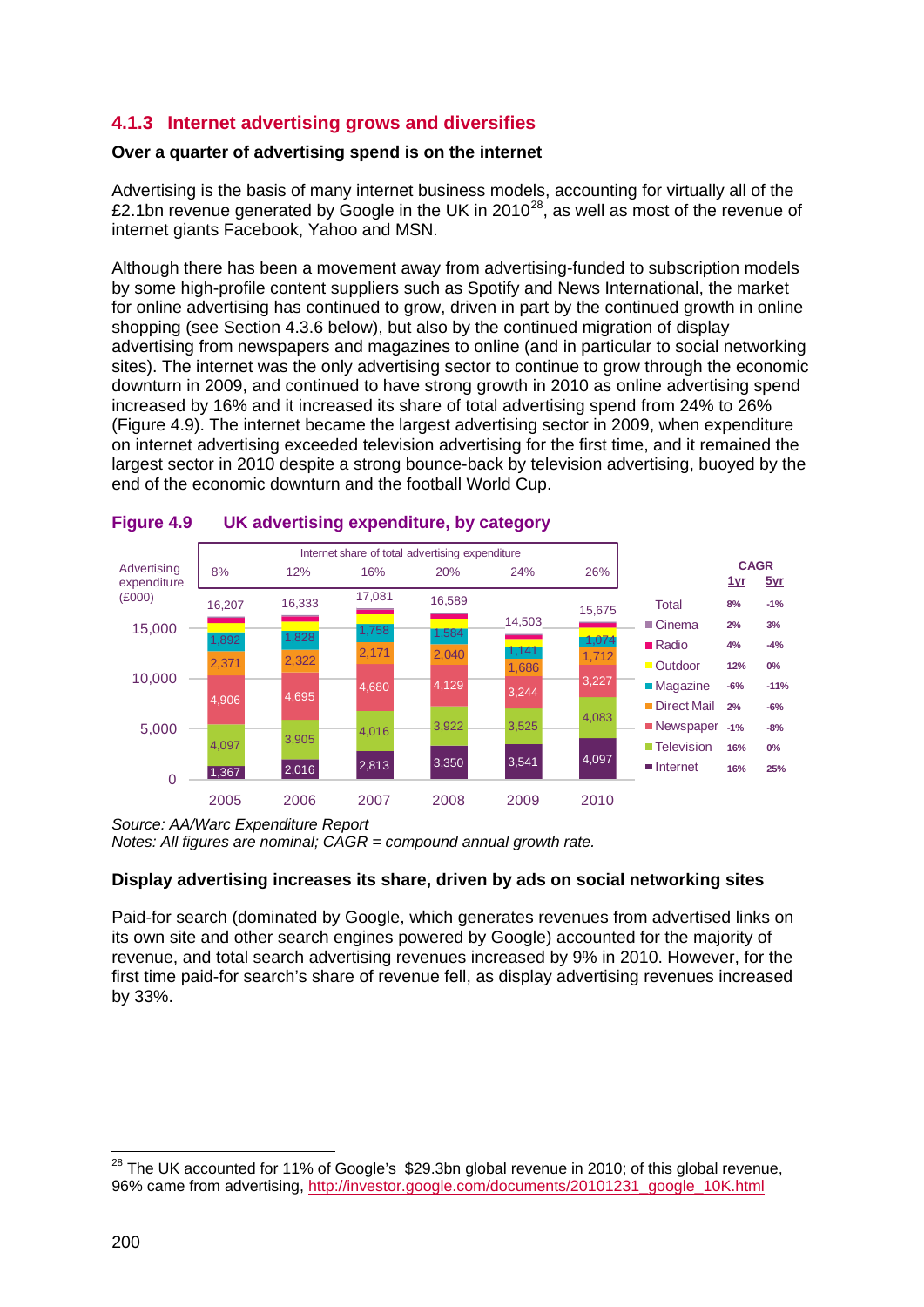



[Figure 4.11](#page-10-0) indicates how the growth in display advertising has been driven by social networking. In December 2010, social networking accounted for 41% of total display advertising. During the year, display ads on social networking increased by 47%, while other display advertising suffered a small decline (-3%).



## <span id="page-10-0"></span>**Figure 4.11 UK internet display advertising**

*Source: comScore Ad matrix, cited in The 2010 Europe Digital year in Review, [http://www.comscore.com/Press\\_Events/Presentations\\_Whitepapers/2011/2010\\_Europe\\_Digital\\_Yea](http://www.comscore.com/Press_Events/Presentations_Whitepapers/2011/2010_Europe_Digital_Year_in_Review) [r\\_in\\_Review](http://www.comscore.com/Press_Events/Presentations_Whitepapers/2011/2010_Europe_Digital_Year_in_Review)*

## **Mobile advertising more than doubled in 2010**

In 2010 the mobile advertising market was only 2% the size of the internet ad market. However, driven by increasing use of internet services on mobile phones, together with more sophisticated business models (for example, fully or partially advertising-funded mobile applications), mobile advertising revenue more than doubled during 2010. Search-based advertising increased by the greatest amount (172%) and increased its share of mobile advertising from 54% to 66%. This is likely to be the result of Google's increasing emphasis on mobile advertising; although, with Facebook having a clear lead in terms of the amount of time spent on mobile internet sites (see [Figure 4.8](#page-8-1) above), it remains to be seen whether

*Source: IABUK/PwC*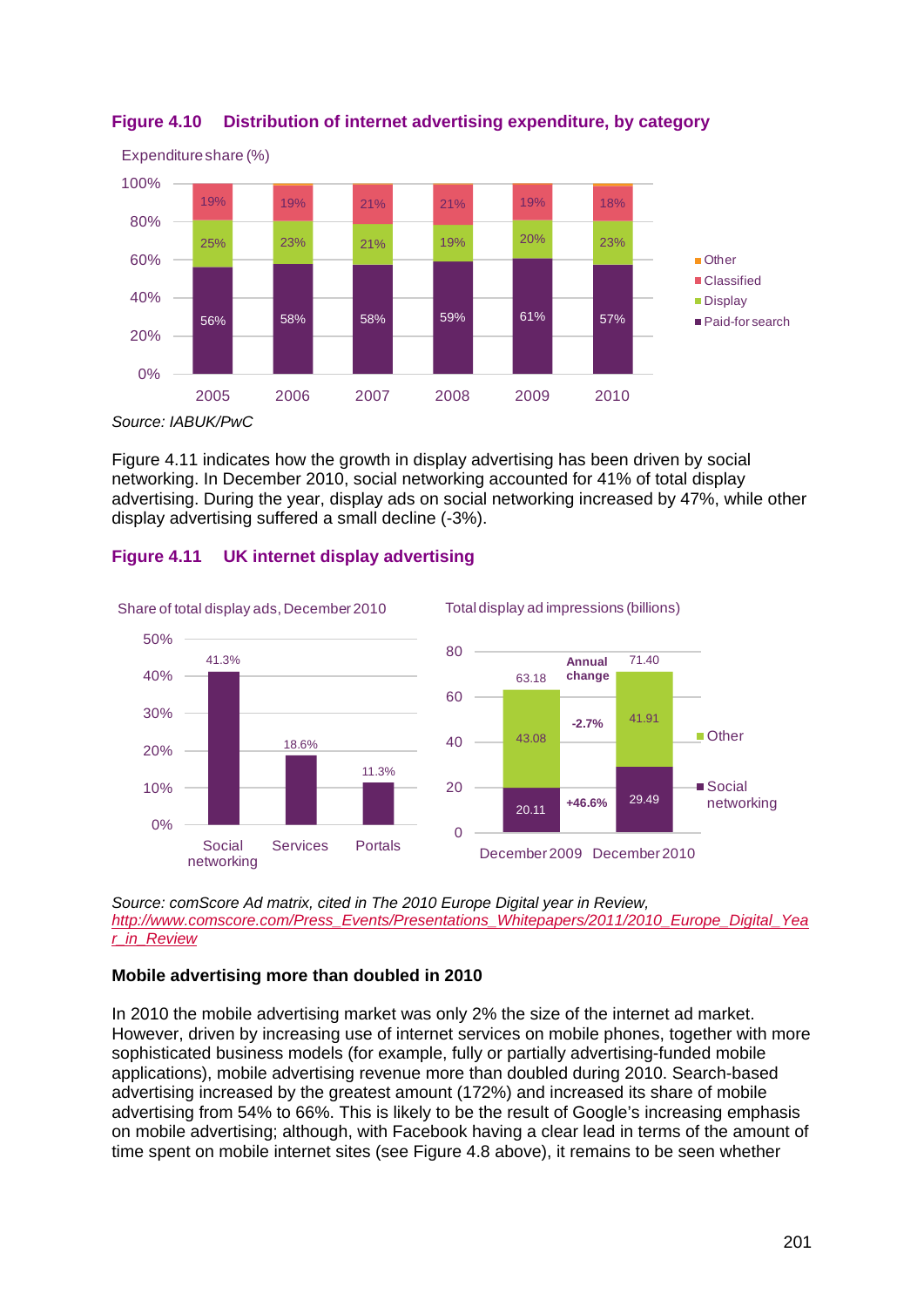display ads on mobile will win back share, or whether the limitations of mobile screen size will constrain the growth of display advertising.



## **Figure 4.12 Mobile advertising revenues**

#### *Source: Source: IAB, referenced at*

*http://www.digitalstrategyconsulting.com/intelligence/2011/03/smartphones\_helped\_double\_uk\_m.php #* 

Another feature of the maturing mobile advertising market is the diversification of spending away from entertainment and media [\(Figure 4.13\)](#page-11-0). Significant growth in advertising spend on consumer goods and finance products in 2010 is likely to reflect the increasing use of online shopping on mobile as well as the changing profile of mobile internet users, as take-up moves from the early adopter phase to the mass market.

<span id="page-11-0"></span>



*Source: IAB, referenced at* 

*[http://www.digitalstrategyconsulting.com/intelligence/2011/03/smartphones\\_helped\\_double\\_uk\\_m.php](http://www.digitalstrategyconsulting.com/intelligence/2011/03/smartphones_helped_double_uk_m.php)*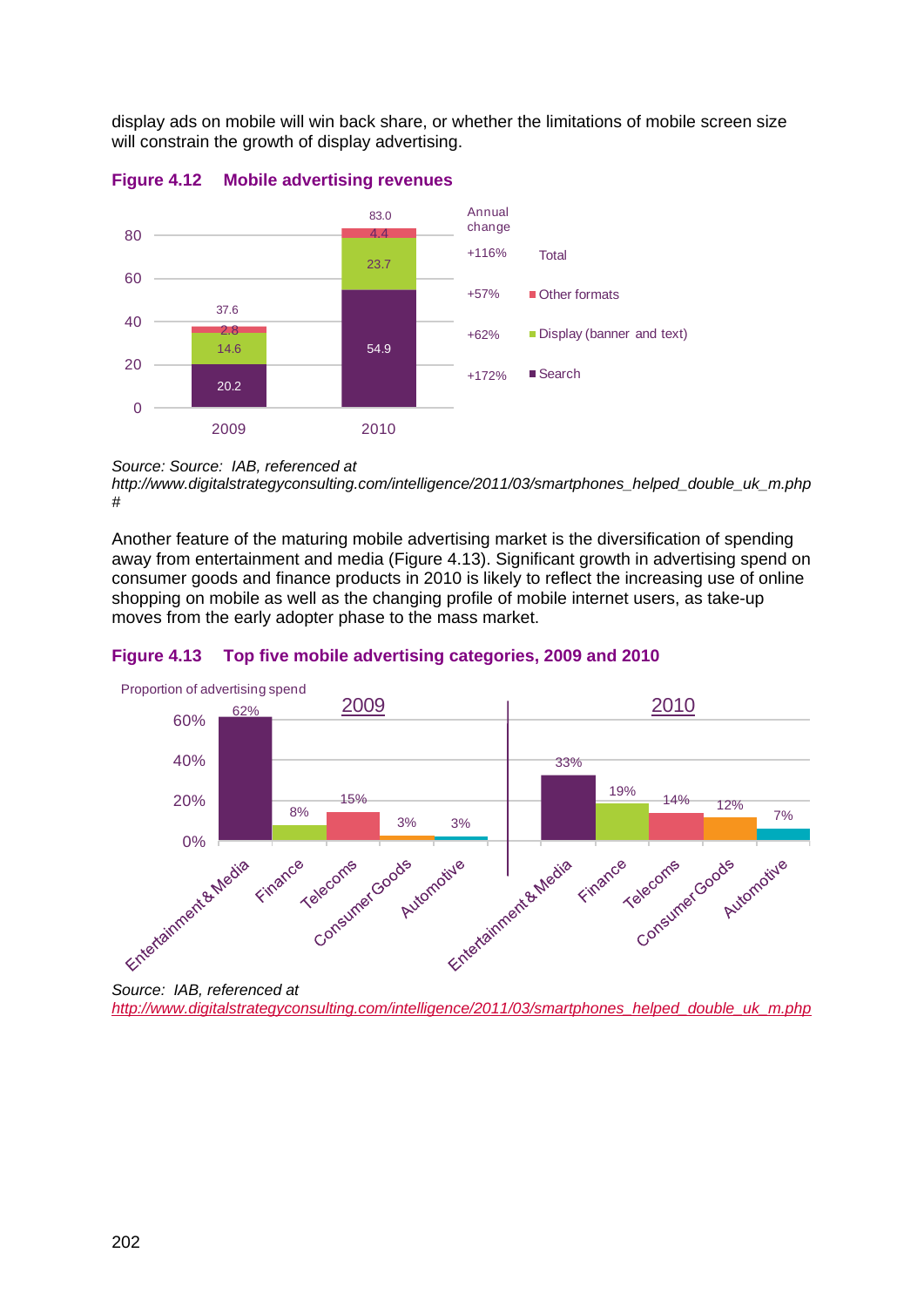# <span id="page-12-0"></span>4.2 Internet use in the UK

## <span id="page-12-1"></span>**4.2.1 Introduction**

Internet take-up in the UK has increased very rapidly over the last decade and is an essential part of day-to-day life for many people. However, engagement with web-based content is limited by internet take-up. It has grown rapidly in recent years, but has not yet reached the take-up levels of other major communications services such as broadcast networks and fixed-line and mobile telephony. This section examines internet take-up and use in the UK.

- Section [4.2.2](#page-13-0) considers the **platforms that consumers use to access the internet**, including networks and devices.
- Section [4.2.3](#page-17-0) examines the **demographics of internet access**, detailing how access varies by age, gender, and socio-economic group.
- Section [4.2.4.](#page-19-0) looks at the **time spent online** by UK internet users.
- Section [4.2.5](#page-21-0) details the **range of internet use** and how it varies by age group.
- Section [4.2.6](#page-23-0) compares the level of **confidence in using the internet** between different demographics.

## **Key findings**

The key findings from this section of the report are:

- **More than three-quarters of UK households have home internet access** PC-based internet take-up was 77% in Q1 2011 (up from 73% a year previously). More than two-thirds (67%) of households have a fixed broadband connection and 17% have a mobile broadband (dongle) connection.
- **Consumers use a wide range of devices to access the internet at home** In 2010, 69% said they accessed the internet at home via a laptop or PC, 31% on a mobile phone, 9% via a games console and 4% of households using an e-reader. WiFi routers were used by 75% of broadband households in Q1 2011 (up from 66% in Q1 2010).
- **Over a quarter of over-75s have internet access at home** In Q1 2011, 26% of over-75s had home internet access (up from 23% a year previously), as did 55% of 64-74 year-olds (up from 51%); 25-34 year-olds were the most likely to have home internet access (88%).
- **On average, internet users spent an average of around 1 hour 40 minutes a day online in April 2011.** Younger users on average spent longer online than older users.
- **Email is the most popular use of the internet**. More than three-quarters of internet users claim to have used email in the last week.
- **People are increasingly confident using the internet.** In 2010, 93% of internet users said they were confident in using the internet, up from 88% a year previously.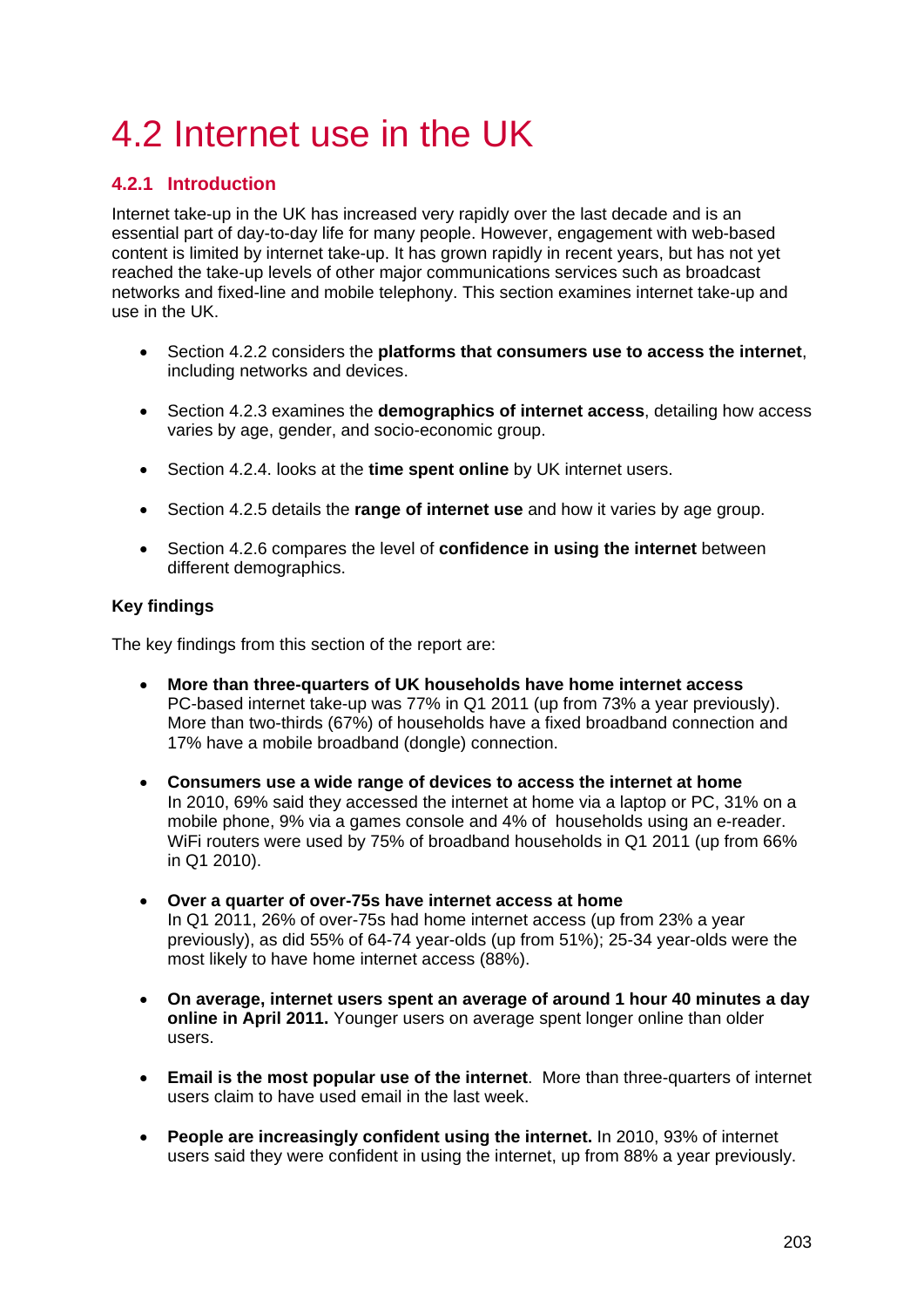Older age groups, women and lower socio-economic groups are less confident, but levels have increased for all groups.

## <span id="page-13-0"></span>**4.2.2 Internet take-up, by platform**

#### **More than three-quarters of households have home internet access**

The ownership of a PC has always been a constraint on the take-up of home internet services, with the cost of the PC preventing some households from getting online and others saying they do not have the knowledge/skills to use a computer (see page [208](#page-17-1) below). However, the mass-market emergence of internet-enabled phones and internet services designed specifically for mobile phones (such as mobile applications) means that increasingly people are getting online through mobile phones. For the first time in Q1 2011 household internet take-up (78%) exceeded PC ownership (77%) as a small proportion of households went online via mobile phones only.

By Q1 2011, 28% of households had internet access via mobile phones (see Section [4.1.2](#page-3-0) above), and the growth in mobile phone access is outstripping growth in mobile broadband via dongles/datacards connected to PCs. A notable finding from our research into smartphone use (see Section 0) was that a third of users agreed that their smartphone was more important to them for accessing the internet than any other device, with the proportion rising for younger users.

The type of internet connection that a consumer has influences the type of content they can access. Our research into users of super-fast broadband services (see Section 5.1.3) indicates that they are typically using more services that benefit from high bandwidth (such as watching full-length TV programmes or films) since moving to a super-fast service. Although broadband performance is highly dependent on location, fixed broadband typically delivers faster speeds and a more stable and responsive connection than mobile broadband; this makes fixed access more suitable for high-bandwidth activities such as video streaming and those which require a high level of responsiveness, such as some online gaming. Mobile broadband is also generally subject to usage constraints, which makes it expensive for heavy users. However, in addition to having the benefit of being portable, mobile broadband may also be less expensive for some consumers, as it does not require a landline, and payas-you-go tariffs are available.

Because of the different characteristics of fixed and mobile broadband, many households have both. Of the 17% of households that had a mobile broadband connection in Q1 2011, the majority (10% of all households) also had a fixed-line broadband connection. Indeed, even while internet access via mobile networks increases (via mobile dongles and mobile phones), fixed-line internet access also continues to creep upwards, with 67% of households having a fixed internet connection in Q1 2011, up from 65% a year previously. This indicates that households are increasingly using multiple methods of accessing the internet.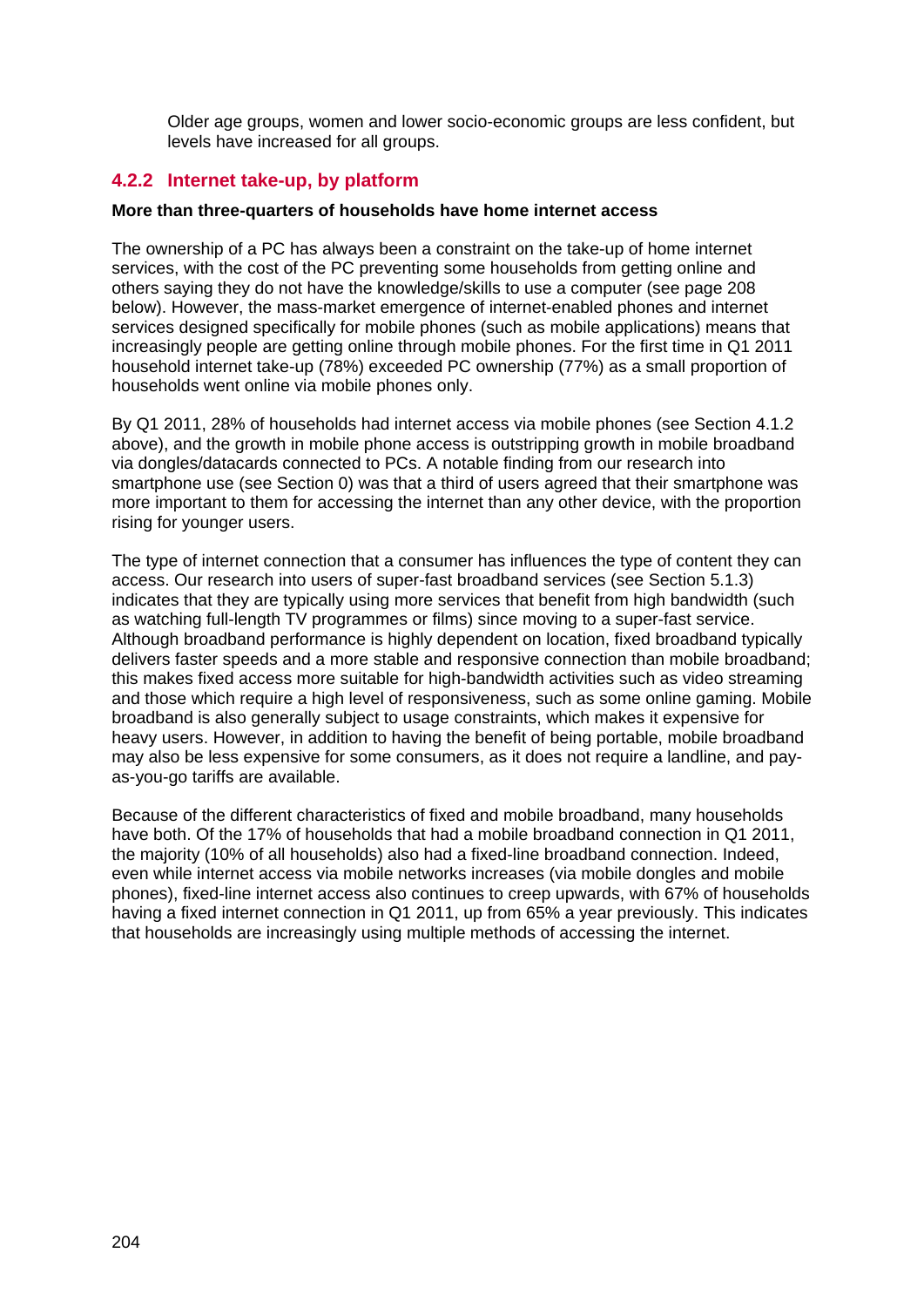

## **Figure 4.14 Household PC and internet take-up, 2005-2011**

*QE1: Does your household have a PC or laptop computer? / QE2: Do you or does anyone in your household have access to the internet / World Wide Web at home (via any device, e.g. PC, mobile phone etc)? / QE6: Which of these methods does your household use to connect to the internet at home?*

*Source: Ofcom technology tracker, Q1 2011*

*Base: All adults aged 16+ (n=3474)*

*Note 1: "Internet on mobile" is the % of adults who use a mobile phone for any of the following activities: instant messaging, downloading apps or programs, email, internet access, downloading video, video streaming, visiting social networking sites*

*Note 2: From,Q1 2009 the 'internet' figure includes those who access the internet on mobile phones.* 

#### **WiFi networks facilitate multiple devices connecting to the internet**

Within the home WiFi routers enable multiple devices to access the internet. Virtually all laptops sold have an in-built WiFi modem, while most smartphones are also WiFi enabled. Internet service providers typically now include a WiFi router within the service package for new customers and since 2008 most fixed-line broadband connections have used a WiFi router; by Q1 2011 this had risen to 75%.

Home WiFi networks use unlicensed spectrum in the 2.4GHz or 5GHz spectrum bands, and are sometimes used in association with other technologies that facilitate internet access to multiple devices, such as:

- **'power line' technology** that uses the mains wiring in homes to transmit data to other devices (this is often used for internet-connected TVs, as power sockets tend to be closer to televisions than phone sockets); and
- **'femtocells'** small in-home cellular base stations. These allow consumers to use 3G/HSPA devices in their homes and route the data over their fixed broadband connections rather than the cellular network, thereby potentially offering faster connectivity and higher data capacity.

Similarly, mobile connections can potentially provide internet connections to multiple devices, either through the 'tethering' of mobile phones (whereby the mobile internet connection of a mobile phone is shared with other devices, sometimes via WiFi, thereby creating a mobile hotspot) or through 'MiFi' hardware (a cellular wireless router that creates a mobile hotspot).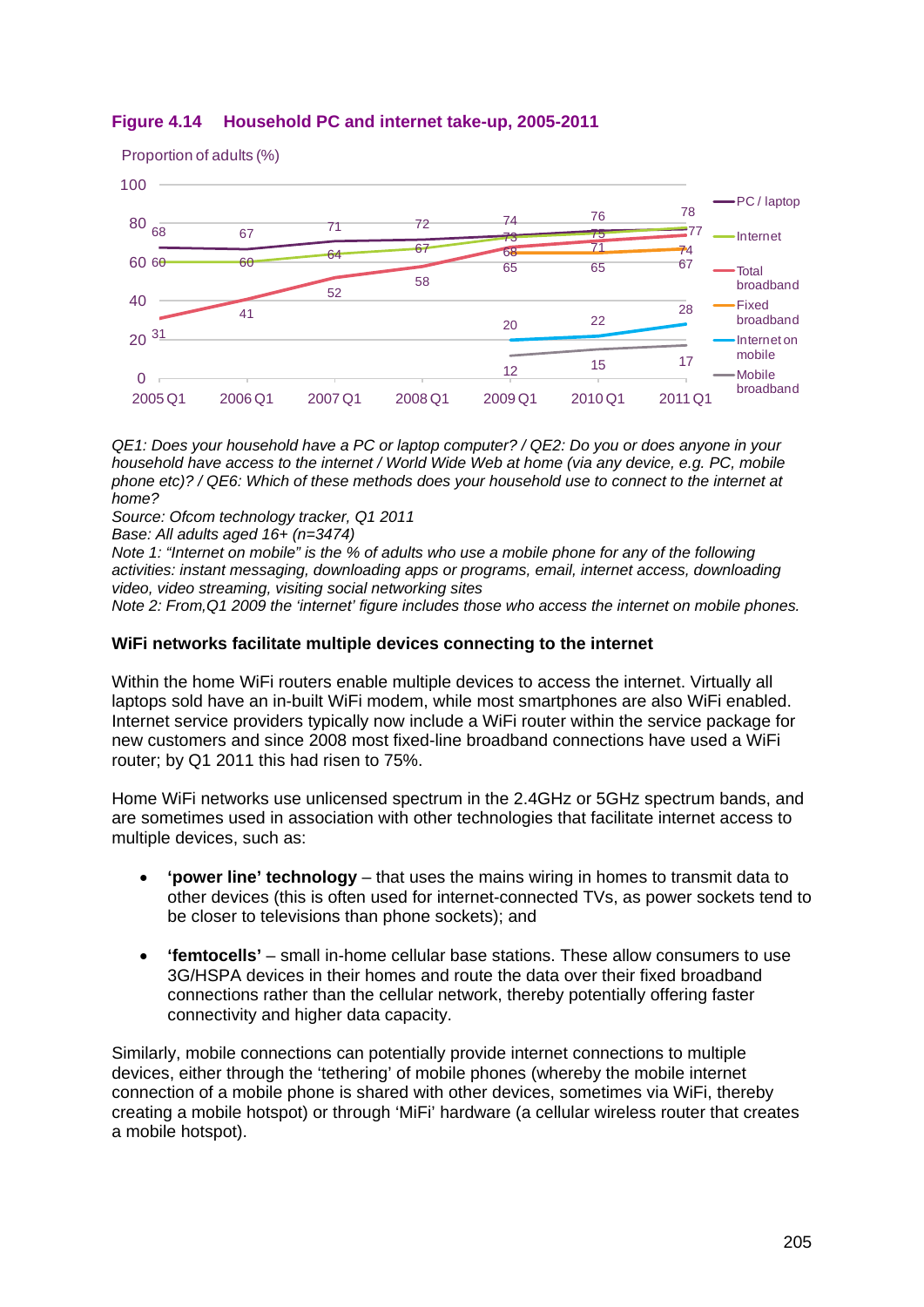Collectively, the ubiquitous in-home internet connectivity is blurring the boundaries between fixed and mobile networks, between the roles that devices such as computers, mobile phones and televisions play, and between broadcast television and on-demand video content.



**Figure 4.15 Use of wireless router vs. broadband take-up, 2007-2010**

*Base: Adults aged 15+ with a broadband connection at home (from 2009 this is based on fixed broadband connections only).*

*Note: Total broadband penetration (fixed and mobile) based on all adults aged 15+.*

## **New device launches extend internet access beyond the PC**

The range of internet-connected devices available to consumers has increased significantly in recent years. Indeed, our research into the reasons for taking super-fast broadband services found that the desire for "good simultaneous performance on different devices" was the most common performance-related reason cited by consumers (second overall after "the deal I was offered provided good value for money" - see Figure 5.7 in the Telecoms section of this report). In addition to PCs, laptops and mobile phones, devices used to access internet content in the home include the following:

- **Games consoles** such as the Sony PlayStation 3, Microsoft Xbox 360 and Nintendo Wii allow users to browse the internet and consume web-delivered video content as well as playing games online. Our research finds that 9% of households accessed the internet using a console in Q1 2011.
- **Internet-connected TVs** in 2010 all of the leading manufacturers launched TVs which included internet connectivity (primarily via applications providing access to services such as LoveFilm, YouTube and the BBC iPlayer, as well as manufacturers' own services such as Sony's Qriocity or Samsung Apps). One million were sold in the year (representing 10% of total TV sales) – see Section 2.1.3 of the TV and audio-visual section of this report for more information on web-enabled TVs.
- **Tablet computers** Apple's launch of the iPad in May 2010 has created the impetus for a major new category of hand-held touchscreen computers. Five main tablet platforms (operating systems) are available: iPad, Android, Blackberry, Windows and HP. Research by Enders Analysis in April 2011 found that 6% of UK mobile phone users claimed to own a tablet, with a further 24% interested in owning one.<sup>21</sup>

*Source: Ofcom research, Q1 2010.*

<span id="page-15-0"></span> $\overline{\phantom{a}}$ <sup>29</sup> Enders Analysis, Mobile User Survey 2011, June 2011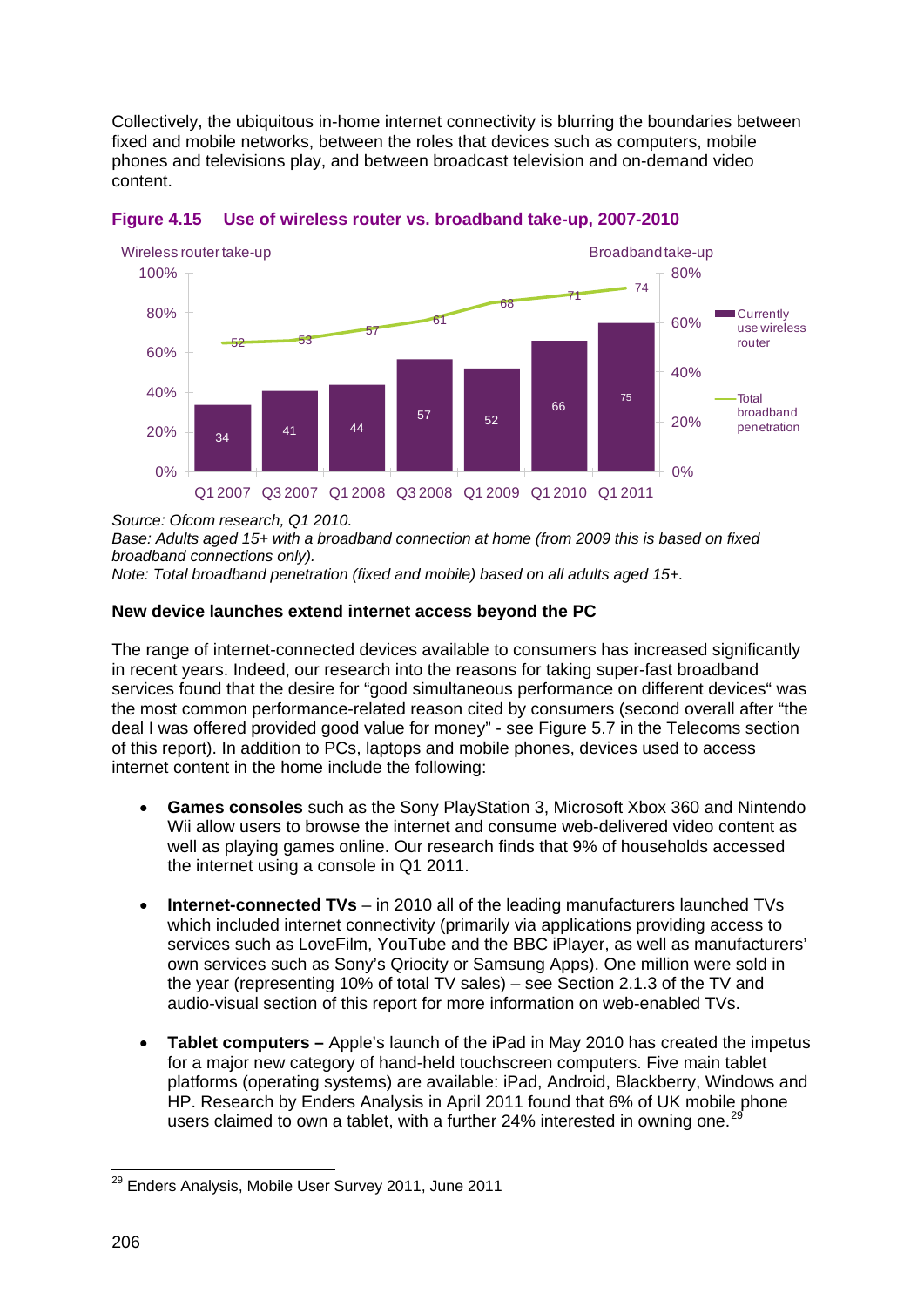• **E-readers –** Devices such as the Amazon Kindle and the Sony e-reader enable electronic books to be downloaded from online stores and read on a device of similar dimensions to a typical paperback book. Amazon.co.uk announced in May 2011 that it was now selling twice as many e-books as hardcover books, and data from the Publishers Association show that digital books' share of the total book market increased from 2% in 2009 to 11% in 2010. $^{30}$  $^{30}$  $^{30}$  Our research indicates that 4% of adults claimed to use an e-reader in Q1 2011. Unlike other connected devices, ereaders are as popular with older age-groups as younger age-groups: 4% of 16-24s and 4% of 55-64s claimed to own an e-reader while take-up was highest among 35- 54s (6%).

## **Launch of Apple's iPad triggers major new category of connected devices**

Although it was not the first tablet computer, the launch of Apple's iPad in April 2010 (May 2010 in the UK) established tablet computers as a major new category of devices for accessing the internet. In March 2011 Apple launched the iPad 2, and in June 2011 announced that it had sold 25 million units worldwide.<sup>[31](#page-16-0)</sup>

Apple accounted for around 95% of tablet sales in  $Q3 2010^{32}$  $Q3 2010^{32}$  $Q3 2010^{32}$ , and data from ComScore show that the iPad accounted for 99% of data volumes used by tablets in May 2011 $33$ . However the market has rapidly become crowded – tablet PCs were a major theme at the Consumer Electronics Show in Las Vegas in November 2010, where upwards of 80 models were showcased<sup>[34](#page-16-0)</sup>. High-profile tablet PCs included the Samsung's Galaxy Tab and Motorola's Xoom, which run on Google's Android operating system, and the Blackberry Playbook.

Our consumer research finds that 2% of UK adults claimed to have a tablet PC in Q1 2011. Enders Analysis estimates that around 1.5 million tablets had been sold in the UK by June 2011. $35$  There also appears to be considerable scope for growth  $-$  consumer research by Enders in March 2011 found that in addition to the 6% of UK mobile users who claimed to own a tablet, a further 6% were very interested in owning one and 18% quite interested. <sup>[36](#page-16-0)</sup>

Tablet PCs are highly portable, generally offer a touchscreen, are quicker to boot up than PCs and – for the iPad and Android-based tablets in particular – promote the consumption of internet content through applications (apps), produced by third-party developers and sold (or offered free of charge) via stores such as Apple's App Store and Android Market.

However, while tablet PCs may be changing the way in which users consume internet content, they appear to be complementary rather than substitutes for for other devices. Enders' research found that 97% of tablet owners also had a home laptop or desktop (90% had a laptop) and 78% had a smartphone.

[Figure 4.16](#page-17-1) indicates how the take-up of some of these devices varies with age. In line with general internet take-up (see Section [4.2.3](#page-17-0) below), devices generally have the highest take-up among 16-24s and 25-34s, with markedly lower take-up among over-65s. Notably, one in five 16-24 year-olds access the internet via a games console.

 $\overline{a}$ 

<span id="page-16-0"></span> $30$  'Amazon.co.uk Now Selling Twice as Many Kindle Books as Hardcover Books', 19 May 2011, <http://www.amazon.co.uk/gp/press/home/2011> ; The Publishers Association reveals accelerated<br>growth in 2010 digital book market', 3 May 2011, http://www.publishers.org.uk/

 $\frac{\text{31}}{\text{32}}$  http://www.apple.com/pr/library/2011/03/02Apple-Launches-iPad-2.html<br>  $\frac{\text{33}}{\text{http://www.metro.co.uk/tech/845926-apple-ipad-has-95-of-all-tabletsales}}$ <br>  $\frac{\text{34}}{\text{53}}$  http://www.comscoredatamine.com/2011/06/ipad-share-of-tablet-traffic-b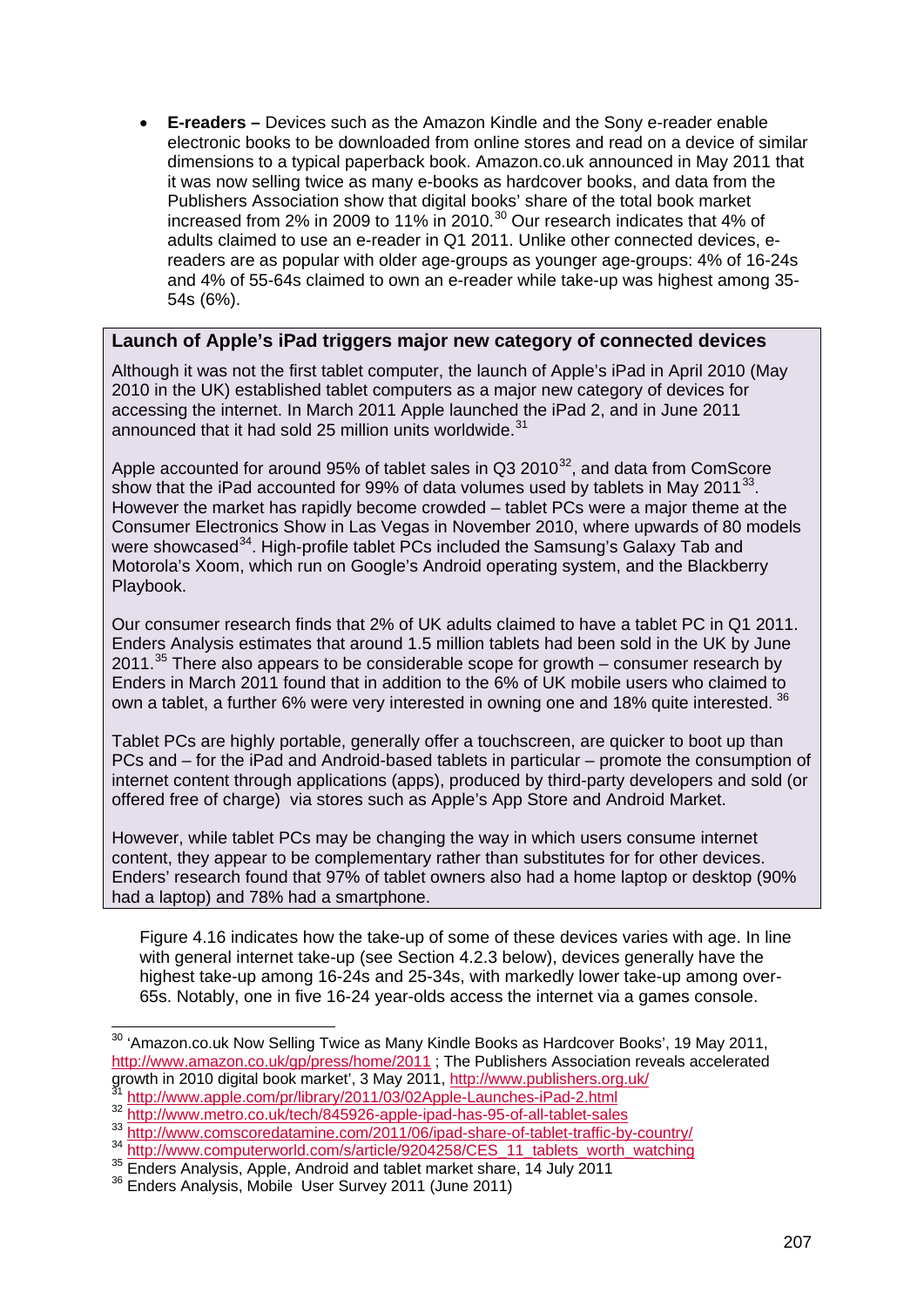

#### <span id="page-17-1"></span>**Figure 4.16 Devices used to visit internet websites in 2010, by age**

*IN1/ IN2 – Do you or does anyone in your household have access to the internet at home through a laptop or computer? And do you personally use the internet at home?/ Do you own and use any of the items shown on this card to visit internet websites? (Prompted responses, single coded) Base: All adults aged 16+ (2117 aged 16+, 295 aged 16-24, 328 aged 25-34, 409 aged 35-44, 314 aged 45-54, 336 aged 55-64, 434 aged 65+) Significance testing shows any difference between any age group and all adults aged 16+*

*Source: Ofcom research, fieldwork carried out by Saville Rossiter-Base in April to May and September to October 2010* 

## <span id="page-17-0"></span>**4.2.3 The demographics of internet access**

#### **Older people and those in lower socio-economic groups are less likely to have internet access**

Younger people, men and those in higher socio-economic groups are more likely to have access to the internet at home, although take-up among all groups increased between Q1 2009 and Q1 2011 [\(Figure 4.17\)](#page-18-0).

Internet take-up is highest among 25-34s (88%) and 35-54s (87%). This is related to a strong correlation between internet access and having children in the household – across the UK as a whole 91% of households with children have internet access, compared to 66% of households without children. Over-65s are significantly less likely to have internet access, although take-up is increasing, with 55% of 65-64s and 26% of over-75s having home internet access. For most over-65s without internet access the main reason is a lack of interest – 31% said that the main reason for not having internet access was that they had no need for it, with 24% saying they were too old to use the internet and 17% saying they did not want a computer. A significant minority (15%) said that their main reason was they did not know how to use the internet / a computer, and 3% said that it was too expensive.<sup>3</sup>

Take-up among DE households is just 56%, compared to 90% of AB households. Cost is a main concern for some of these households, with 17% saying that their main reason for not having an internet connection was that the service, set-up, or computer was too expensive; however, lack of interest was again the most common reason, with 25% saying they had no need for it and 16% saying they did not want a computer.

<span id="page-17-2"></span> $\overline{a}$  $37$  Consumer research data on reasons for not having a home internet connection is collected via Ofcom's technology tracker (QE24A and QE24B), [http://stakeholders.ofcom.org.uk/market-data](http://stakeholders.ofcom.org.uk/market-data-research/continuing-research/)[research/continuing-research/](http://stakeholders.ofcom.org.uk/market-data-research/continuing-research/)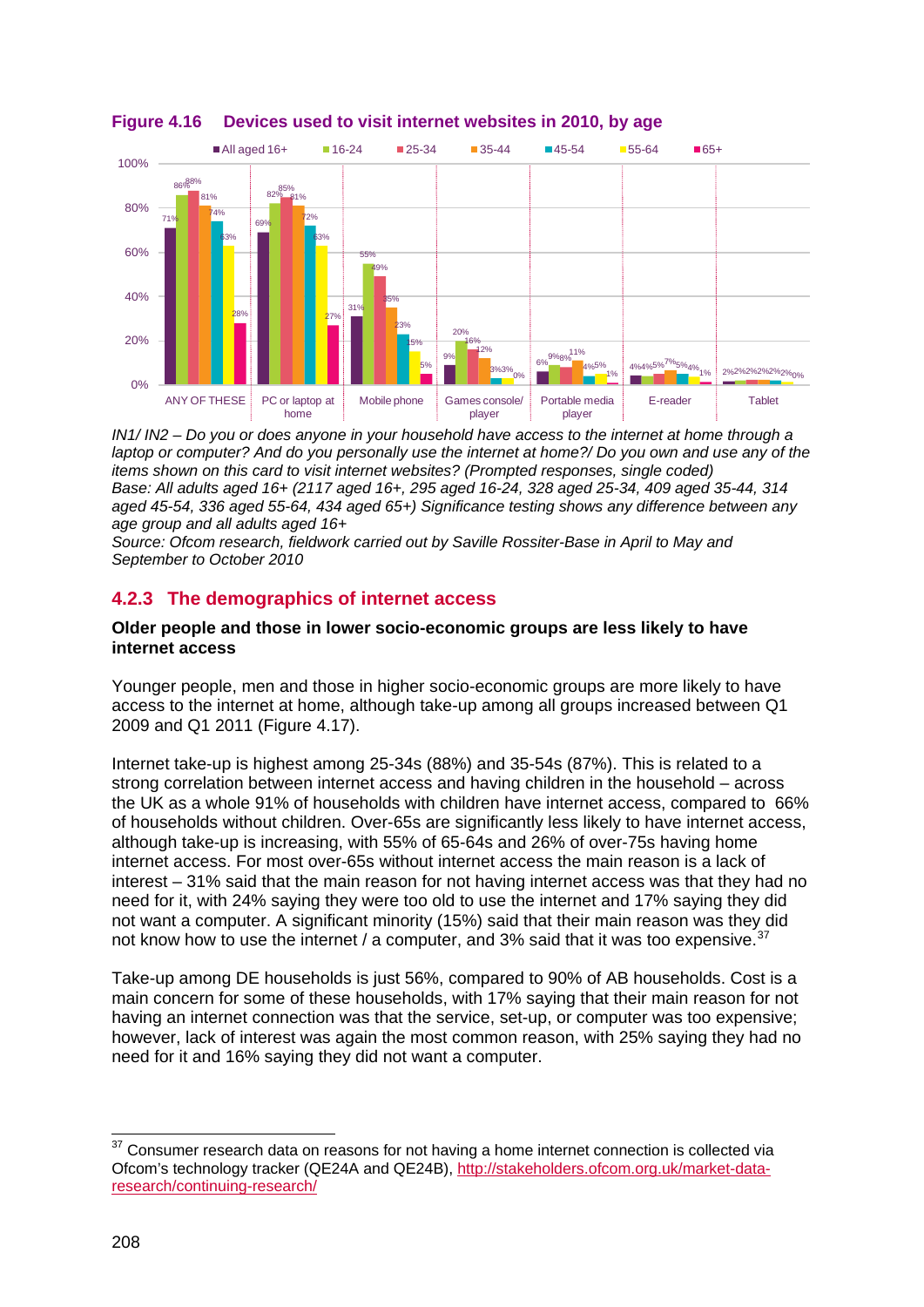

## <span id="page-18-0"></span>**Figure 4.17 Home internet access, by age, socio-economic group and gender**

*QE2: Do you or does anyone in your household have access to the internet/ World Wide Web at home?*

*Source: Ofcom technology tracker, Q1 2011.*

*Base: all adults 16+ (n = 3474 UK, 460 16-24, 540 25-34, 1204 35-54, 535 55-64, 407 65-74, 328 75+, 784 AB, 1014 C1, 701 C2, 975 DE, 1679 male, 1795 female)* 

## **Reasons for using the internet vary by age**

As internet take-up varies by age, so too do the reasons for using the internet. [Figure 4.18](#page-19-1) shows some of the reasons for using the internet by consumer group, 'stacked' to show the breadth of responses.

There are differences between generations in their motivations for using the internet. Older people in general appear to have a much more functional approach to the internet, using it primarily 'to find out or learn things' (72% of over-65s) and 'for contact with other people' (51% of over-65s) and are less likely to use it 'for fun' (20%), 'to relax' (24%) or 'to pass the time' 22%). By contrast, younger people are much more likely to also use the internet for entertainment: 74% of 16-24s say they use the internet 'for fun', 53% 'to relax' and 52% 'to pass the time'.

There are also some differences between men and women. Women are slightly more likely to use the internet to contact other people (64% compared to 62% of men), but are less likely to use the internet 'to relax' (35% compared to 45% of men) or 'to keep up to date with news' (31% compared to 42% of men).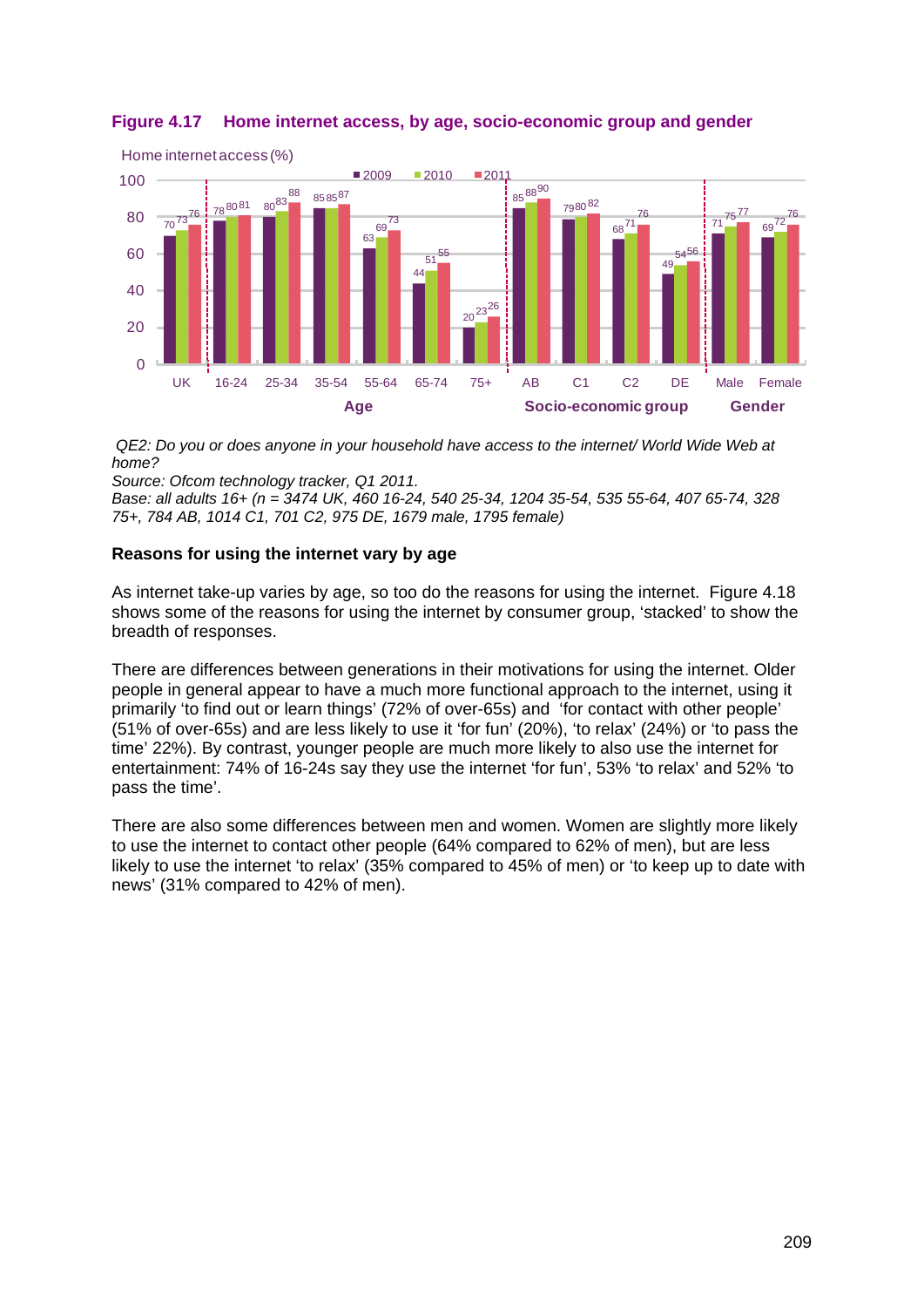

<span id="page-19-1"></span>**Figure 4.18 Reasons for using the internet, by age, gender and SEG**

 *IN42 – Which, if any of these are reasons why you use the internet? (prompted responses, multicoded)*

*Base: All adults aged 16+ who use the internet at home or elsewhere (1489 aged 16+ in 2010, 271 aged 16-24, 287 aged 25-34, 338 aged 35-44, 245 aged 45-54, 214 aged 55-64, 134 aged 65+, 752 male, 737 female, 433 AB, 478 C1, 278 C2, 300 DE)*

*Source: Ofcom research, fieldwork carried out by Saville Rossiter-Base in April to May and September to October 2010* 

## <span id="page-19-0"></span>**4.2.4 Time spent online**

#### **Younger people typically spend much more time online**

Not only are younger people more likely to access the internet at home, those who do so are likely to spend more time online. Overall, internet users spend around 50 hours a month online at home – this rises to 65 hours a month, or more than two hours a day, among 25-34 year-olds.





*Source: UKOM/Nielsen, April 2011*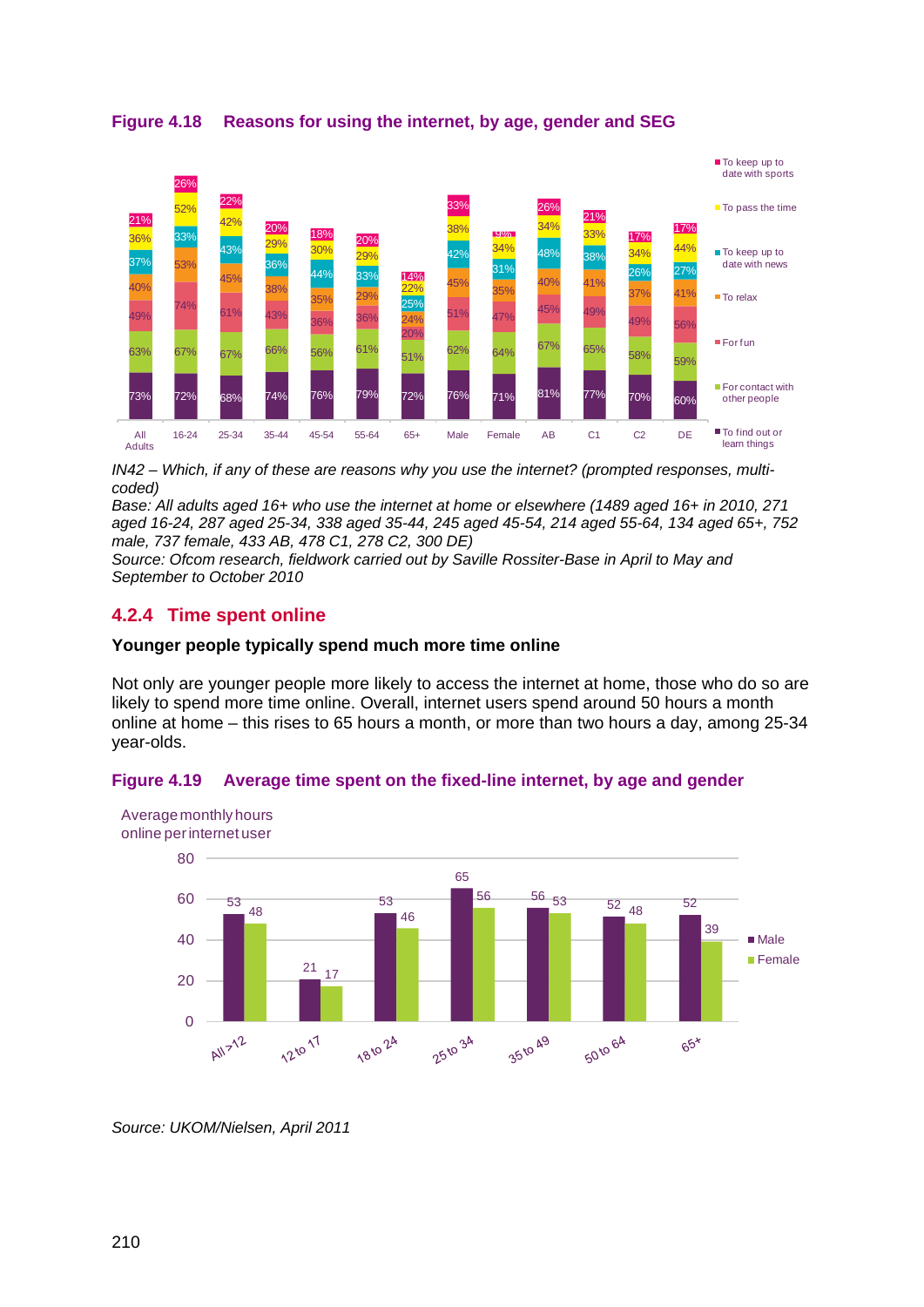## **UKOM/Nielsen data on internet use**

We use data collected from the UKOM/Nielsen panel to report internet use in the UK.

The panel consists of over 48,000 internet users (33,000 at home and 16,000 at work) who are selected to be a representative sample of UK PC users as a whole. Monitoring software installed on internet-enabled PCs in the panellists' households and workplaces record every activity they undertake on the PC.

Time spent is based on what is in focus on the screen – i.e. only the open 'window' is considered, background activities are not measured. There is a cut-off of 30 minutes, whereby measurement stops if no activity has been detected.

The data are collected from UKOM/Nielsen's home and work panel. This means that internet use at both home and work is included.

However, it should be noted that only internet use on PCs is captured. This means that internet use on mobile phones, and on other devices such as games consoles, tablet computers and internet-connected televisions is not included. Therefore total internet use is likely to be understated and data detailing change over time should be treated with some caution, as it may be that internet users are increasingly substituting time spent on the internet on a PC with time spent accessing the internet via other devices.

UKOM/Nielsen considers everyone in the UK aged 2 or above, and there are different measures of reach, or penetration, of internet sites and applications.

**Active reach** – this a percentage (for a site, applications etc ,in any given month), of the unique visitors to a site, based on individuals aged 2+ who have used an internet-enabled computer at home or work in the time period. Reach is based on anyone who has used their PC (not necessarily gone online).

**Universe reach** - this a percentage (for a site, applications etc, in any given month), of the unique visitors to a site based on individuals aged 2+ who have an internet-enabled computer.

**Population reach** - this a percentage (for a site, in any given month), of the unique visitors to a site based on individuals aged 2+ of the population as a whole.

[Figure 4.20](#page-21-1) indicates how the total time spent online varied by gender among different age groups. It shows that in April 2011 men in the UK spent slightly more time than women accessing the internet. This is driven in particular by the usage pattern among older age groups: among over-65s men spend three times as much time as women on the internet – driven both by a higher proportion of men than women accessing the internet and also higher time spent per user.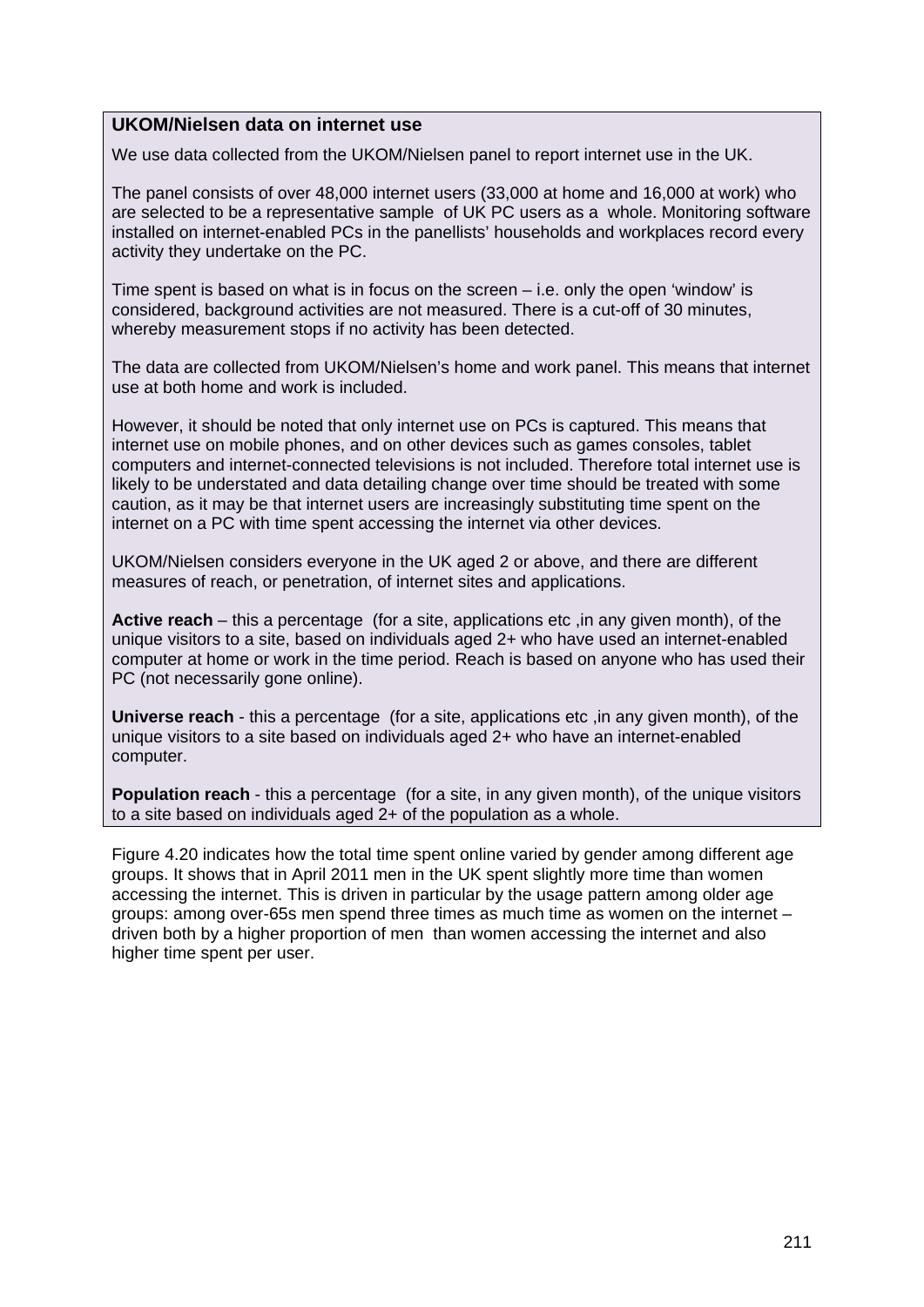

## <span id="page-21-1"></span>**Figure 4.20 Home internet use, by gender (total time spent online)**

*Source: UKOM/Nielsen, April 2011* 

Internet usage data from UKOM/Nielsen also allows a comparison of average time spent on the internet by region [\(Figure 4.21\)](#page-21-2). It finds that on average internet users in the Border region of England and Scotland spend the most time online, while users in South West England spend the least amount of time on the internet. Of course, differences between regions are driven by different demographic characteristics – it is likely that lower use in the South West is the consequence of an older population, with older internet users typically spending less time on the internet than younger users.



#### <span id="page-21-2"></span>**Figure 4.21 Monthly internet-enabled PC time per user, by region**

*Source: UKOM/Nielsen, home and work panel, applications included. Month of April 2011. Regions based on ISBA regions.*

*Note: active online universe = number of users aged 2+ who use an internet-enabled computer.* 

## <span id="page-21-0"></span>**4.2.5 Range of internet use**

#### **Email and web browsing are the most popular web activities**

As indicated by [Figure 4.22,](#page-22-0) consumers in the UK use the internet for a wide range of activities including communications (email, social networking, instant messaging), entertainment (playing games, TV/video viewing), and finding information and transactions (purchasing goods/services, banking). Despite the growth of social networking sites as a means of communication, email is used by more people than any other internet service, with 77% saying that they had used it within the past week.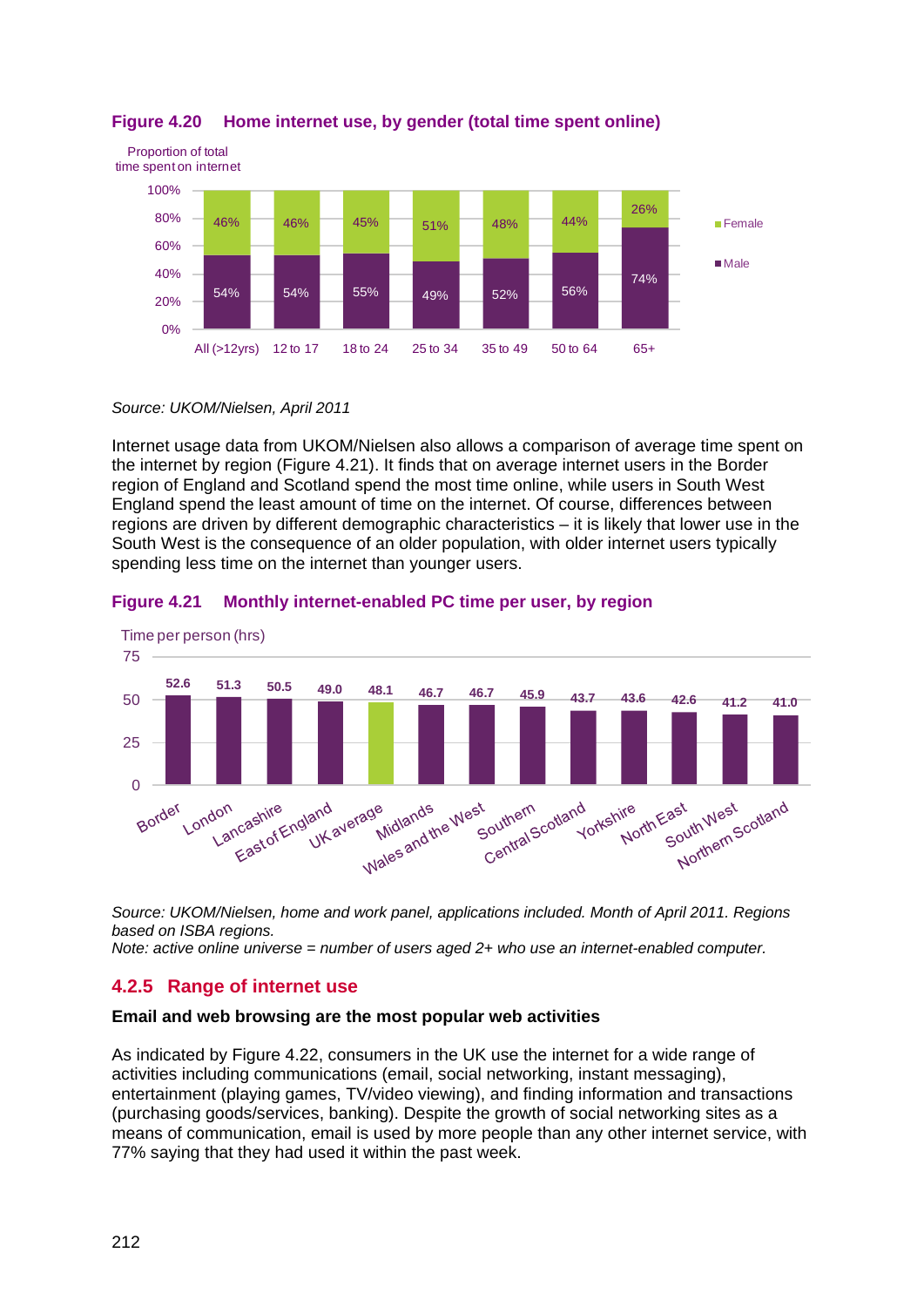Use of most internet services had modest growth in 2010, with notable increases in watching video clips/webcasts (up five percentage points), use of social networking (up four percentage points), and using local council/government websites (up three percentage points).

None of the services we tracked had any significant decline between 2009 and 2010. However, it is notable that online viewing of television programmes or listening to radio did not increase significantly. This is perhaps the result of the growth of other ways of consuming television and radio programmes – for example, an increasing number of TV programmes are recorded on DVRs, and digital radio services are available through television platforms.



## <span id="page-22-0"></span>**Figure 4.22 Claimed use of the internet for selected activities**

*QE5. Which, if any, of these do you or members of your household use the internet for whilst at home? Source: Ofcom research, Q1 2011 Base: Adults aged 16+ with a broadband connection at home (n= 2481 UK)*

## **Older users are likely to use the internet for relatively few activities**

[Figure 4.18](#page-19-1) above indicates that reasons for using the internet vary with age, with younger users more likely to use the internet for entertainment as well as communication and finding information. This is also reflected in the findings from our research into digital participation, which shows that breadth of internet use varies substantially by age. We asked people how many of a specified list of 17 online activities they engaged in, and compared the results by age group [\(Figure 4.23\)](#page-23-1).

Older age-groups generally use the internet for fewer types of services than younger age groups – we found that 82% of over-75s and 60% of 65-74s said that their household used five or fewer internet activities, compared to only just over a quarter of those under 44. Similarly, younger users are much more likely to engage in a large number of our list of activities: 36% of 16-24s claimed to use the internet for at least 11 of the activities, compared to less than 10% of over-65s.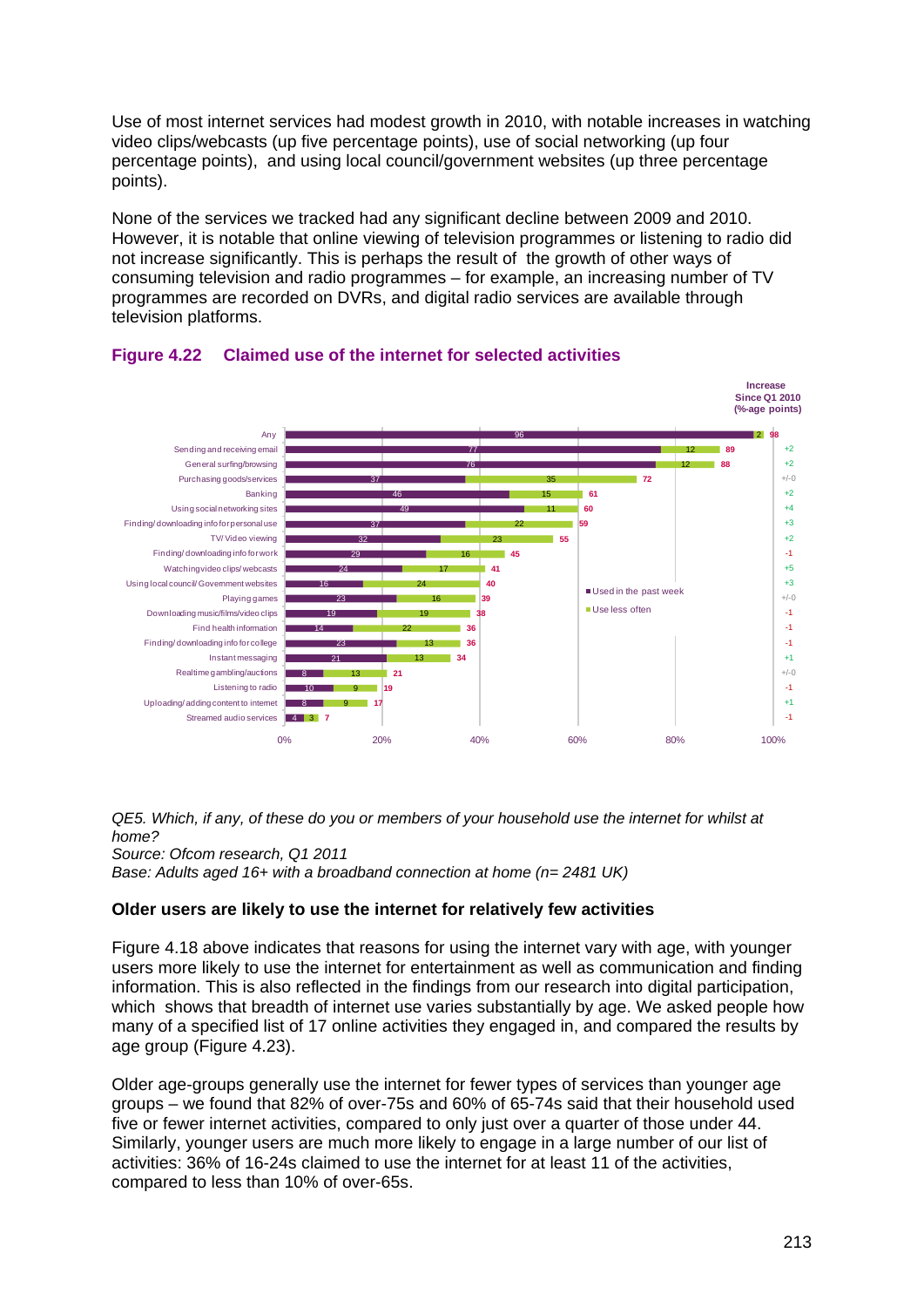

## <span id="page-23-1"></span>**Figure 4.23 Breadth of internet use (number of internet activities undertaken)**

*Q10A: Which, if any, of these do you or members of your household use the internet for whilst at home?*

*Source: Ofcom Technology Tracker digital participation research, Q1 2011 Base: All home internet users (n=2534)*

## <span id="page-23-0"></span>**4.2.6 Confidence and concerns about using the internet**

## **Older people are increasingly confident using the internet**

The large majority of internet users claim to be confident in using the internet, and levels of confidence increased across all age groups and social groups between 2009 and 2010 [\(Figure 4.24\)](#page-24-0). Older people are least likely to be confident in using the internet, with one in ten of over-65s saying they are not confident, while only one in 50 under-34s say they are not confident. The biggest increases in confidence come among 45-54s and 55-64s, with a ten percentage point rise in both age groups; more than 90% now claim to be confident.

Men are still marginally more likely to be confident in using the internet than women (97% to 94%), but the gap has been closing. Higher social groups are also more likely to be confident internet users, although the proportion of those in social group DE claiming to be confident increased from 77% in 2009 to 88% in 2010.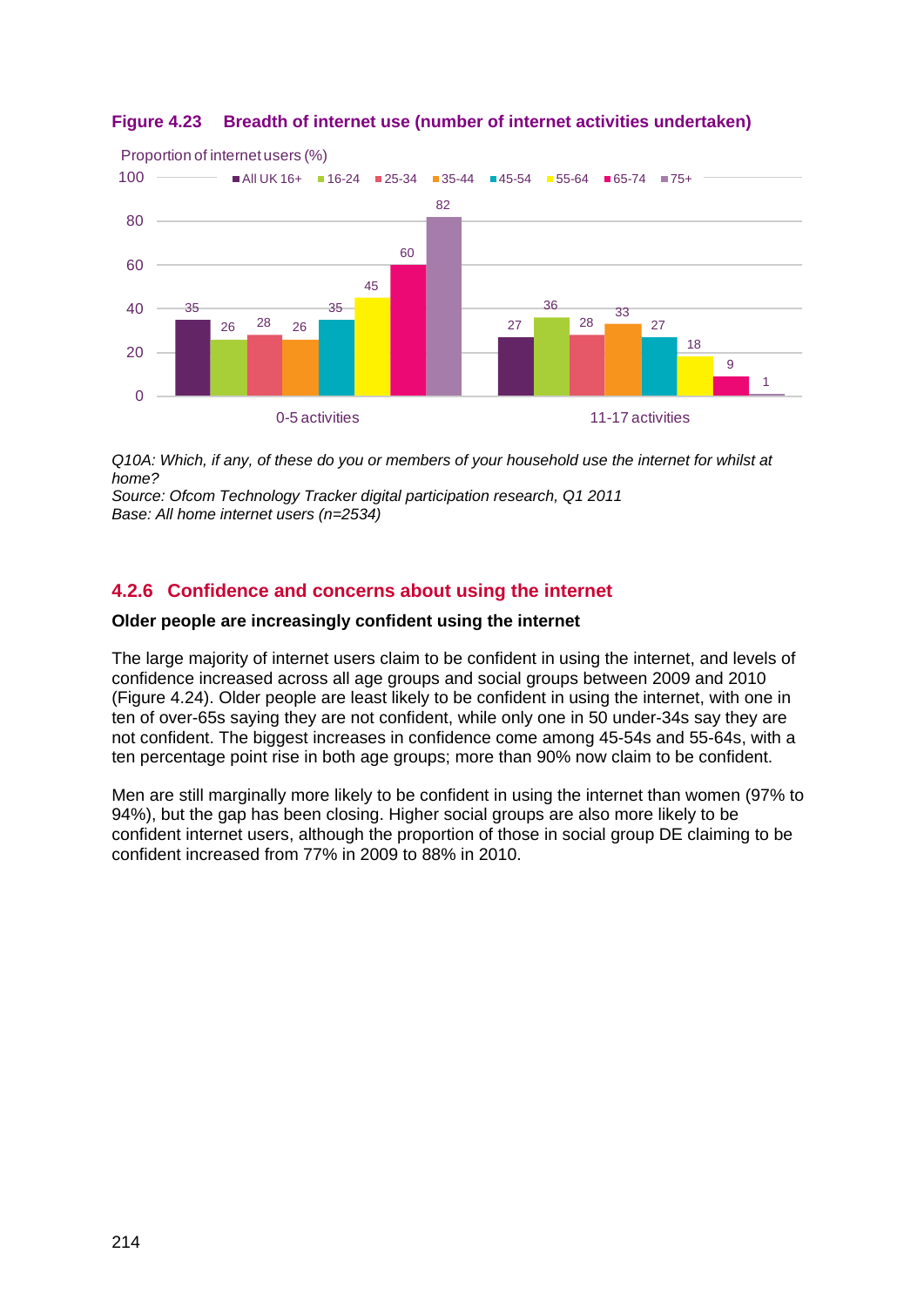

## <span id="page-24-0"></span>**Figure 4.24 Confidence as an internet user, by age, gender and SEG**

*IN10D – Overall then, how confident are you as an internet user? (Prompted responses, single coded)*

*Base: All adults aged 16+ who use the internet at home or elsewhere (1489 aged 16+ in 2010, 271 aged 16-24, 287 aged 25-34, 338 aged 35-44, 245 aged 45-54, 214 aged 55-64, 134 aged 65+, 752 male, 737 female, 433 AB, 478 C1, 278 C2, 300 DE)*

## **More than half of internet users have some concerns about using it**

Within our media literacy research we also ask about the concerns that consumers have using the internet. As the internet has matured as a medium and as users have got more and more used to it, concerns about it have decreased among all age groups. Overall, 54% of all users surveyed in 2010 said they had some concerns, compared to 73% in 2007. Older users are most likely to have concerns, with two-thirds of over-65s (66%) saying they had concerns, compared to just one-third of 16-24s (34%).

The biggest single cause of concern among all age groups was offensive/illegal content, although there was a marked difference between 16-24s and other age groups, with 21% of 16-24s saying they had concerns compared to 40% of internet users overall.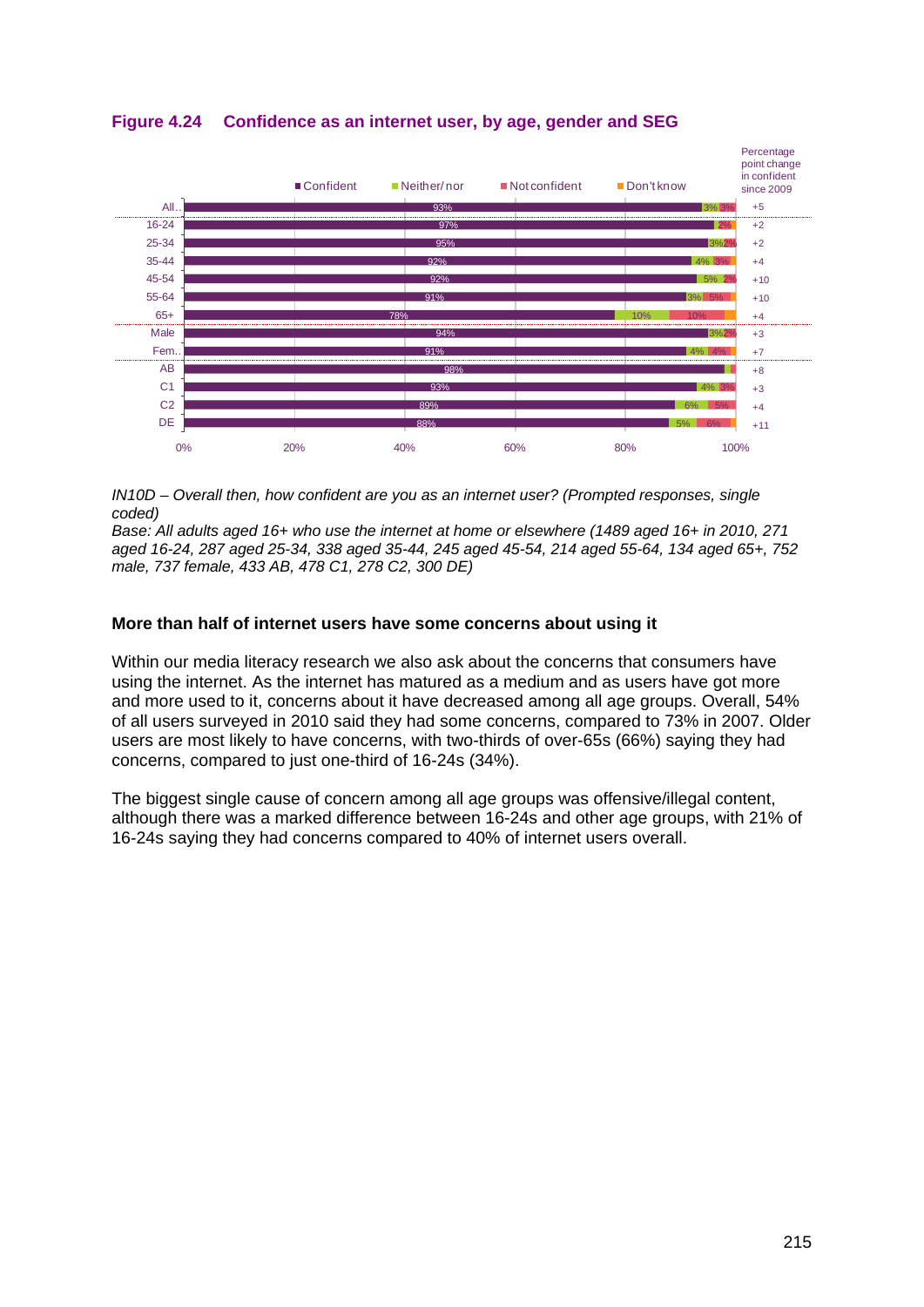

## **Figure 4.25 Concerns about the internet among users, by age**

*IN30 – Can you tell me if you have any concerns about what is on the internet? (Spontaneous responses, multi-coded).*

*Base: Adults aged 16+ who use the internet at home or elsewhere (1282 aged 16+, 225 aged 16-24, 235 aged 25-34, 313 aged 35-44, 213 aged 45-54, 168 aged 55-64, 128 aged 65+). Significance testing shows any differences between any age group and all adults aged 16+. Source: Ofcom research, fieldwork carried out by Saville Rossiter-Base in April to May and September to October 2010.*

## **Online privacy is a concern for many internet users**

Only half of all people have any front-of-mind concerns about using the internet, with lower levels of concern about individual issues such as privacy. But, when prompted, people's concerns inevitably rise. In research commissioned by the Communications Consumer Panel, concerns about online privacy were explicitly explored. This found that, when specifically prompted, 58% of internet users said they had some concerns about online privacy. Among those who accessed the internet on both mobile phone and computer, a quarter (26%) said that they were more concerned about privacy issues while using a phone, with the majority (58%) not making a distinction between online privacy issues on mobile phone or PC.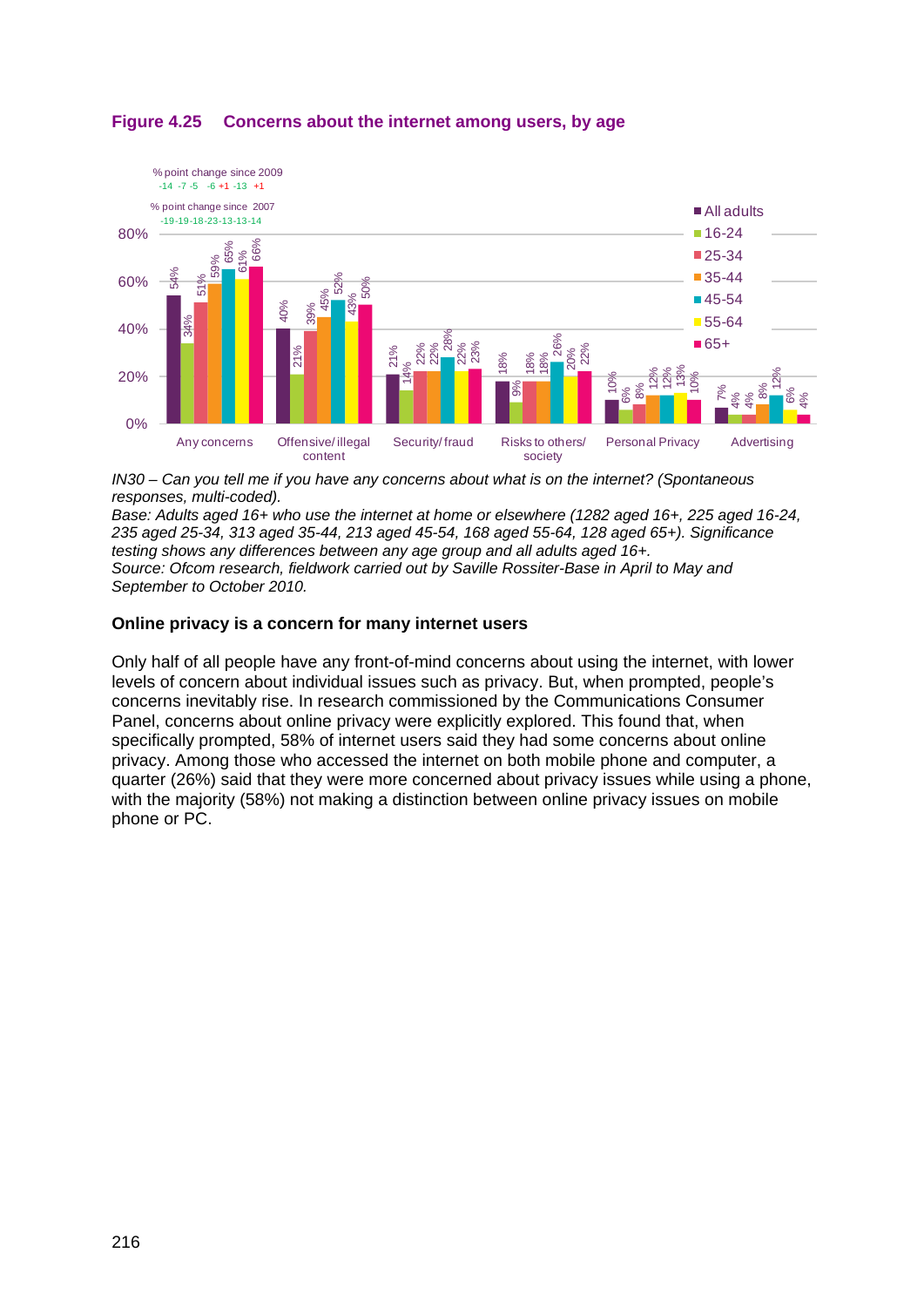#### **Figure 4.26 Concerns about privacy online**

How concerned are you about your privacy on line?

Are you more or less concerned about privacy issues using a mobile phone compared to a PC?



*Q10. Generally speaking, when you use the internet, how concerned are you about your privacy online?*

*Base: All respondents (1022)*

*Q11. Are you more or less concerned about privacy issues when you use your mobile phone to access the internet compared to when you use a PC, laptop or tablet?*

*Base: Those who access the internet via mobile phone (212)*

*Source: Online Personal Data: the Consumer Perspective , research conducted on behalf of the Communications Consumer Panel by Accent, fieldwork in February 2011*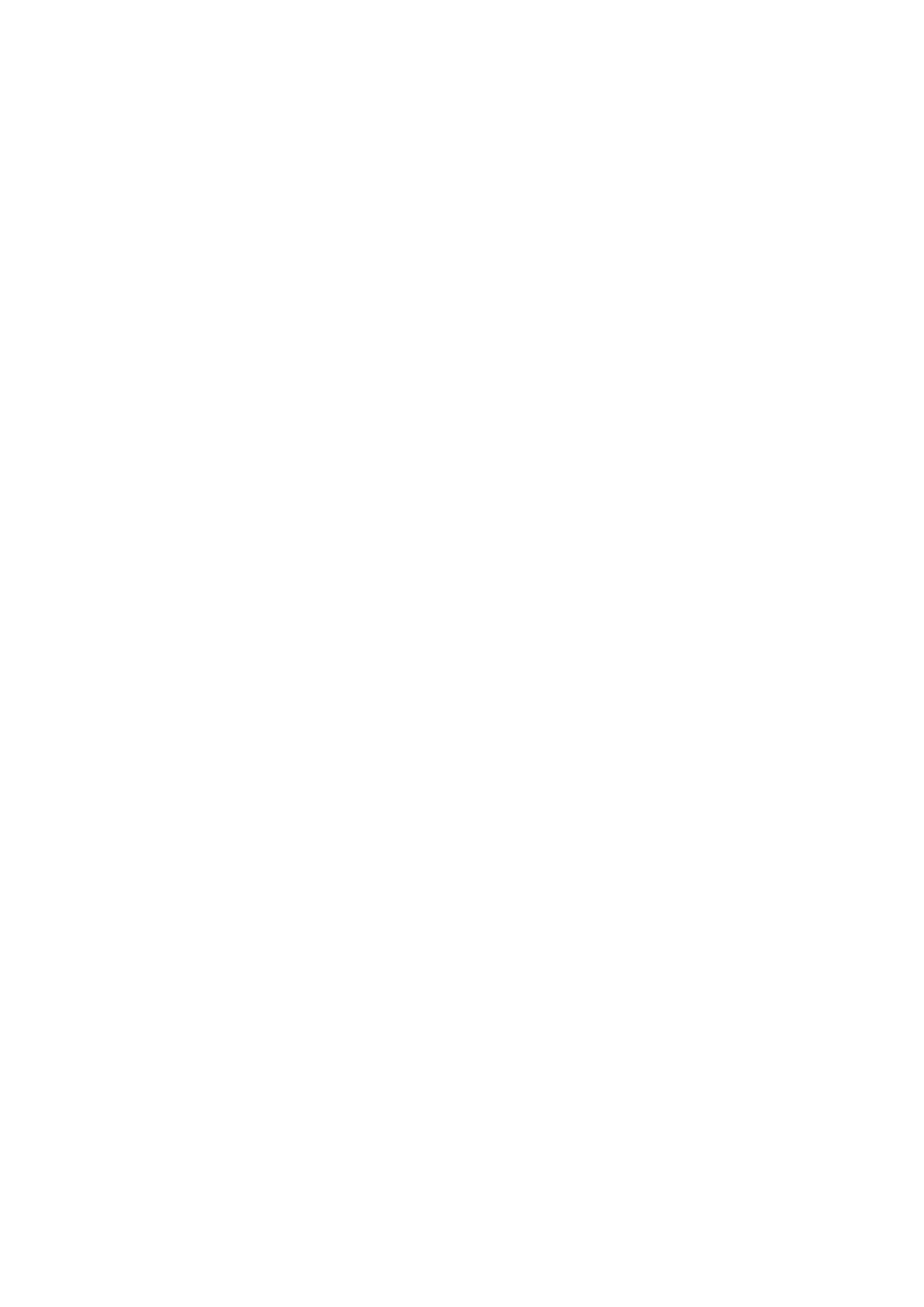## <span id="page-28-0"></span>4.3 Consumption of web-based content

## <span id="page-28-1"></span>**4.3.1 Introduction**

Having examined how people access the internet and the time they spend online in the previous section, this section explores the specific use of internet content and services.

- Section [4.3.2](#page-28-2) examines the **most popular online sectors, websites and applications** in terms of reach and time spent.
- Section [4.3.3](#page-35-0) focuses on the use of **social networking** sites.
- Section [4.3.4.](#page-39-0) explores the use of **search engines**.
- Section [4.3.5](#page-41-0) considers **user-generated content**.
- Section [4.3.6](#page-44-0) provides an overview of use of the internet for **shopping**, including the use of shopping sites, price comparison sites and voucher/coupon sites.

#### **Key findings**

The key findings from this section of the report are:

- **Google has the largest reach, Facebook leads by time spent.** Search giant Google had the highest reach of any online brand, with 79% of active internet users visiting its homepage, averaging 133 visits in April 2011. Facebook was easily the most popular website in terms of time spent on PCs, accounting for 169 million hours in April 2011 (more than two-and-a-half hours for every person in the UK), ahead of eBay (30 million hours) Google (28 million hours) and YouTube (22 million hours).
- **Six in ten broadband users use social networking, but there are signs that it may be reaching saturation.** Total time spent on social networking sites was just 1.3% higher in April 2011 than in April 2010, and in 2010 just 3% of people said they did not yet have a social networking profile but were interested in having one.
- **An increasing number of internet users are creating content.** In 2010, 54% of internet users said they had a social networking profile (up from 44% in 2009), 53% said they had uploaded photos (up from 49%) and 17% said they had uploaded a video (up from 11%).
- **Nearly three-quarters of internet users shop online.** In Q1 2011, 73% of UK internet users claimed to use their broadband connection for purchasing goods or services. Visitors to coupon and reward sites increased by 25% in the year to April 2011, when nearly 40% of internet users visited at least one such site.

## <span id="page-28-2"></span>**4.3.2 Most popular online sectors, websites and applications**

#### **Social networking accounts for more than a fifth of all time spent on the internet**

[Figure 4.27](#page-29-0) details the total share of time spent by UK users of the internet on PCs , based on data collected from the UKOM/Nielsen panel. It indicates a good deal of continuity between April 2010 and April 2011, with the 'other' category (which includes a range of entertainment services including short- and long-form video) increasing its share from 37% to 41%. The share of time spent on social networking actually decreased marginally (in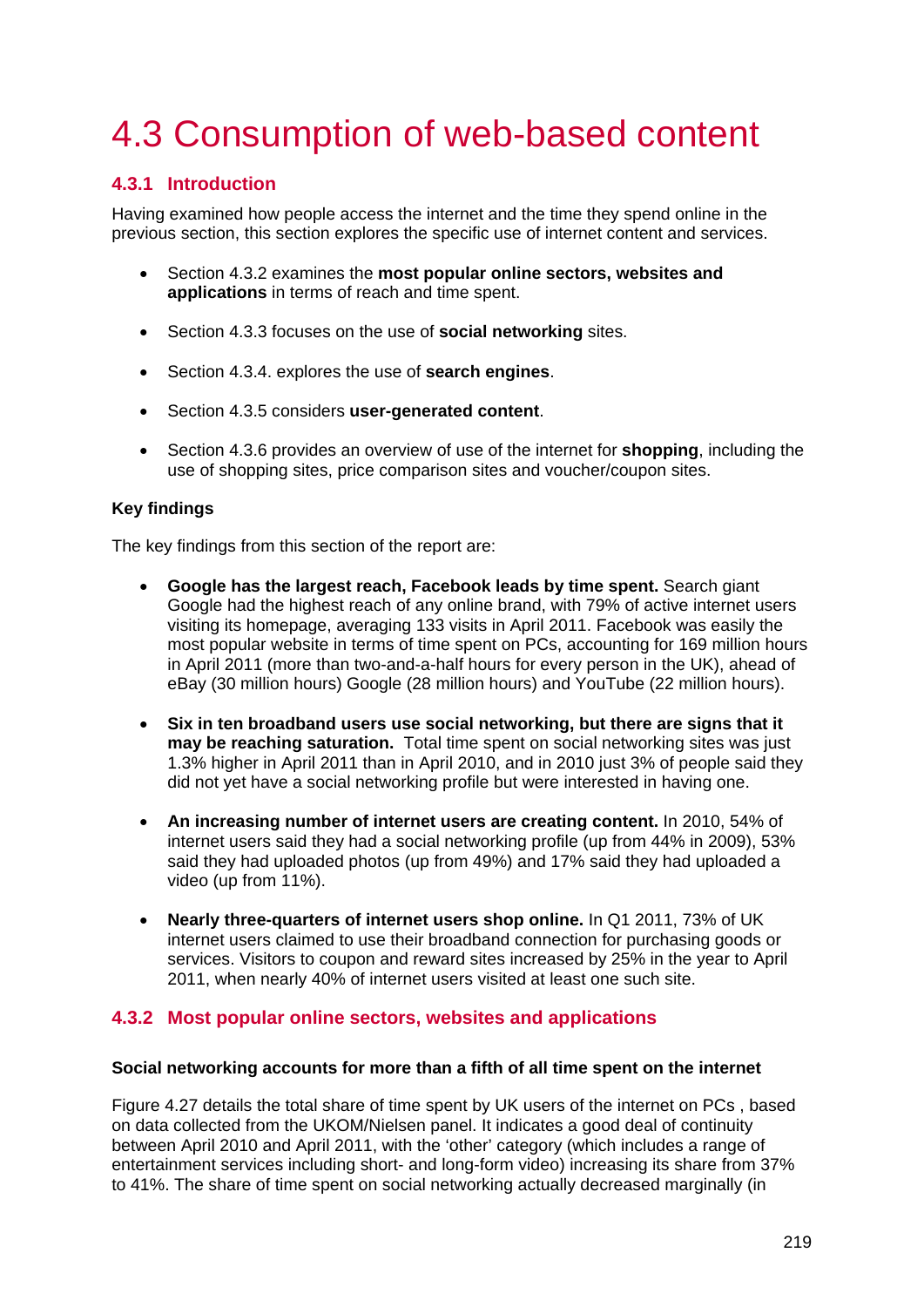absolute terms it increased slightly, see [Figure 4.37](#page-38-0) below), although it still accounted for 22% of all time spent on the internet. Notably, there were declines for email, instant messaging and portals, all of which provide services that can be replaced by social networking services; sites like Facebook are used for communication and can also be set up as users' home pages. Declining time spent on email and instant messaging on the fixed internet may also reflect increasing use of smartphones for these services, while a decline in the share of time spent looking at news sites may also be driven by people increasingly using smartphones to keep in touch with current affairs.



<span id="page-29-0"></span>

*Note: Home and work panel, applications included. Email excludes work-related email*

UKOM/Nielsen audience analysis organises websites into categories. The most popular category in May 2010 was 'search and communities' (this includes search engines like Google, portals like Yahoo! and social networking sites like Facebook). It attracted a monthly active reach of 93%, meaning that 93% of all unique internet users visited a site in this category. It was also the most popular category from the perspective of time spent per person, with the average person using sites in this category for 6 hours 36 minutes in April 2011 [\(Figure 4.28\)](#page-30-0).

'Telecoms/Internet' sites had the second highest reach, with 87% of users visiting a site, spending an average of 2 hours 51 minutes a month. This category includes email, instant messaging and voice over IP services like Skype.

Sites within the 'Entertainment' category were visited by 83% of internet users, who spent an average of 5 hours 13 minutes – this category includes most video and music sites. Nearly three-quarters of users (74%) visited news and information sites, but on average users spent less than an hour (56 minutes) visiting sites in this category.

*Source: UKOM/Nielsen*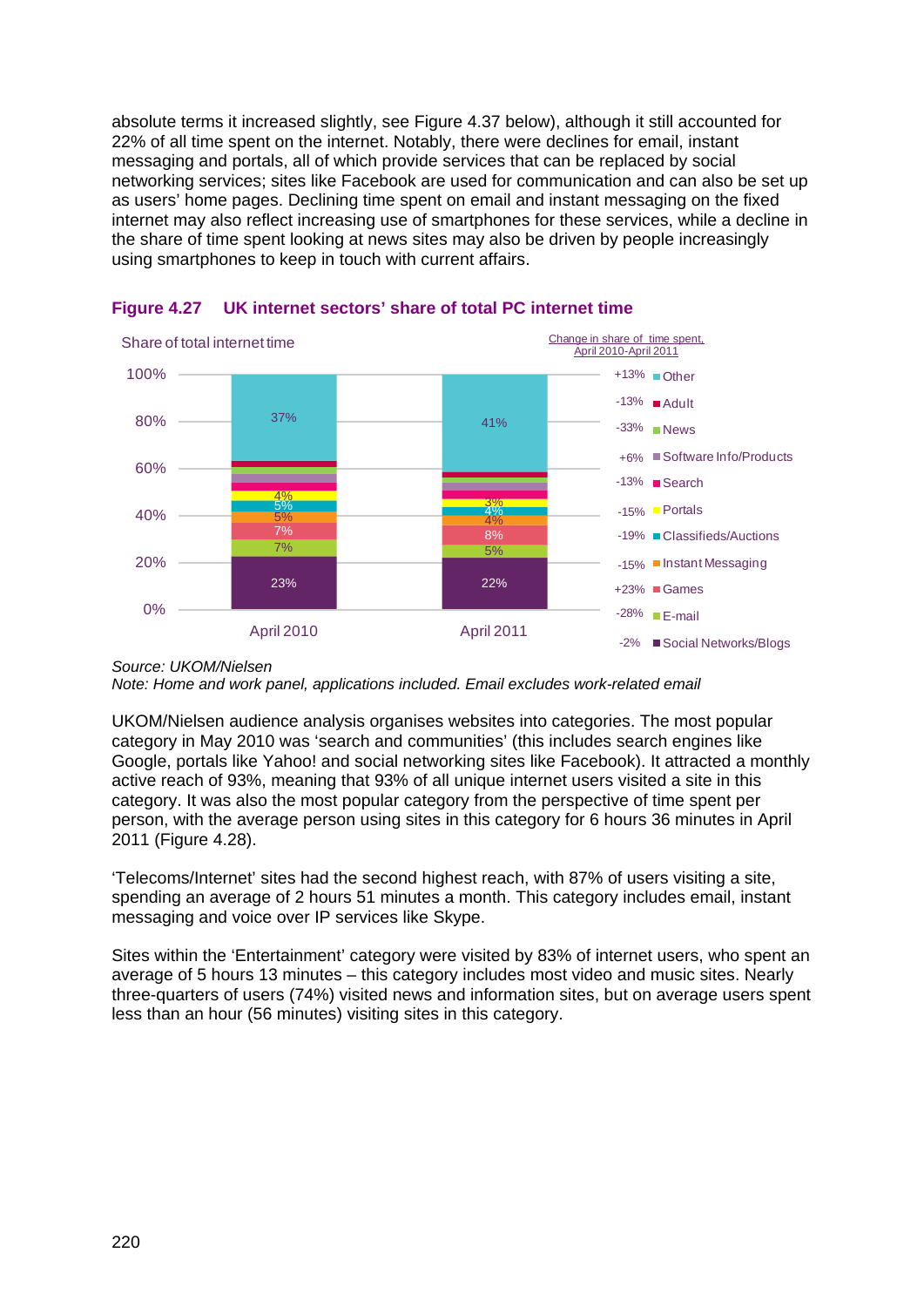

## <span id="page-30-0"></span>**Figure 4.28 Most popular site categories, by active reach**

*Source: UKOM/Nielsen home and work panel, applications included, month of April 2011. Note: "active reach" = the percentage of all active 2+ unique persons who visited the site or used the application. 'Active' is defined as anyone who used an internet-enabled computer within the time period.*

## **Time spent playing online games increased by 33% between April 2010 and April 2011**

[Figure 4.29](#page-30-1) looks at changes in average time spent per month on some of the most popular sub-categories of websites in the UKOM/Nielsen classification. After social networks/blogs, the sub-category which took the second highest proportion of total time on the internet was online gaming, accounting for 8% of total UK internet time in April 2010. Users of online games played for on average of 4 hours 19 minutes in April 2011, up from 3 hours 16 minutes a year previously. However, this time is likely to be understated as it excludes time spent on games within social networking sites– therefore excluding the likes of the Farmville game when played via Facebook.

Average timer per user on email declined by 21% between April 2010 and April 2011. This might partly again be explained by the Facebook effect – with some users potentially using Facebook for communications that that they would have previously made using email. Some users may also be increasingly using smartphones for email, leading to a reduction in time spent using email on PCs.



## <span id="page-30-1"></span>**Figure 4.29 PC-time per user per month spent on internet activities**

*Note: Home and work panel, applications included. Email excludes work-related email*

*Source: UKOM/Nielsen*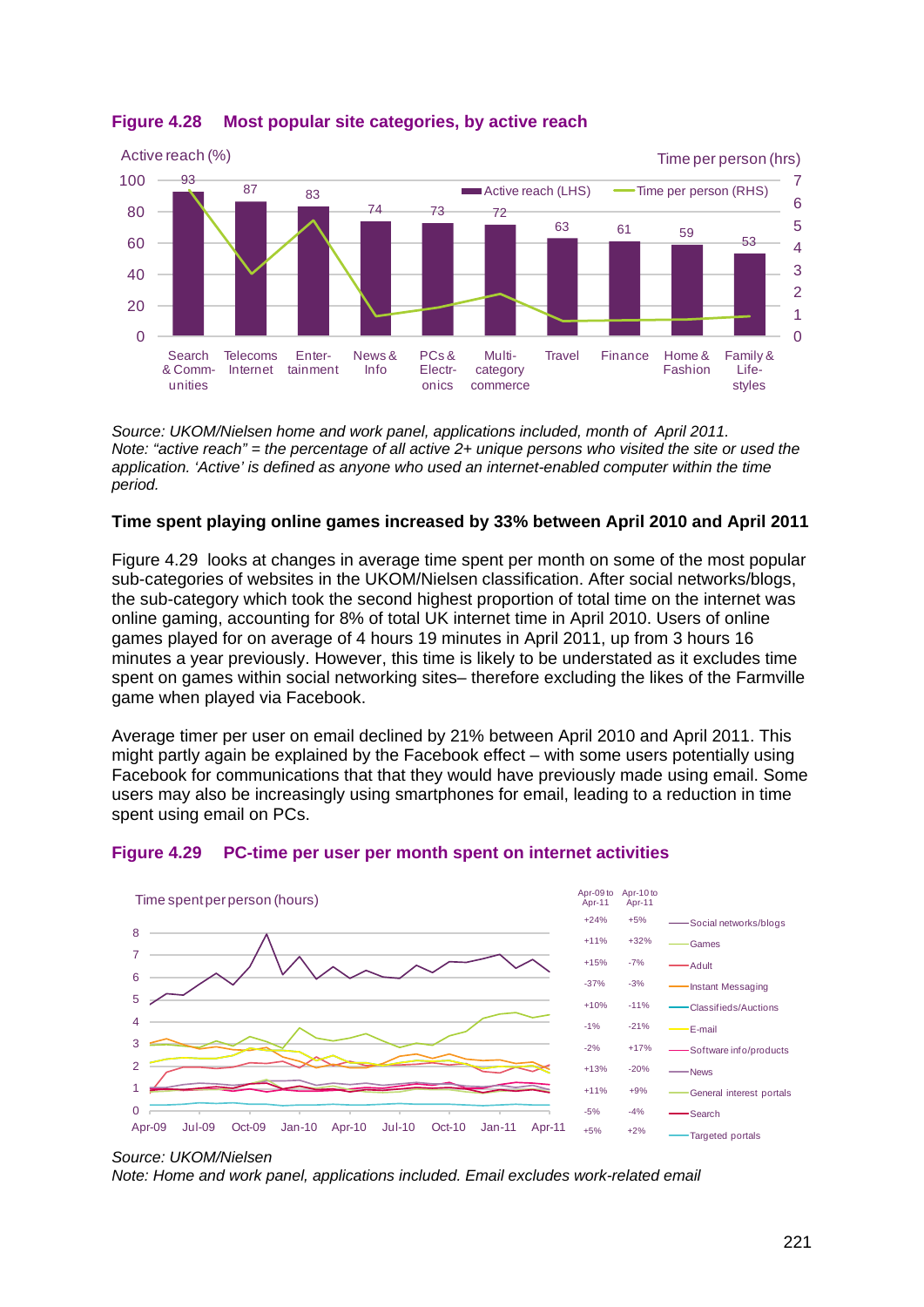#### **People spend more than five times as much time on Facebook than on any other site**

More than five times as much time is spent on Facebook than on any other single internet site, with UK users spending a total of 169 million PC hours on the social networking site in April 2011, far ahead of second-placed eBay (30 million hours) [\(Figure 4.30\)](#page-32-0). This is in addition to time spent on Facebook on mobile phones – which amounted to 42 million hours in December 2010 (see [Figure 4.8](#page-8-1) above). However, not all time on Facebook is spent 'social networking': Facebook has developed into a general portal offering services such as email, films (for example, it has agreed a deal with Warner Brothers, which streams movies on the site<sup>[38](#page-31-0)</sup>) and, most significantly, games - it is estimated that around 40% of time spent on Facebook globally is spent playing games, provided by third-party developers such as Zynga or Playfish.[39](#page-31-1)

More PC internet users in the UK visited search giant Google in the month, with 32.0 million unique visitors (79% of active users), compared to 26.6 million visitors to Facebook. Google users spent an average of 54 minutes on the site, doing an average of 133 searches. The much lower time spent on Google compared to Facebook represents fundamental differences in the business models – the objective of Facebook is to keep users on its site for as long as possible to maximise advertising revenues, while Google's objective is to have users on its site for as little time as possible for each search, ensuring that users quickly find the information they require and generating revenues when users go to advertisers' sites

Most of the UK's top 20 websites by time spent are online-only brands – the exceptions are the websites of the BBC, Sky and the Daily Mail. The four gaming sites in the top 20 have lower reach than all of the other top-20 sites, but are characterised by users spending a large amount of time on them. Three of the gaming sites - Zynga (home of the FarmVille game), Kingdoms of Camelot and Slashkey.com (home of the FarmTown game) are primarily Facebook-based, while Games.com also has a Facebook presence.

 $\frac{1}{38}$ 

<span id="page-31-1"></span><span id="page-31-0"></span><sup>39</sup> [http://techcrunch.com/2010/07/30/half-of-all-facebook-users-play-social-games-its-40-of-total](http://techcrunch.com/2010/07/30/half-of-all-facebook-users-play-social-games-its-40-of-total-usage-time/)[usage-time/](http://techcrunch.com/2010/07/30/half-of-all-facebook-users-play-social-games-its-40-of-total-usage-time/)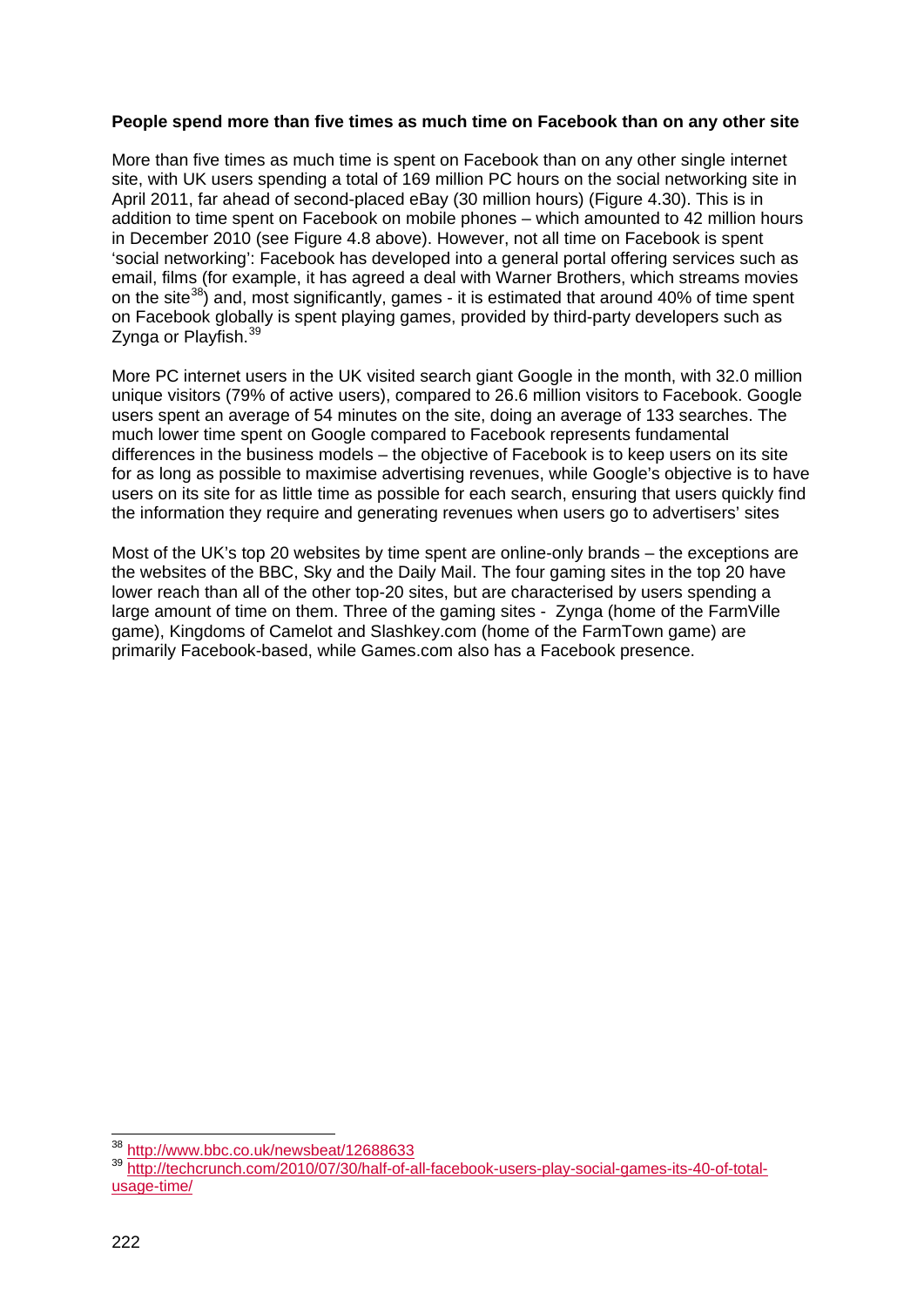

<span id="page-32-0"></span>**Figure 4.30 Top 20 UK websites by time spent on PCs online, April 2011**

*Source: UKOM/Nielsen, April 2011 – 'At home' data excluding internet applications*

## **Google has the greatest reach among all ages of internet users**

Section [4.2.3](#page-17-0) highlighted significant differences in take-up and use of the internet by age group. However, there are few differences in the most popular websites in terms of reach, with the same nine companies accounting for all top ten sites across all age groups.

Google's leading position in search means that it has the highest reach across all age groups, while the integration of aspects of MSN, Windows Live and Bing within the Windows platform explains the high reach of the Microsoft brand across all age groups. It is no surprise that Facebook also features prominently among younger age groups, but worth noting that it is behind only Google, Microsoft and the BBC among over-65s. Indeed, this represents a significant change from May 2010, when Facebook ranked ninth among over- $65s.<sup>40</sup>$  $65s.<sup>40</sup>$  $65s.<sup>40</sup>$ 

The BBC network of sites also feature in the top ten among all age groups, indicating its success in reaching all age groups with a range of content including programme-related, news, sport and weather.

<span id="page-32-1"></span> $\overline{\phantom{a}}$ <sup>40</sup> Ofcom Communications Market Report 2010, Fig 4.30.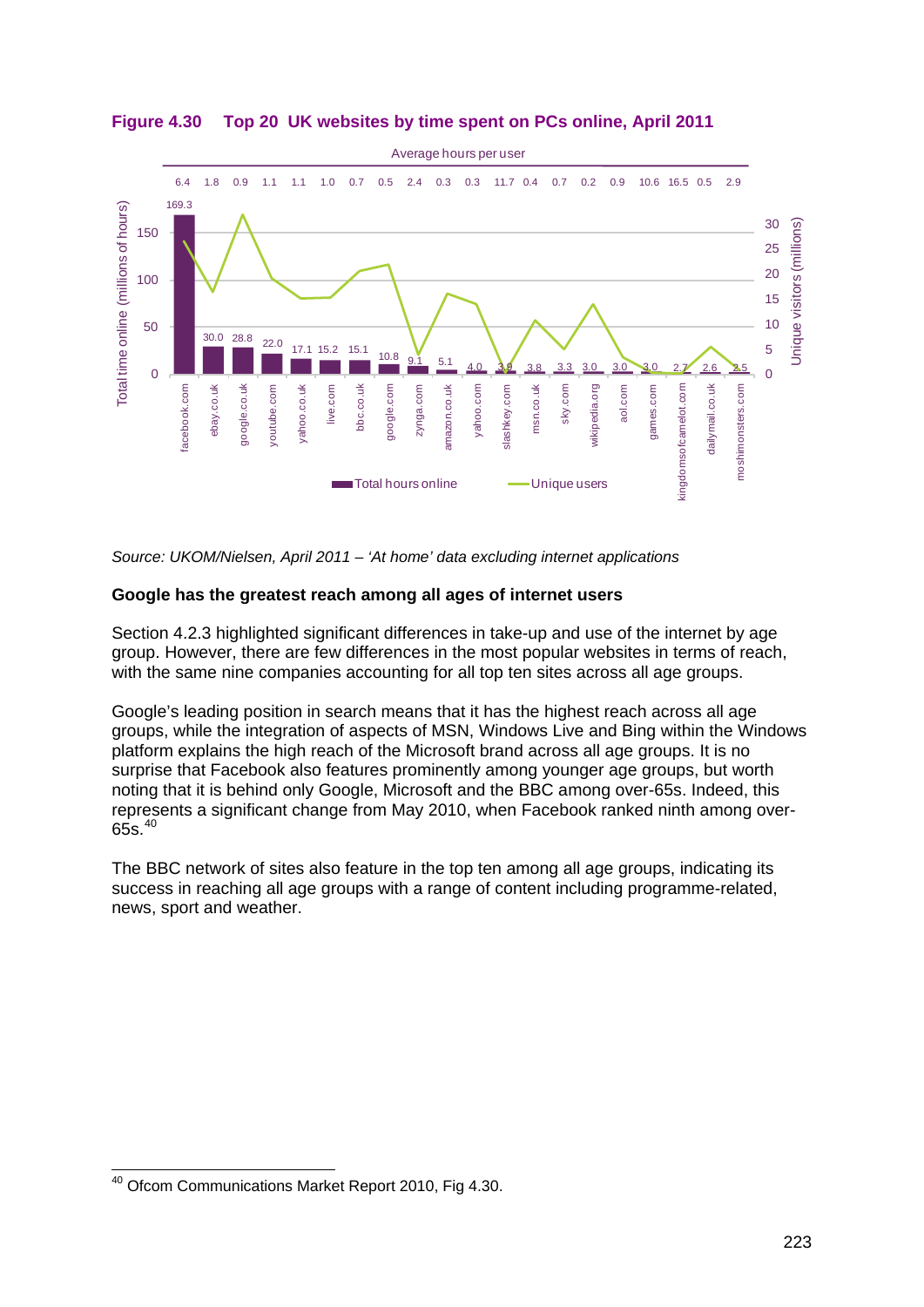## **Figure 4.31 Top ten sites by unique audience, split by age**

| Rank           | $2 - 17$                                | $18 - 24$                                          | 25-34       | 35-49                                     | 50-64                                                | $65+$            |
|----------------|-----------------------------------------|----------------------------------------------------|-------------|-------------------------------------------|------------------------------------------------------|------------------|
| $\mathbf{1}$   | Google                                  | Google                                             | Google      | Google                                    | Google                                               | Google           |
| 2              | Google Search                           |                                                    |             | Google Search Google Search Google Search | <b>Google Search</b>                                 | Google Search    |
| 3              | Facebook                                | Facebook                                           | Facebook    | ve/Bing                                   | MSN/WindowsLi MSN/WindowsLi MSN/WindowsLi<br>ve/Bina | ve/Bing          |
| $\overline{4}$ | ve/Bing                                 | MSN/WindowsLi MSN/WindowsLi MSN/Windows<br>ve/Bing | Live/Bing   | Facebook                                  | Facebook                                             | <b>BBC</b>       |
| 5              | YouTube                                 | YouTube                                            | Yahoo!      | <b>BBC</b>                                | Yahoo!                                               | Facebook         |
| 6              | <b>BBC</b>                              | <b>Windows Live</b><br>Messenger                   | YouTube     | Yahoo!                                    | <b>BBC</b>                                           | Yahoo!           |
| $\overline{7}$ | YouTube<br>Homepage                     | YouTube<br>Homepage                                | <b>BBC</b>  | Google Maps                               | Amazon                                               | Amazon           |
| 8              | Yahoo!                                  | Google Maps                                        | Google Maps | Amazon                                    | Google Maps                                          | <b>Microsoft</b> |
| 9              | <b>Windows Live</b><br><b>Messenger</b> | Yahoo!                                             | eBay        | YouTube                                   | <b>Microsoft</b>                                     | Google Maps      |
| 10             | Google Image<br>Search                  | <b>BBC</b>                                         | Microsoft   | eBay                                      | eBay                                                 | YouTube          |

dle (ex. YouTube) menft ebook aal BBC Tube eBay .<br>1700ipedia

*Source: UKOM/Nielsen home and work panel, applications included, month of April 2011 Note: "Unique audience" = the total number of unique persons who have visited a website or used an application at least once on a PC in the specified reporting period. Persons visiting the same website or using the same application more than one time in the reporting period are only counted once.*

## **More people play games than watch TV on the internet**

The use of websites is of course only part of the online experience for most internet users – with users increasingly using applications to play games, watch audio-visual content and upload their own content. [Figure 4.32](#page-34-0) indicates that around four in ten home internet connections are used for playing games (38%), downloading music or video (37%) and watching video (40%), with smaller proportions watching TV programmes (23%), listening to the radio (18%) and uploading content (16%). (Note that this figure for uploading content is lower than that in [Figure 4.42](#page-43-0) below – this is likely to be because, unless prompted, people do not generally consider updating social networking profiles as "uploading content").

For all types of media content except listening to the radio, reach is highest among the youngest age group and lowest among the oldest. Radio has similar levels of take-up among all age groups except the over-65s. This is likely to be due to higher levels of interest in radio programmes among older people, as discussed in Section 3 of this report.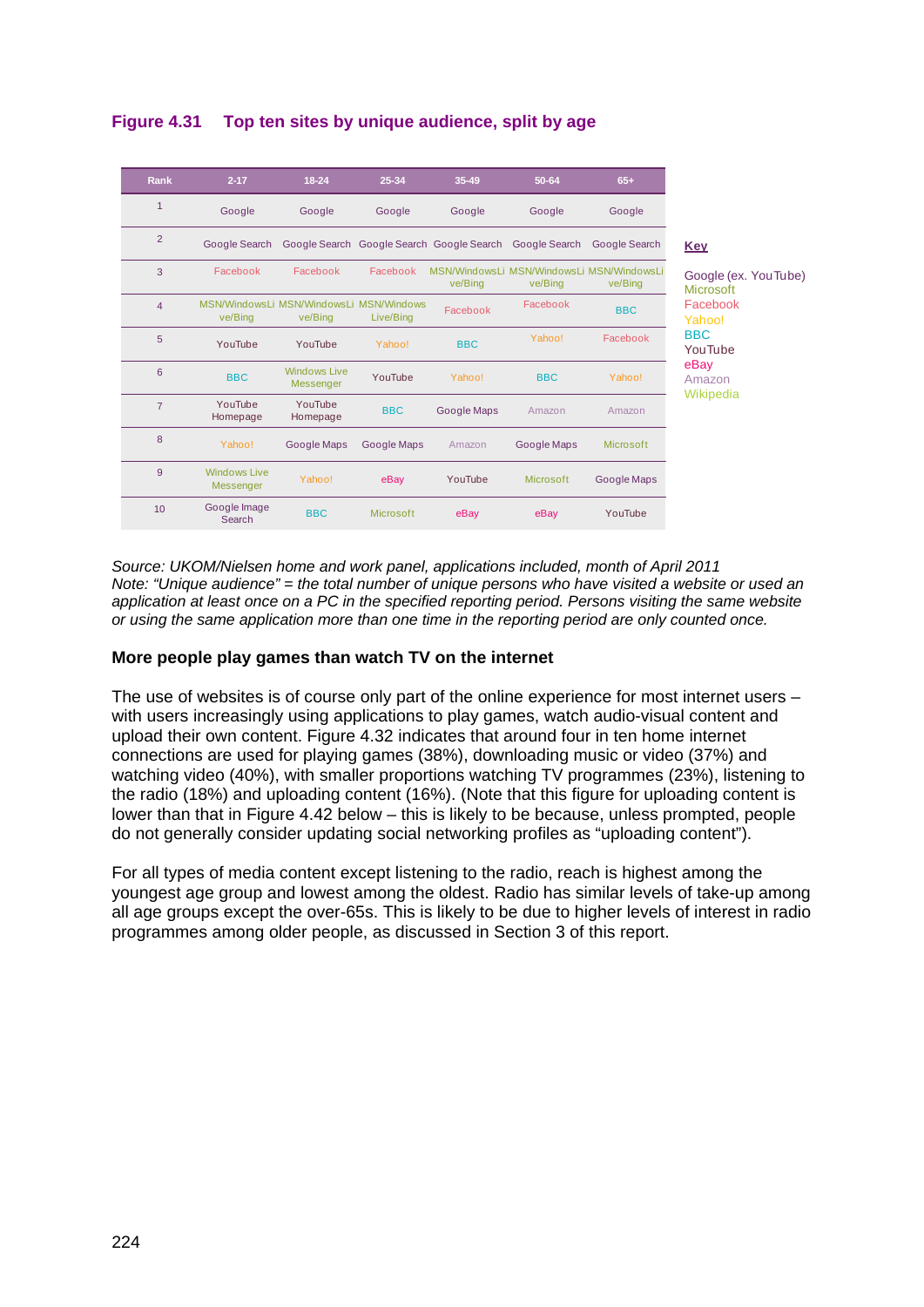

## <span id="page-34-0"></span>**Figure 4.32 Engagement with online media content, by age**

*QE5A: Which, if any, of these do you or members of your household use the internet for while at home?*

*Source: Ofcom research, Q1 2011*

*Base: All adults who have the internet at home (n= 2534)*

## **Microsoft applications have the highest reach**

Audio-visual and interactive content is commonly delivered to customers using stand-alone programs or applications outside the web browser.

According to UKOM/Nielsen, the most popular online application in April was Windows Live Messenger, Microsoft's instant messaging application, with an active reach of 32%. This number is broadly in line with the number of internet users who say that they use instant messaging (34% - see [Figure 4.22](#page-22-0) above), and is a long way ahead of the second most popular instant messaging platform (Yahoo Messenger, with 3% active reach, although it does average more than twice as much time per user per month).

Microsoft's Windows Media player had the highest reach of any media player (31%), well ahead of Apple's iTunes (19%). The high reach of Media Player can be partly explained by the fact that it is the default media player on many Windows PCs, while iTunes' reach is helped by the fact that it is required for those who own an iPod or an iPhone. However, the open-source, cross-platform VLC media player, with 4.8% reach, had much higher average use, with users spending an average of two-and-a-half hours on it in April 2011. It also had the greatest increase in reach between May 2010 and April 2011, up by around 30%.<sup>[41](#page-34-1)</sup>

The leading VoIP application, Skype (which was acquired by Microsoft in May 2011), was used by 15% of UK internet users in April 2011. Other types of applications in the top 15 by reach included photo-sharing sites Windows Live photo gallery (5%) and Picasa (4%), Google Earth (5%), file-sharing application U-torrent (5%), music service Spotify (3%) and gaming platform Steam (2%).

<span id="page-34-1"></span> $\overline{\phantom{a}}$ <sup>41</sup> Ofcom Communications Market Report 2010, Fig 4.31.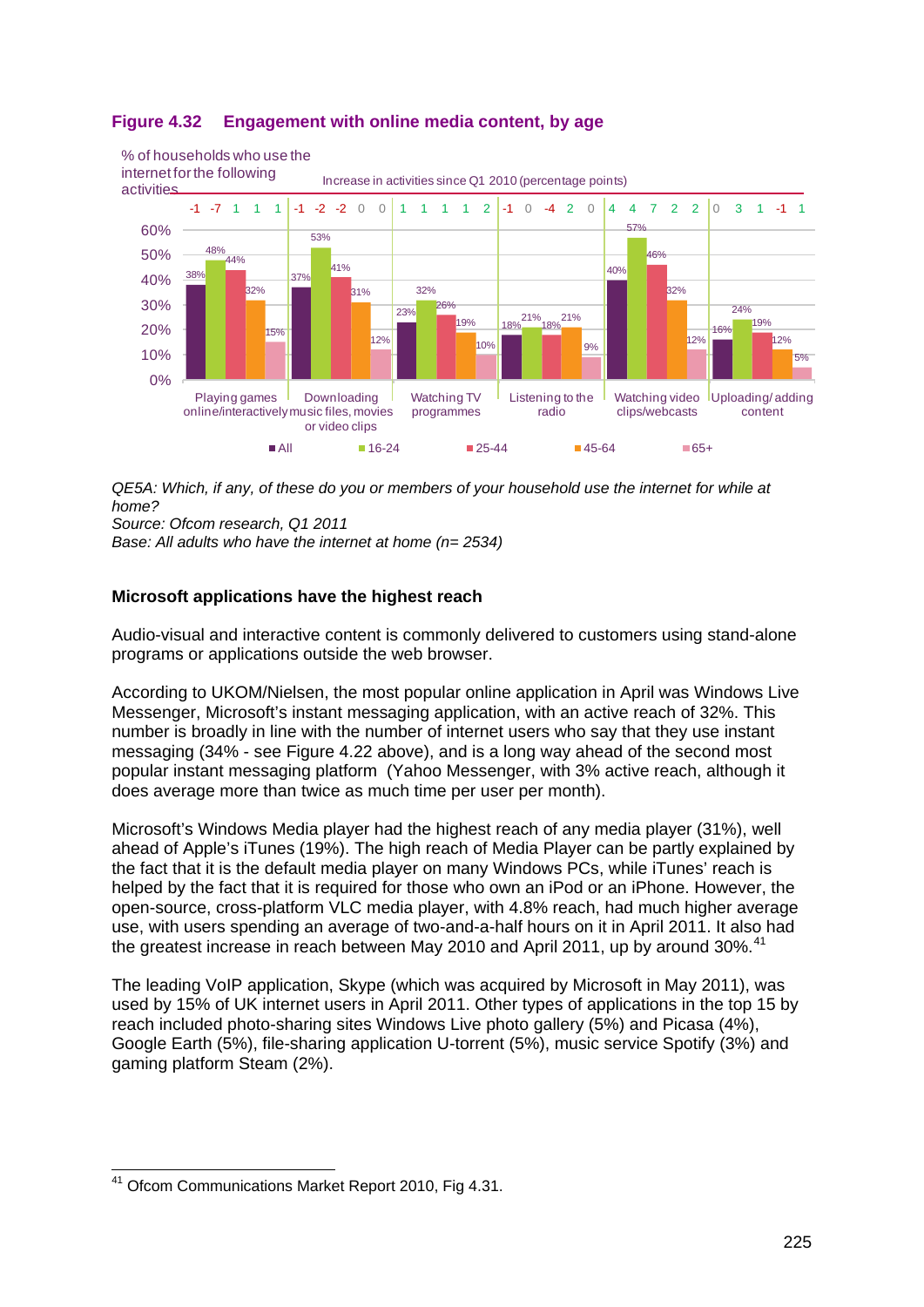

## **Figure 4.33 Most popular internet applications, by active reach**

*Source: UKOM /Nielsen home and work panel, applications included, month of April 2011 Note (1): "active reach" = the percentage of all active age 2+ unique persons who visited the site or used the application. 'Active' is defined as anyone who used an internet-enabled computer within the time period.* 

*Note (2): Time per person refers only to the application that is 'in focus' (i.e. the one to which keyboard and mouse activity is directed), and does not count minimised applications or applications running in the background. Therefore the metrics are not always compatible as applications that tend to require people to keep them in focus the whole time (such as video or messaging applications) will record higher time spent than audio applications which can run in the background.*

## <span id="page-35-0"></span>**4.3.3 Social networking**

## **Nearly half of all UK households use social networking sites**

More than one in every five hours spent by UK users on the internet in April 2011 was on social networking sites (see [Figure 4.27](#page-29-0) above), and in Q1 2011 nearly half of all UK internet users (46%) claimed to have used a social networking site in the past week, up from just one in five three years previously.

[Figure 4.34](#page-36-0) indicates how social networking has grown across all age groups and socioeconomic groups since 2008. Points to note in the past year are the increased use of social networking among older age groups: in Q1 2011, 28% of 55-64s, 12% of 65-74s and 5% of over-75s claimed that their households used social networking sites. Women are slightly more likely to use social networks than men.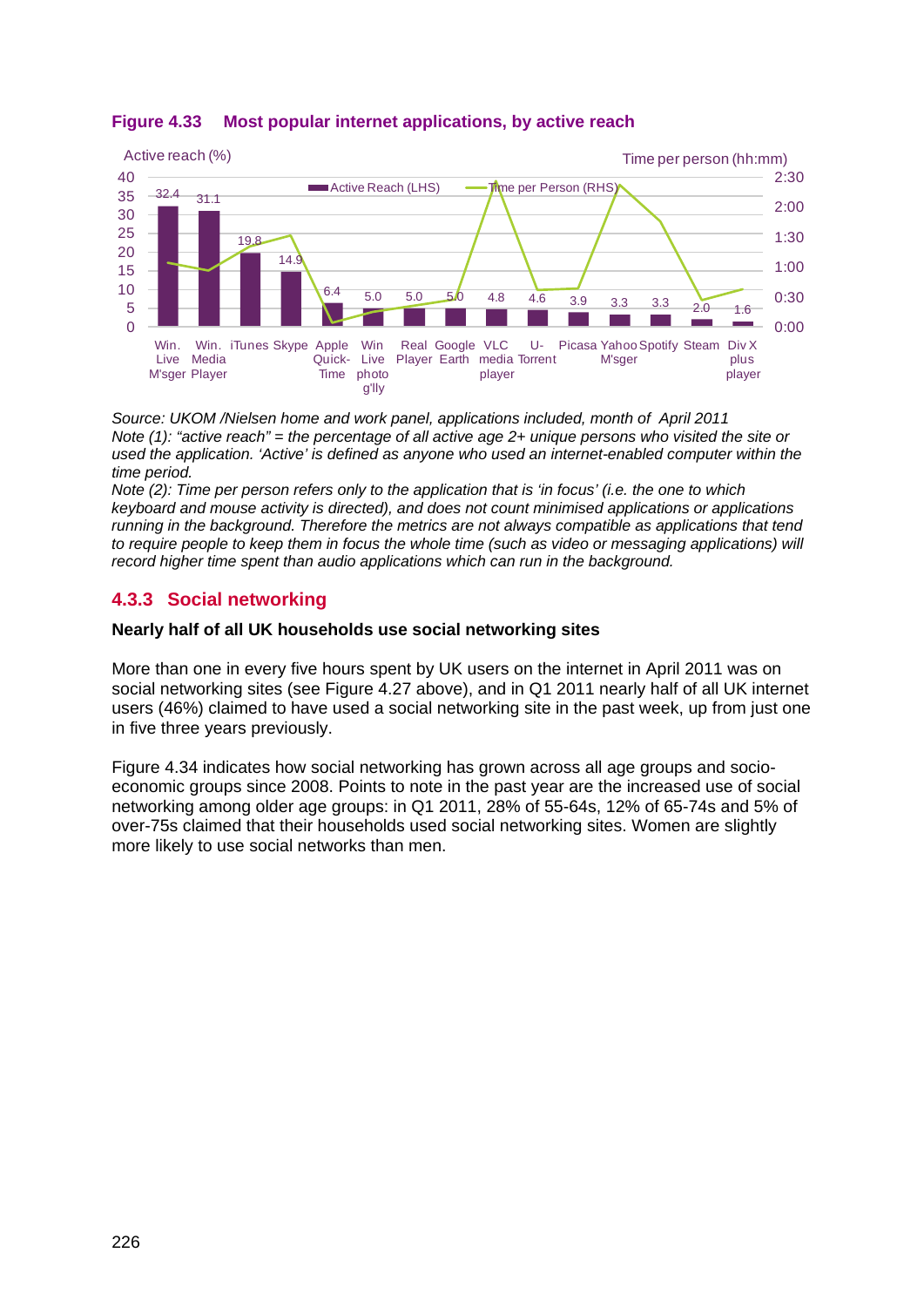#### <span id="page-36-0"></span>**Figure 4.34 Proportion of adults who access social networking sites on the internet at home**



*QE12: Which, if any, of these do you or members of your household use the internet for while at home?*

*Base: All adults aged 16+ (n = 5812 Q1 2008, 1581 Q3 2008, 6090 Q1 2009, 9013 Q1 2010, 3474 Q1 2011).* 

## **There are some signs that social networking on PCs may be levelling off**

The growth of social networking in the past three years has largely been driven by the growth of Facebook [\(Figure 4.35\)](#page-37-1). According to data from UKOM/Nielsen, in April 2011 Facebook was visited by 24.8 million UK internet users, more than six times as many visitors as to the second most-visited site, Twitter.

However, after several years of rapid growth, the reach of Facebook, and of social networking services in general, appears to have levelled off. The overall reach of UKOM/Nielsen's 'Member Communities' category fell by 3% between April 2010 and April 2011, and Facebook increased its reach by just 6%, having increased by 33% in the previous 12 months. There is also some evidence that social networking is reaching saturation – our consumer research found that in 2010 only 3% of UK internet users say they do not have a social networking page or profile but are interested in setting one up (43% say they do not have one and have no interest in having one – see [Figure 4.41](#page-42-0) below). However, it should be noted that these data only include use of the internet on PCs. As discussed in Section [4.1.2](#page-3-0) above, use of social networking services on mobile phones has increased significantly over the past year – 57% of mobile phone internet users (around 12.5% of all UK adults) claim to use social networking on mobile phones, and Facebook As a state of the second most visited site, Twitter.<br>
The property with the my, of these do you or members of your household use the internet for source. Ofteom technology tracker, Q1 2011<br>
DET: With the my, of these do y

*Source: Ofcom technology tracker, Q1 2011*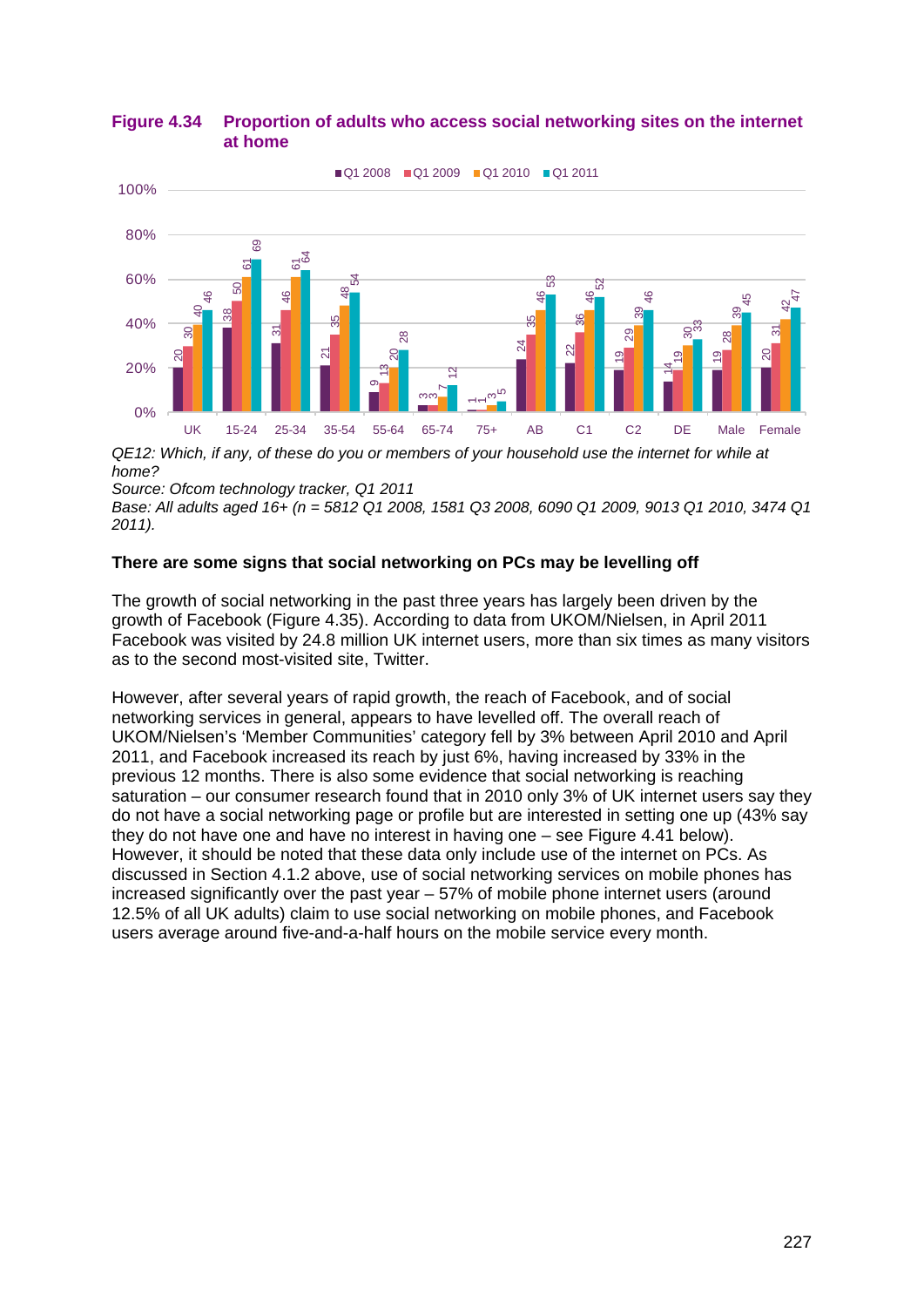

## <span id="page-37-1"></span>**Figure 4.35 Unique audience of selected social networking sites**

## *Source: UKOM/Nielsen*

*Note: Home and work panel, applications included. 'Member communities' is the UKOM category that primarily consists of social networking sites. "Unique audience" = the total number of unique persons who have visited a website or used an application at least once in the specified reporting period. Persons visiting the same website or using the same application more than one time in the reporting period are only counted once.* 

## **More than 90% of social networking time is spent on Facebook**

Not only does Facebook have the greatest reach, but on average its users spend much longer on the site than users of other social networking sites [\(Figure 4.37\)](#page-38-0). On average, in April 2011, Facebook users spent 6 hours 23 minutes on the site. Over time, Facebook has evolved from being a social network to become a more general portal – offering games, video content (e.g. some films from Warner Bros and, from July 2011, episodes of the BBC's *Dr Who*) and email addresses. In contrast, average use of all the other leading social networking sites was less than half an hour, suggesting that many users of these sites are occasional users.

## <span id="page-37-0"></span>**Figure 4.36 Time per user per month spent on selected social networking sites**



Time per person (hrs)

*Note: Home and work panel, applications included.*

*Source: UKOM/Nielsen.*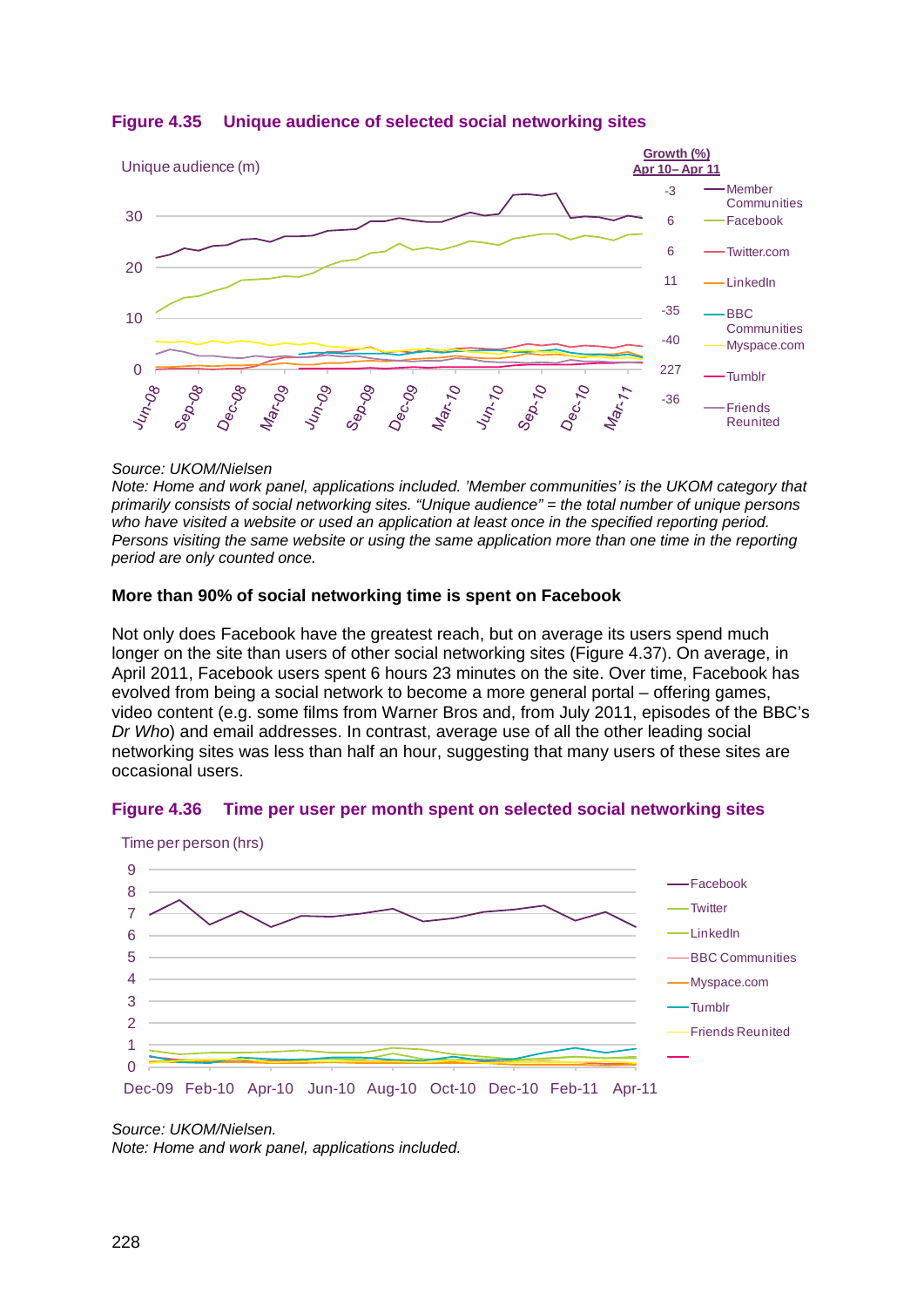The dominance of Facebook in the social networking landscape of UK internet use is illustrated by [Figure 4.37](#page-38-0) which details the total time spent online on sites within UKOM/Nielsen's 'Member Communities' category. It indicates that of the total 186 million hours spent on these sites in April 2011, 170 million hours were spent on Facebook (91% of the total time).

[Figure 4.37](#page-38-0) also indicates that overall use of social networking, and of Facebook, has been fairly stable since the beginning of January 2010, although again it should be noted that these data exclude the use of social networking services on mobile phones.



<span id="page-38-0"></span>

*Source: UKOM/Nielsen*

*Note: Includes all sites in the UKOM/Nielsen category of 'Member Communities'* 

## **Changes in use of other social networking sites**

[Figure 4.38](#page-39-1) details the time spent online on the UK's most popular social networking sites excluding Facebook. It indicates that there have been some significant changes in the past two years; use of earlier services such as MySpace (sold by News Corporation to Specific Media in June 2009 for around 6% of the price paid by News Corp in 2005) and Friends Reunited has fallen, while time spent on Twitter, LinkedIn and Tumblr has grown. But overall, there has been a small fall in the total time spent on these sites; although some have been successful in targeting specific segments (LinkedIn, for example, among business users), they have not made any significant inroads into Facebook's market share. In June 2011 Google launched its new social networking platform, Google+, initially on a trail basis to randomly invited Gmail users.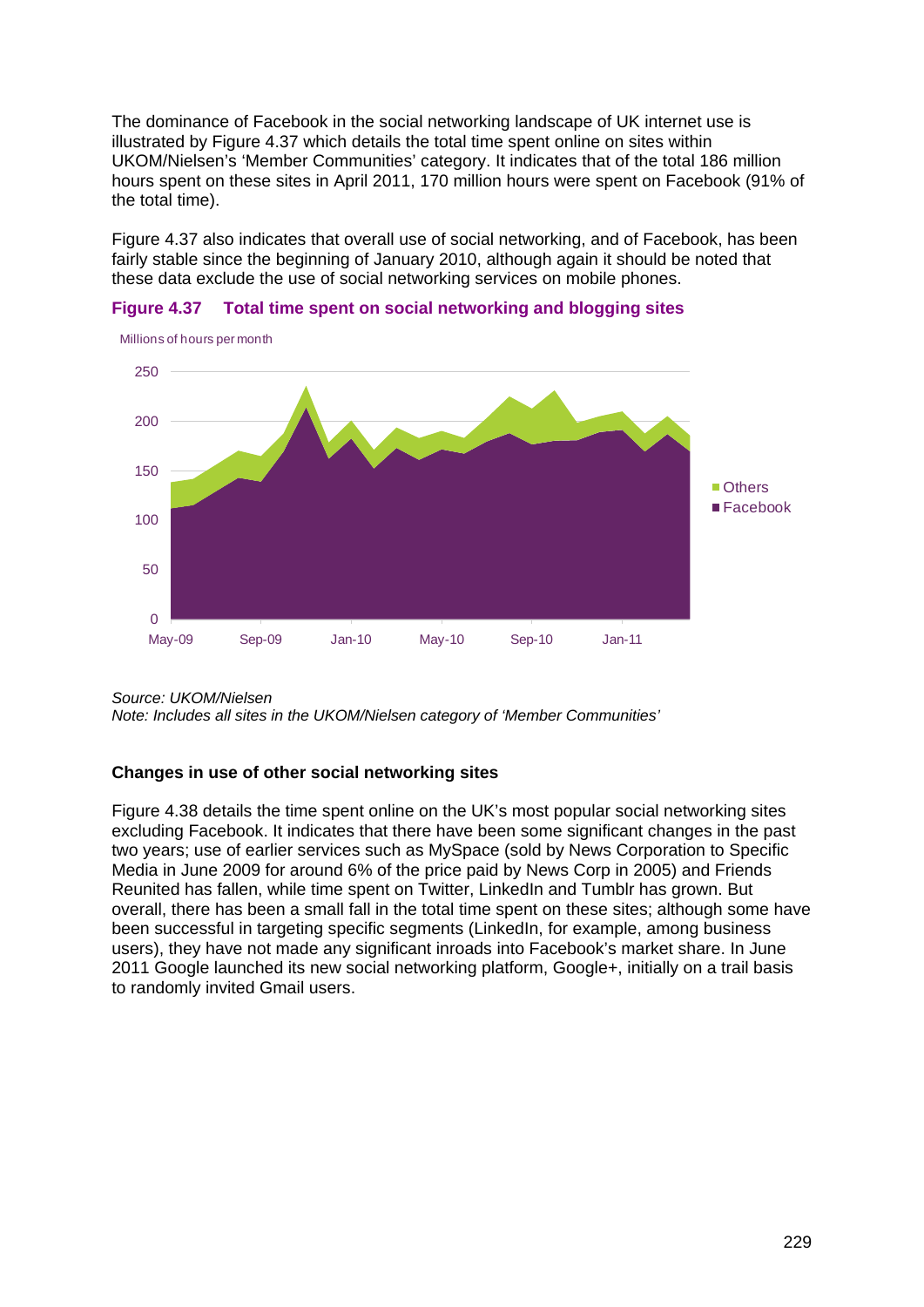

## <span id="page-39-1"></span>**Figure 4.38 Total time spent on selected social networking sites (excluding Facebook)**

Millions of hours per month

*Source: UKOM/Nielsen*

## <span id="page-39-0"></span>**4.3.4 Search**

## **Google has more than three times the user base of any other search engine**

The main way in which people navigate the web and find information is typically via search engines. As such, search is used by the large majority of internet users – among all the UKOM/Nielsen sub-categories, search has the highest reach, with 88% of UK active users using it in April 2011.

[Figure 4.39](#page-40-0) indicates that Google has by far the largest reach of any search engine, with 31.4 million unique UK users in April 2011, more than three times as many as those of Yahoo! Search, Ask.com or Microsoft's Bing. However, Bing was the only one of the UK's leading search engines to increase its reach between April 2010 and 2011, perhaps in part due to its integration as the default search engine on Windows 7 computers, in which Internet Explorer comes pre-installed, with Bing set as the default homepage. Following a deal in July 2009, the Bing search engine also powers Yahoo! Search.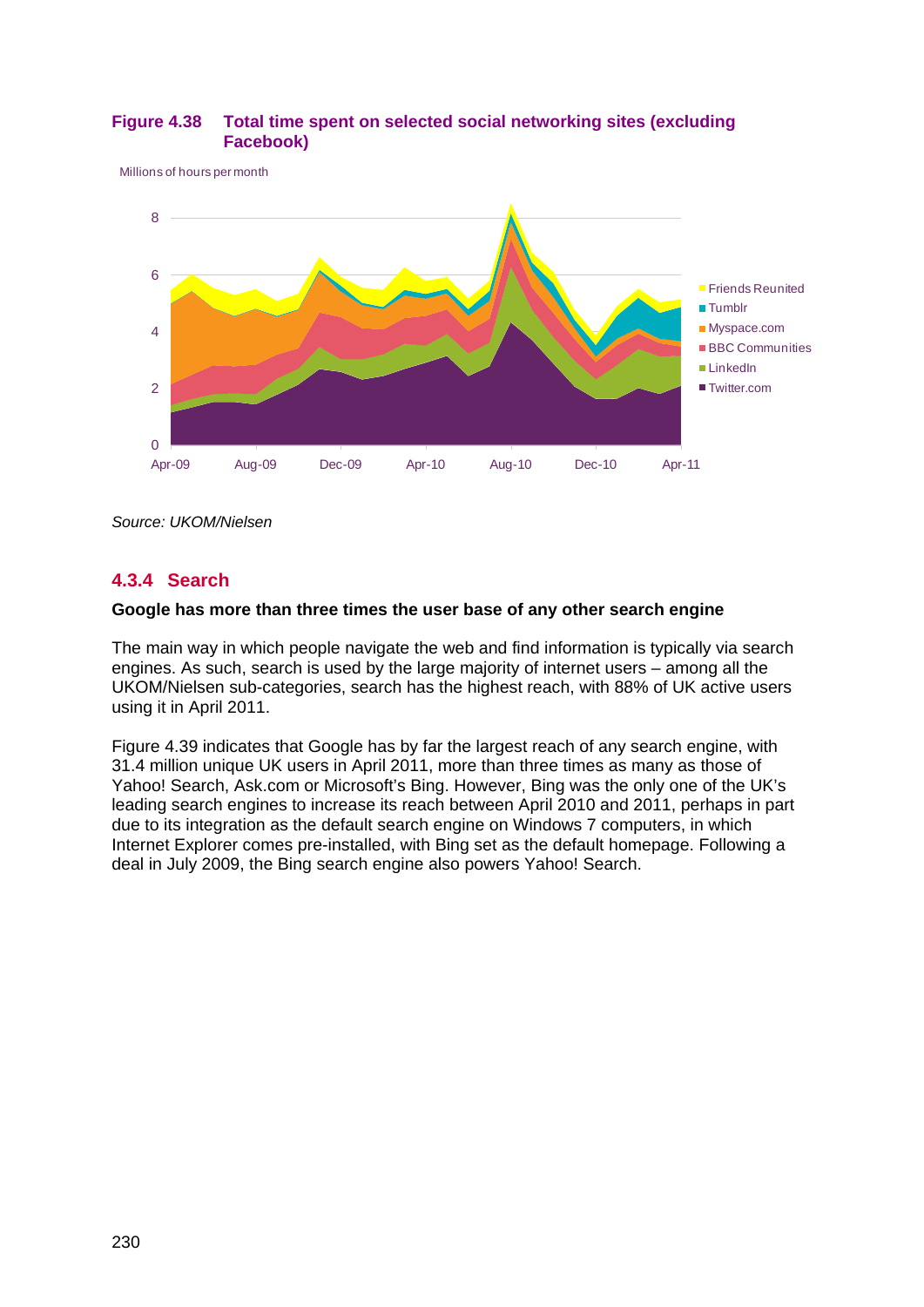

## <span id="page-40-0"></span>**Figure 4.39 Unique audience of leading search sites**

*Source: UKOM/Nielsen home and work panel, applications included, month of May 2010. Note: "Unique audience" = the total number of unique persons who have visited a website or used an application at least once in the specified reporting period. Persons visiting the same website or using the same application more than one time in the reporting period are only counted once. MSN/Windows Live search rebranded as Bing in May 2009.*

## **Half of all internet users are sceptical about accuracy or bias of some search engines**

Given their role in directing consumers to information and services on the internet, search engines have considerable power in determining the websites that consumers visit. Search engine businesses are built on balancing the need to build a reputation for providing wholly impartial search results, delivering the best information to meet the user's requirements, with the commercial imperative to drive revenue through advertising. One way that search engines balance this need is by displaying 'ads' (or 'sponsored links') related to the user's search terms prominently at the top of most search queries, while clearly differentiating them from the general search results.

While trust in search engine results is critical to consumers' confidence in the internet, they also need to be able to evaluate and interpret search results; unlike broadcast platforms, where there are rules about the impartiality of content, there are no such rules on the internet. In order to investigate consumers' levels of trust, Ofcom's media literacy research asks internet users about their views on the accuracy, or bias, of search engine results, and finds that they have a mixture of views. Half of all internet users claim that they have suspicions about some search results, and consider some websites to be accurate and unbiased and some not. Younger users and those in lower socio-economic groups are less likely to make a critical evaluation and more likely to assume that search results will return accurate and unbiased information [\(Figure 4.40\)](#page-41-1)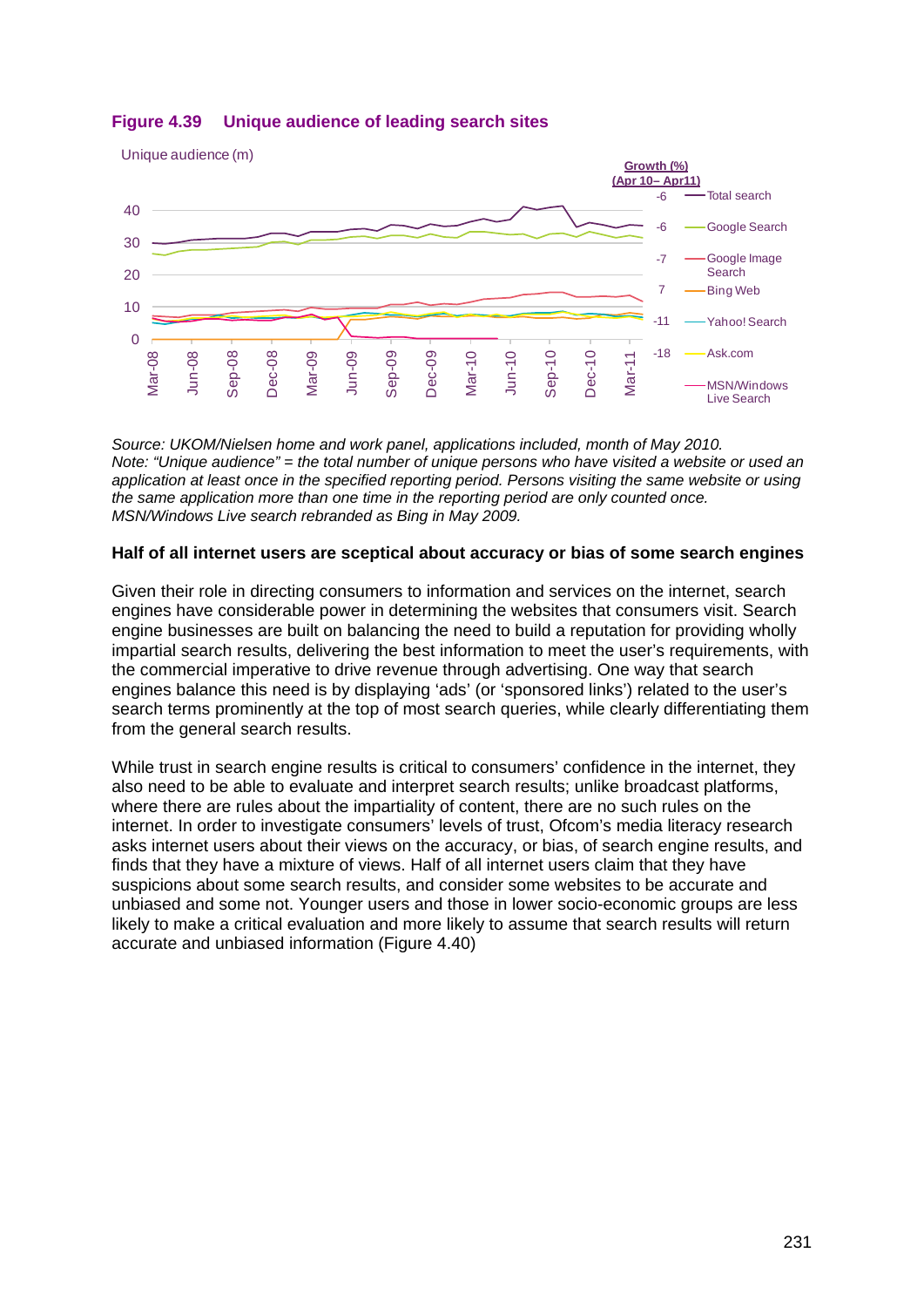

<span id="page-41-1"></span>**Figure 4.40 User attitudes towards accuracy or bias of search engine results**

*NIN46 – When you use a search engine to find information, you enter a query in the search box and the search engine will then show some links to websites in the results pages. Which one of these is closest to your opinion about the level of accuracy or bias of the information detailed in the websites that appear in the results pages? (Prompted responses, single coded)*

*Base: All adults aged 16+ who ever use search engine websites (1090 aged 16+, 205 aged 16-24, 227 aged 25-34, 235 aged 35-44, 183 aged 45-54,240 aged 55+, 329 AB, 353 C1, 199 C2, 209 DE) Source: Ofcom research, fieldwork carried out by Saville Rossiter-Base in April to May and September to October 2010*

## <span id="page-41-0"></span>**4.3.5 User-generated content**

## **Most UK internet users have published something online**

Most of the content on the internet is not professionally produced, but may be categorised as user-generated content (UGC), uploaded from the PC by internet users looking to share news or views, pictures or audio, with other internet users – sometimes just with friends and family, sometimes with anyone who has an interest. As a low-cost, interactive publishing platform with social and democratic possibilities, the internet has allowed this content to flourish. Indeed, in the past year there has been a lot of media attention about the role that UGC (sometimes referred to as 'social media') has played in events such as the uprisings in the Middle East, and responses to the earthquake/tsunami in Japan.<sup>[42](#page-41-2)</sup> But UGC has also led to concerns about privacy and safety online, as well as (because of its ubiquity) about content quality and navigation.

There are many types of UGC; the best-known include personal websites, blogs, and the pictures, profiles and updates provided on social networking sites. The websites of many news organisations encourage users to upload their own comments, pictures and videos; and some of the world's most popular websites are primarily aggregators of UGC – for example Wikipedia (encyclopaedia), YouTube (videos), Facebook (social networking) and eBay (auctions).

-

<span id="page-41-2"></span><sup>&</sup>lt;sup>42</sup> See for example, <http://www.bbc.co.uk/news/world-middle-east-12573995> and [http://www.mirror.co.uk/celebs/news/2011/03/11/japan-earthquake-and-tsunami-reaction-on-twitter-](http://www.mirror.co.uk/celebs/news/2011/03/11/japan-earthquake-and-tsunami-reaction-on-twitter-115875-22982288/)[115875-22982288/](http://www.mirror.co.uk/celebs/news/2011/03/11/japan-earthquake-and-tsunami-reaction-on-twitter-115875-22982288/)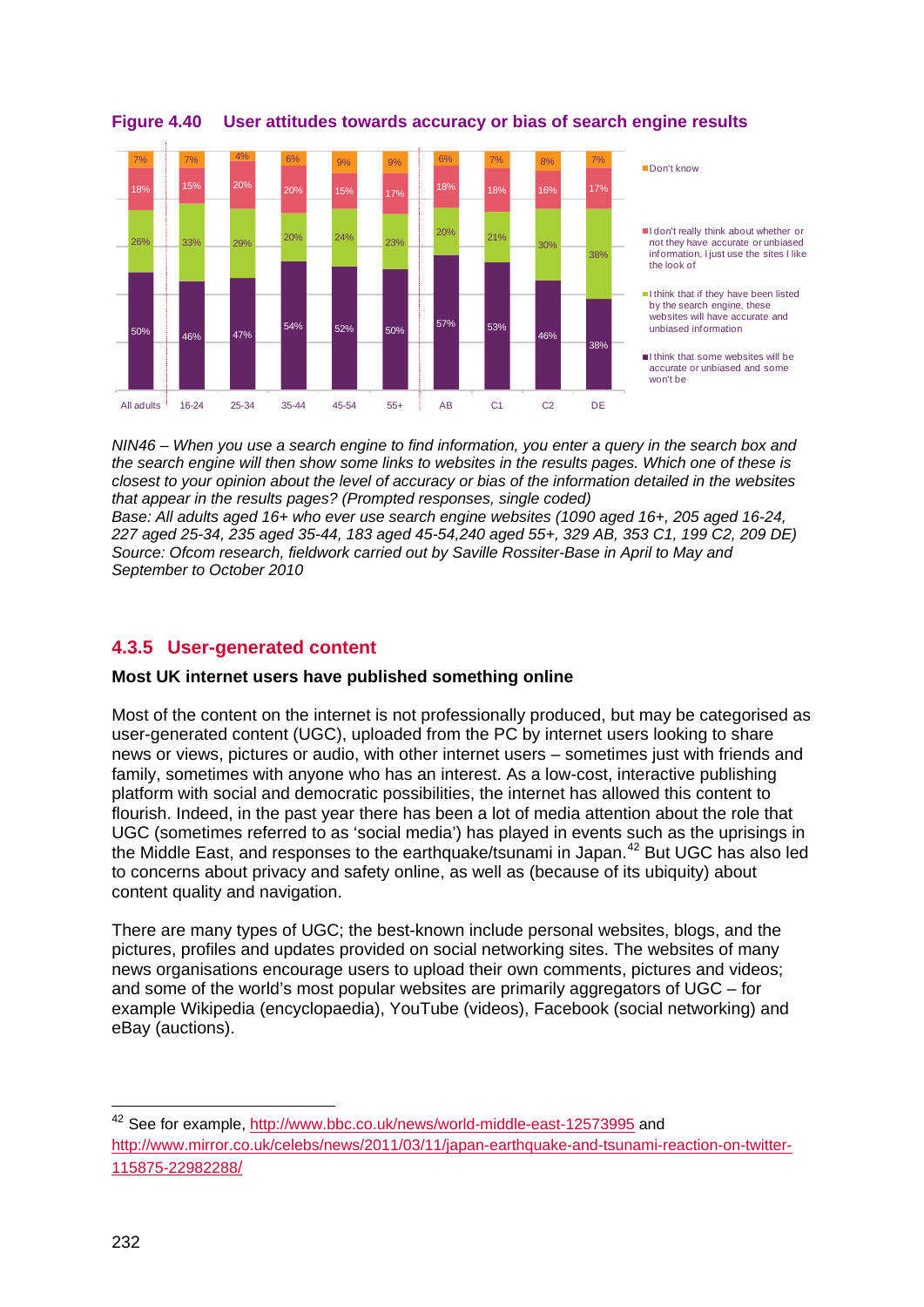The majority of UK internet users have published something on the internet. However, the most common way in which this is done is through setting up a social networking page or profile, which 54% of UK users surveyed in 2010 said they had done [\(Figure 4.41\)](#page-42-0). This typically involves uploading photos, which explains why 53% of UK internet users say they have uploaded pictures (although it should be noted that sites such as Flickr and Picasa are dedicated to photos and photo sharing – and picture sharing sites were among the first social networking sites).

There has been significant growth in the past year in the proportion of people who have uploaded short videos. This may be due to increasing take-up of mobile phones which make video uploading simple, and, as with still pictures, it is likely that many of these videos are published for friends and family to view on social networking sites.

The collaborative nature of the internet is evident from the growing numbers of internet users who have contributed comments to someone else's blog (29% in 2010), or contributed to a collaborative website such as Wikipedia (11%).

|                                |      |     | ■Done this |     |    | $\blacksquare$ Interested in doing this |            | ■Not interested | Don't know |                  |
|--------------------------------|------|-----|------------|-----|----|-----------------------------------------|------------|-----------------|------------|------------------|
|                                | 2007 | 22% |            | 10% |    |                                         |            | 67%             |            | 2%               |
| Set up your own social         | 2009 |     |            | 44% |    | 5%                                      |            | 49%             |            | 2%               |
| networking page or profile     | 2010 |     |            | 54% |    | 8%                                      |            | 43%             |            |                  |
|                                | 2007 |     |            | 43% |    | 18%                                     |            |                 | 39%        | 1%               |
| Uploaded photos to a website   | 2009 |     |            | 49% |    | 9%                                      |            | 41%             |            | 1%               |
|                                | 2010 |     |            | 53% |    |                                         | 9%         |                 | 37%        | 1%               |
| Contributed comments to        | 2007 | 19% |            | 10% |    |                                         |            | 69%             |            | 2%               |
| someone else's weblog or blog  | 2009 |     | 27%        |     | 7% |                                         |            | 64%             |            | 2%               |
|                                | 2010 |     | 29%        |     | 6% |                                         |            | 63%             |            | 2%               |
|                                | 2007 | 15% |            | 17% |    |                                         |            | 67%             |            | 2%               |
| Set up your own website        | 2009 | 15% |            | 12% |    |                                         |            | 71%             |            | 2%               |
|                                | 2010 | 18% |            | 12% |    |                                         |            | 68%             |            | 2%               |
| Made a short video and         | 2007 | 10% | 11%        |     |    |                                         | 77%        |                 |            | $2\%$            |
| uploaded it to a website       | 2009 | 11% | 8%         |     |    |                                         | 79%        |                 |            | 2%               |
|                                | 2010 | 17% |            | 9%  |    |                                         |            | 73%             |            | 1%               |
|                                | 2007 | 10% | 10%        |     |    |                                         | 76%        |                 |            | $\overline{3\%}$ |
| Set up your own weblog/blog    | 2009 | 12% | 9%         |     |    |                                         | 77%        |                 |            | 2%               |
|                                | 2010 | 12% | 9%         |     |    |                                         | 76%        |                 |            | 3%               |
| Contributed to a collaborative | 2007 | 8%  | 1%         |     |    |                                         | 77%        |                 |            | 4%               |
| website such as Wikipedia      | 2009 | 10% | 10%        |     |    |                                         | 77%        |                 |            | 3%               |
|                                | 2010 | 11% | 9%         |     |    |                                         | <b>77%</b> |                 |            | 2%               |
|                                |      | 0%  |            | 20% |    | 40%                                     | 60%        |                 | 80%        | 100%             |

## <span id="page-42-0"></span>**Figure 4.41 Experience of, and interest in, content creation**

*IN23A-I – I'm going to read out a number of things people might do online. Please tell me for each one I read out if you've done it, or you'd be interested in doing it, or not interested. (prompted responses, single coded)*

*Base: All who use the internet at home or elsewhere (1723 in 2007,1282 in 2009, 1489 in 2010) Significance testing shows any change between 2009 and 2010*

*Source: Ofcom research, fieldwork carried out by Saville Rossiter-Base in April to May and September to October 2010* 

## **More than a quarter of over-55 internet users have uploaded photos**

As with most internet activities, young internet users are most likely to have uploaded content. For example, more than half (51%) of 16-24s have contributed comments to someone else's blog, compared to just 21% of over-55s. However, a significant minority of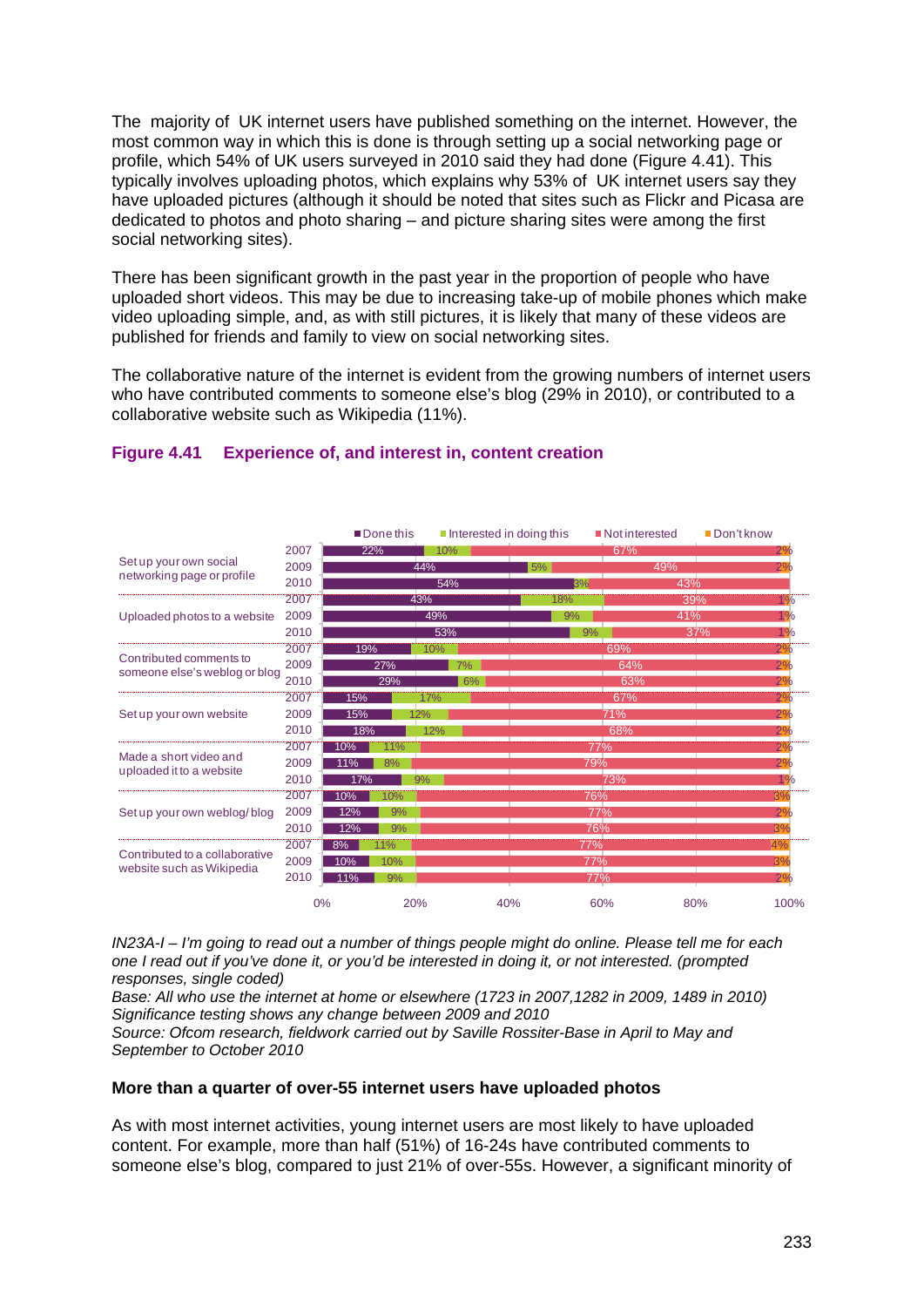over-55s are also engaged in content creation and publishing – 28% of over-55 internet users have uploaded photos.



## <span id="page-43-0"></span>**Figure 4.42 Experience of creative activities, by age**

*IN23A-I – I'm going to read out a number of things people might do online. Please tell me for each one I read out if you've done it, or you'd be interested in doing it, or not interested. All who use the internet at home or elsewhere (271 aged 16-24, 287 aged 25-34, 338 aged 35-44, 245 aged 45-54, 348 aged 55+)*

*Source: Ofcom research, fieldwork carried out by Saville Rossiter-Base in April to May and September to October 2010* 

## **Despite overlap with social networking, many UGC sites continue to grow**

There is a wide range of user-generated content sites, and [Figure 4.43](#page-44-1) focuses on a selection of them (note that social networking sites are not included – see [Figure 4.35](#page-37-1) above). YouTube remains the most popular video-sharing site, and grew its UK user base by 11% in the year to April 2011, when it was accessed by nearly 20 million unique users. However, while the large majority of videos on YouTube may be categorised as UGC, increasingly the site also includes professionally-produced content made available by broadcasters, film studios and music companies. For example, YouTube's UK site includes a prominent link to "TV Shows" which includes 'catch-up' TV programmes from Channel 4, Channel 5 and STV.

Online collaborative encyclopaedia Wikipedia was visited by nearly 15 million UK internet users in April 2011, although since September 2010 its reach has declined slightly. The leading blogging site is Google's Blogger, which reached 8.2 million users in April 2011. It is notable that Blogger and leading photo-sharing site Flickr have been able to slowly grow their user base, despite some overlap with social networking sites such as Facebook, which also enable users to upload photos and publish blog-like articles.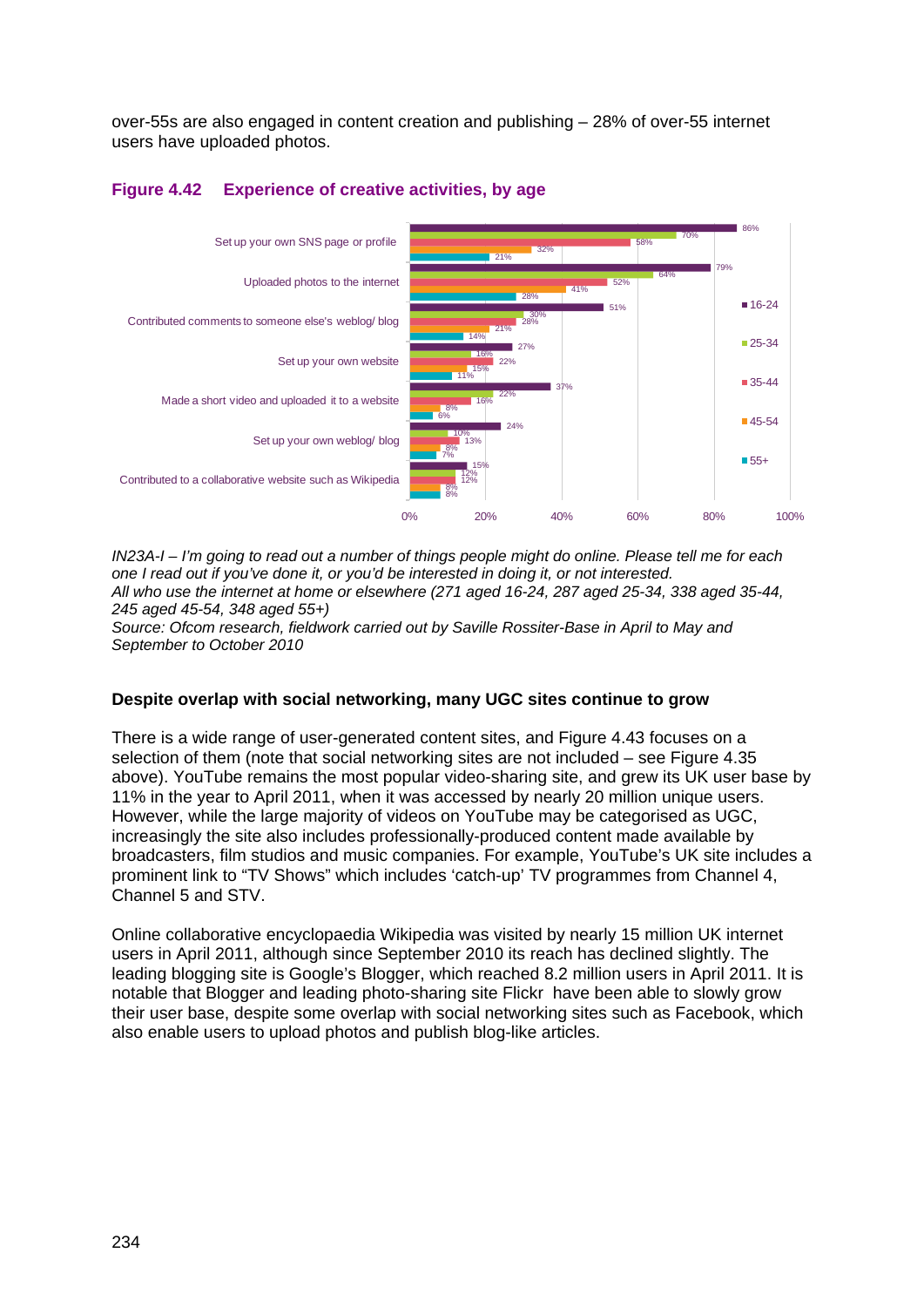

<span id="page-44-1"></span>**Figure 4.43 Unique audience of selected user-generated content sites**

*Source: UKOM /Nielsen home and work panel, applications included, Note: "Unique audience" = the total number of unique persons who have visited a website or used an application at least once in the specified reporting period. Persons visiting the same website or using the same application more than one time in the reporting period are only counted once. Flickr: due to UKOM changes no data available pre-May 2010.*

#### **YouTube users spend on average over an hour a month on the site**

According to data from UKOM/Nielsen, UK users spent on average 1 hours 10 minutes on YouTube in April 2011, considerably longer than on any of the other (non-social networking) UGC sites for which we have data. It is also notable that average time spent on YouTube has increased since the end of 2009 – although it is not clear if this is driven by viewing of user-generated content or the professionally-produced content available on the site.



#### **Figure 4.44 Time spent on selected user-generated content sites**

*Source: UKOM/Nielsen home and work panel, applications included, month of May 2010.*

## <span id="page-44-0"></span>**4.3.6 Online shopping**

A key benefit of the internet for many consumers is the convenience, choice and value offered by online shopping. Similarly, retailers are able to benefit from efficiencies offered by internet sales, as well as the increased reach enabled by the ability to address a global market.

UK consumers have been relatively early adopters of online shopping, facilitated by the historic popularity of catalogue shopping, high penetration of credit cards, a willingness to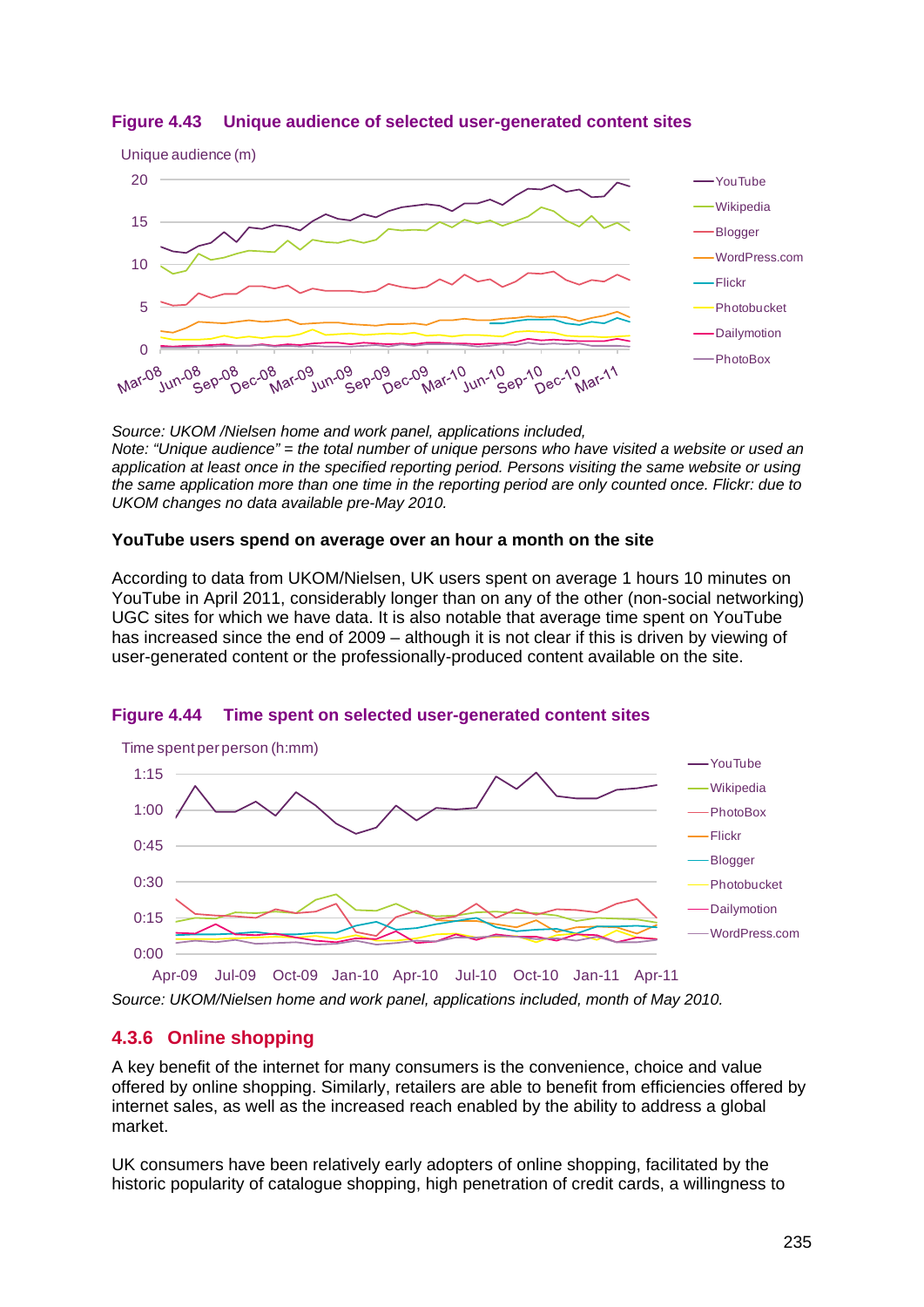trust online payment systems and the early launch of retailers such as Amazon.co.uk, which had a high-profile launch in 1998. Research by Mediascope Europe at the end of 2009 found that, on average, UK internet users estimated that they spent on average £1,031 online, across an average of 19 transactions – more than double the number of purchases by consumers in France, Germany, Italy, Spain and the Netherlands, and around twice the value.<sup>[43](#page-45-0)</sup>

In this section we explore three dimensions of how consumers are using the internet for shopping:

- purchasing goods from mass-market retailers such as Amazon.co.uk, Tesco.com and Argos.co.uk;
- using price comparison sites to identify the best-value product or service for their needs; and
- downloading coupons or vouchers to take advantage of special offers.

## **More than eight in ten internet users visit shopping sites**

According to data from UKOM/Nielsen, in August 2010 more than eight in ten active internet users visited at least one of the UK's top e-commerce sites. In total, 546 million site visits were made, resulting in 89 million transactions<sup>[44](#page-45-1)</sup>. Around a quarter of the U.K.'s 50 most popular sites are e-commerce sites – a ratio that has been maintained for the past three years. The most popular is eBay, with 17.7 million unique U.K. visitors in August 2010, putting it ahead of Amazon, Apple, Tesco and Argos.

This is broadly in line with Ofcom's consumer research, which finds that 72% of adults claim to use their broadband connection for 'purchasing goods/services', making it the third most popular online activity among broadband internet users, behind sending and receiving email and general surfing/browsing (see [Figure 4.22](#page-22-0) above). It is likely that this figure is lower than the Nielsen data because of the differences between visiting shopping sites and actually shopping.

[Figure 4.45,](#page-46-0) below, details the reach of the UK's largest mass merchandising websites. It shows that online-only retailer Amazon has considerably the greatest reach, with over 40% of internet users accessing the site at least once in April 2011. But most of the other sites are high-street retailers. Tesco has the largest reach of the supermarkets, with 18% of internet users accessing its main site (and 7% accessing the Tesco Direct site), while despite competition from sites such as internet-only retailer Very, Argos has the third largest reach, with 17% of internet users accessing its site.

<span id="page-45-1"></span><span id="page-45-0"></span> $\overline{\phantom{a}}$ <sup>43</sup> See Ofcom, *International Communications Market report 2010 pp217-218, [http://stakeholders.ofcom.org.uk/binaries/research/cmr/753567/icmr/ICMR\\_2010.pdf](http://stakeholders.ofcom.org.uk/binaries/research/cmr/753567/icmr/ICMR_2010.pdf)* [http://www.nma.co.uk/opinion/industry-opinion/analyst-speak-online-shoppers-spend-the-most-on](http://www.nma.co.uk/opinion/industry-opinion/analyst-speak-online-shoppers-spend-the-most-on-electronics-and-groceries/3020674.article)[electronics-and-groceries/3020674.article](http://www.nma.co.uk/opinion/industry-opinion/analyst-speak-online-shoppers-spend-the-most-on-electronics-and-groceries/3020674.article)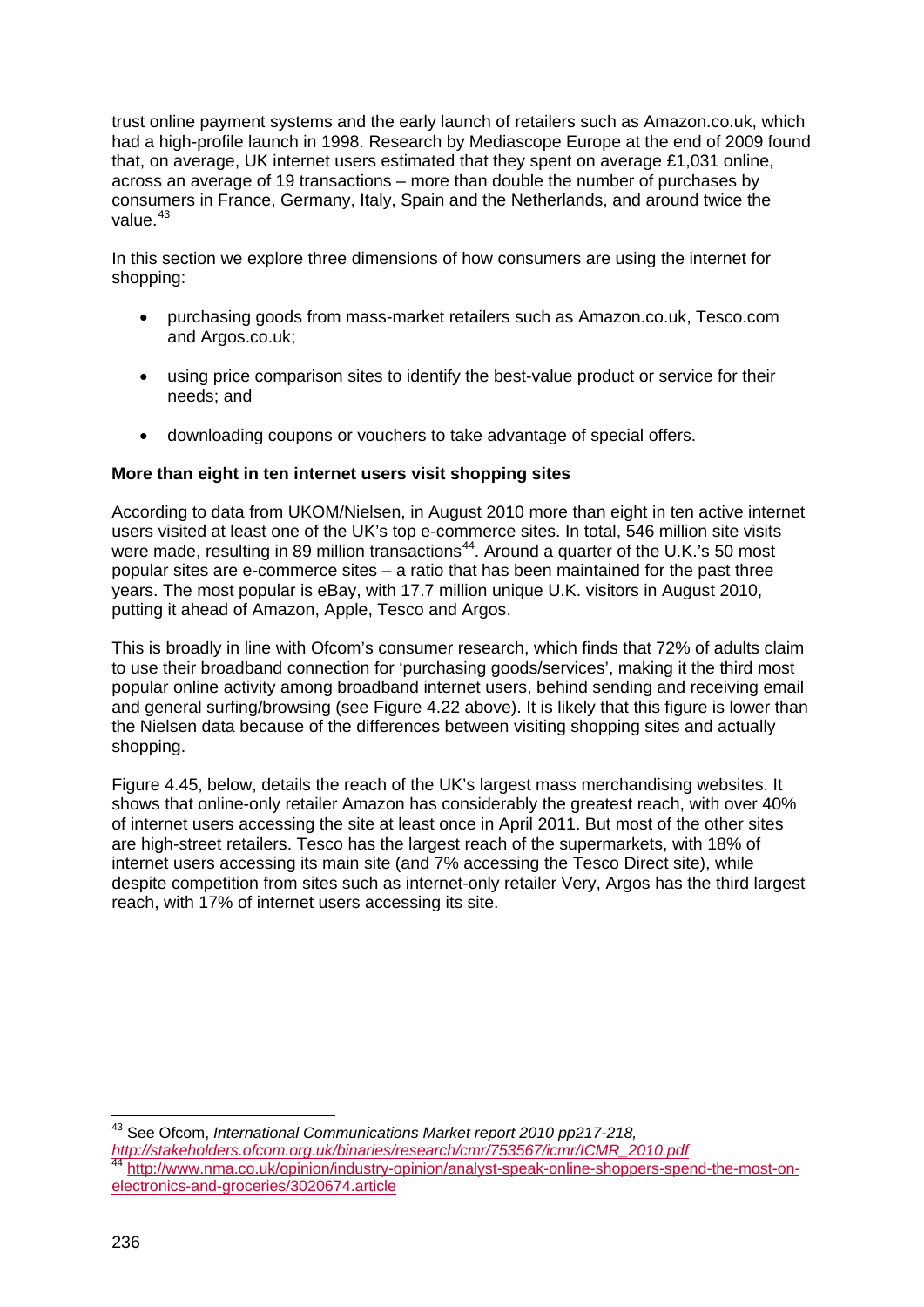

## <span id="page-46-0"></span>**Figure 4.45 Mass merchandising, by active reach: April 2011**

*Source: UKOM/Nielsen home and work panel, month of April 2011 Note: "active reach" = the percentage of all active age 2+ unique persons who visited the site or used the application. 'Active' is defined as anyone who used an internet-enabled computer within the time period.*

There are some suggestions that online mass merchandising is maturing as a market. Between December 2009 and April 2011 there has been a good deal of continuity in the reach of the major sites [\(Figure 4.46\)](#page-46-1). The growth of Amazon (up 5% between April 2010 and April 2011) indicates the continuing success of the world's major online shopping brand, although its lower reach than other internet giants such as Facebook and Google (discussed in Section [4.3.3](#page-35-0) and Section [4.3.4](#page-39-0) above), indicates that there may be less of a network effect, and therefore less scope for dominance, in online shopping than in search or social networking. However, the decline of Play.com (down 22%), may indicate that it is difficult for more niche online retailers to maintain market share in the face of competition from the combination of internet giants (Amazon, and also potentially eBay) and high street brands (e.g. Tesco).



#### <span id="page-46-1"></span>**Figure 4.46 Unique audience of selected mass merchandising sites**

*Source: UKOM/Nielsen.*

*Note: Home and work panel,' "Unique audience" = the total number of unique persons who have visited a website or used an application at least once in the specified reporting period. Persons visiting the same website or using the same application more than one time in the reporting period are only counted once.*

Female internet users are slightly more likely to visit mass merchandising sites than male internet users. Overall, 47.6% of time on the internet is spent by women (see [Figure 4.20\)](#page-21-1);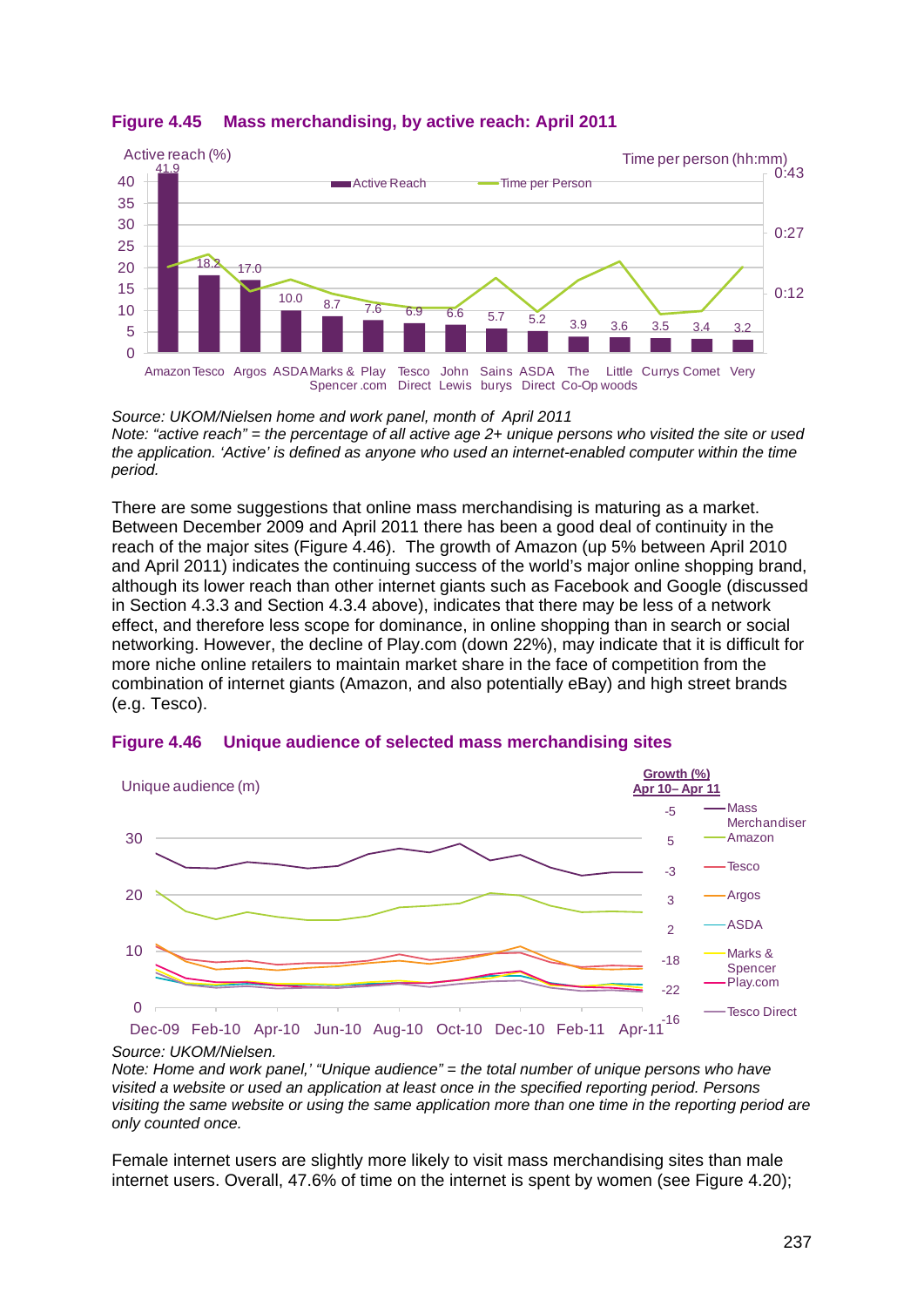however, women account for 50% of visitors to mass merchandising websites [\(Figure 4.47\)](#page-47-0). Among 25 to 34-year-olds, 57% of visitors to mass merchandising sites are women, although women account for only 46% of total time spent online.



<span id="page-47-0"></span>

## **Comparing prices**

For many consumers, a key benefit of internet shopping is the ability to compare prices between providers before making an online or offline purchase. [Figure 4.48](#page-47-1) details the UK's leading price comparison sites in April 2011, and indicates that more than one in seven internet users (16%) visited the leading comparison website, moneysupermarket.com.



<span id="page-47-1"></span>**Figure 4.48 Reach and time spent on selected price comparison sites, April 2011** 

#### *Source: UKOM/Nielsen*

*Note: Home and work panel,' "Unique audience" = the total number of unique persons who have visited a website or used an application at least once in the specified reporting period. Persons visiting the same website or using the same application more than one time in the reporting period are only counted once.* 

As with mass merchandising websites, price comparison sites are now reasonably well established – most leading sites have now been operating for several years and there was little change in overall use between April 2010 and April 2011, although there were some significant changes in the reach of individual sites [\(Figure 4.49\)](#page-48-0).

*Source: UKOM /Nielsen April 2011*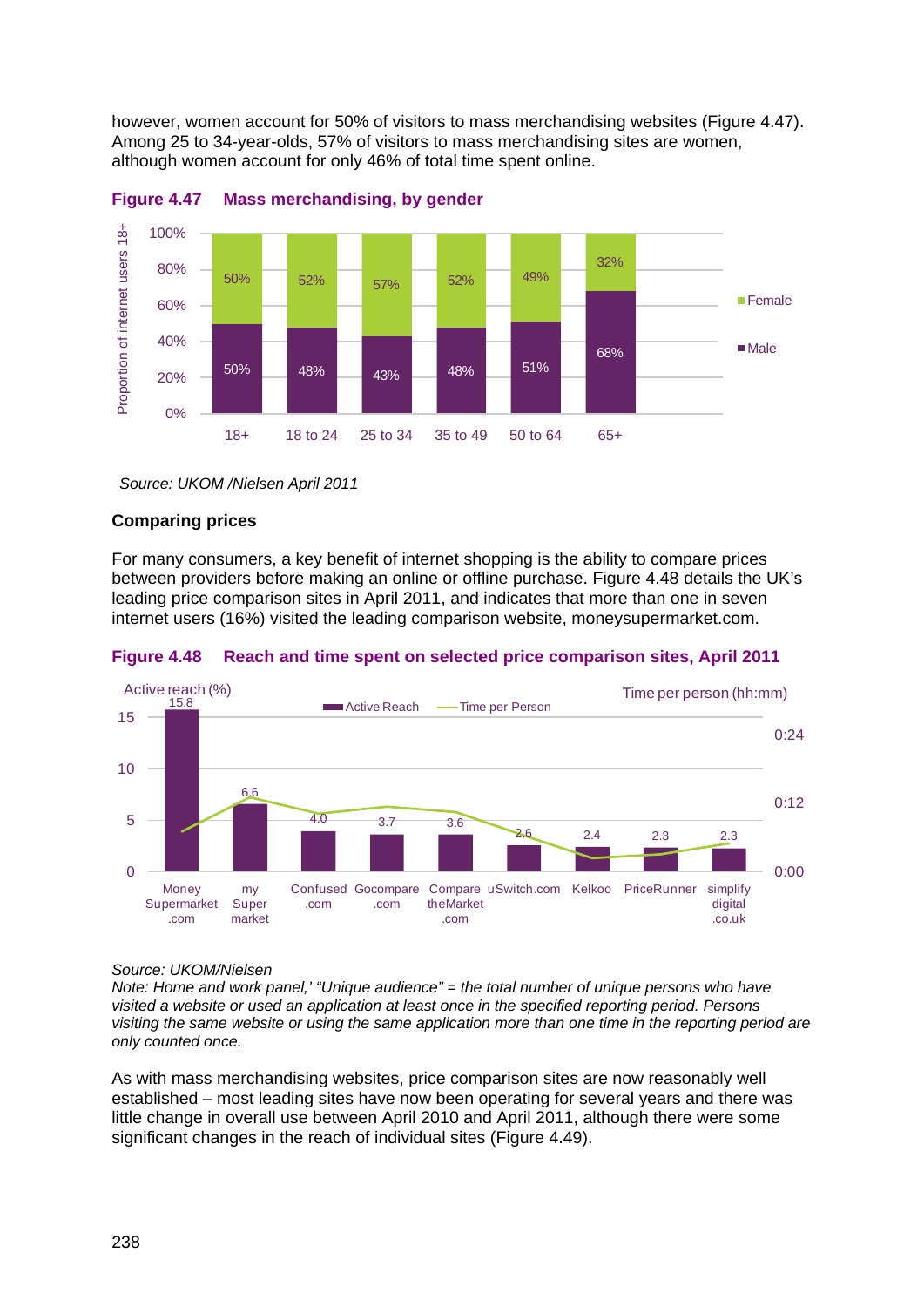

## <span id="page-48-0"></span>**Figure 4.49 Unique audience of selected price comparison sites**

#### *Source: UKOM/Nielsen*

*Note: Home and work panel,' "Unique audience" = the total number of unique persons who have visited a website or used an application at least once in the specified reporting period. Persons visiting the same website or using the same application more than one time in the reporting period are only counted once.* 

#### **Vouchers and coupons**

A major development in the past year has been the growth of voucher and coupon sites, where retailers offer consumers discounted prices for products and services, typically for a short period of time and often for a specific location. Around 15 million internet users in the UK used voucher or reward sites in April 2011 [\(Figure 4.50\)](#page-48-1).

<span id="page-48-1"></span>



#### *Source: UKOM/Nielsen.*

*Note: Home and work panel,' "Unique audience" = the total number of unique persons who have visited a website or used an application at least once in the specified reporting period. Persons visiting the same website or using the same application more than one time in the reporting period are only counted once. Maximiles data unavailable for some months, Groupon not available pre Feb10.*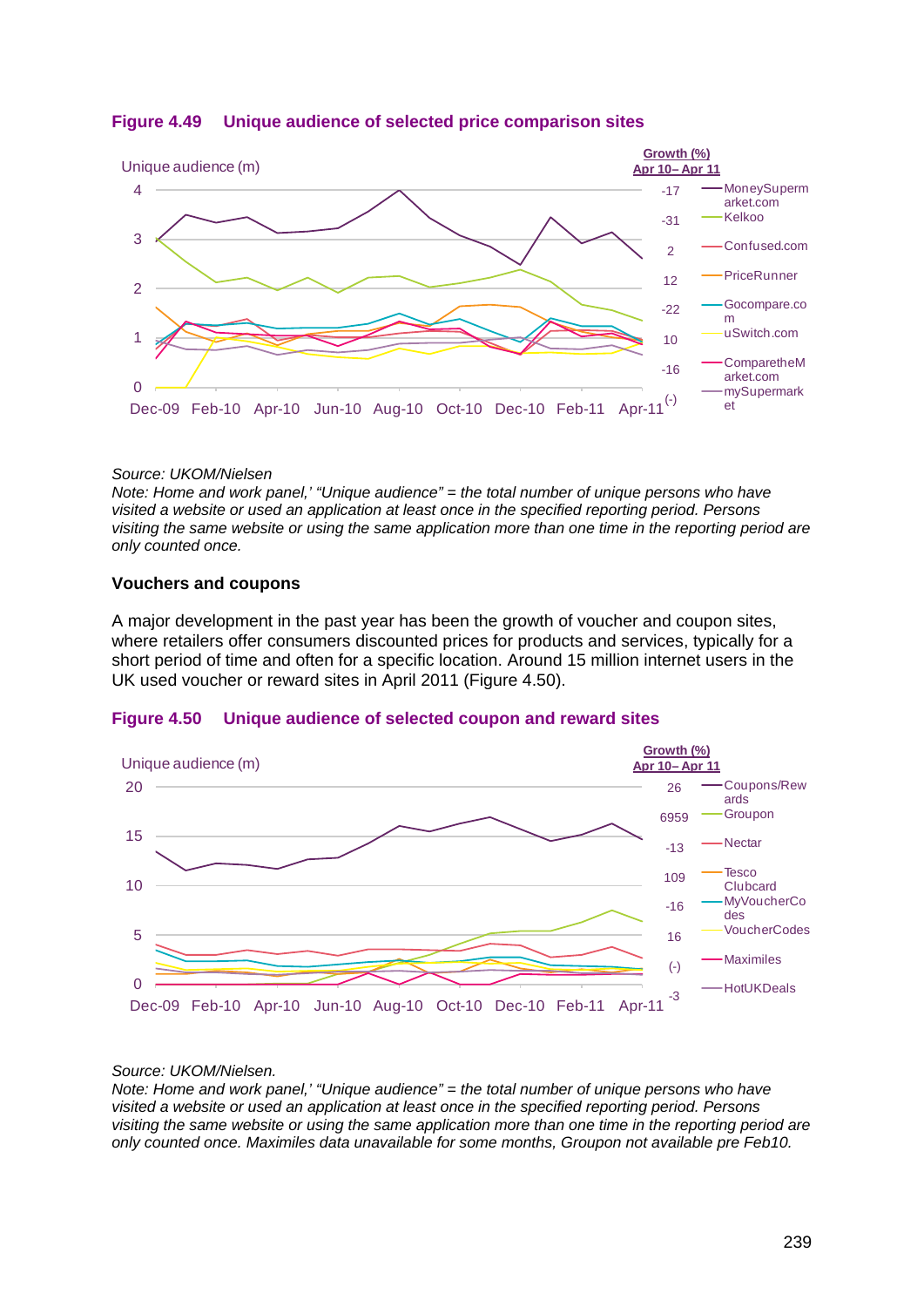The highest profile coupon site is Groupon, which, from its January 2010 expansion into the UK, has grown rapidly, becoming the UK's most-visited coupon and reward site in October 2010 and reaching 16% of UK internet users by April 2011. Its innovative business model involves partnering with retailers in particular locations to offer deals to consumers: if a stated number of people sign up for the offer then the deal is available.

The UK's largest two reward card schemes, Nectar and Tesco Clubcard, both have significant internet presence, reaching 7% and 4% of UK internet users respectively (although given that they are supported by two of the UK's largest supermarkets (Tesco and Sainsbury's), there appears to be scope for much more growth). Another category of sites are voucher sites such as My Voucher Codes; these provide users with the ability to print discount coupons for use in retail outlets including restaurants, high street stores and visitor attractions, while sites such as Top Cashback and Quidco offer cashback for purchasing products and services via their sites.



## **Figure 4.51 Coupon and reward sites: active reach**

*Source: UKOM/Nielsen home and work panel, month of April 2011 Note: "active reach" = the percentage of all active age 2+ unique persons who visited the site or used the application. 'Active' is defined as anyone who used an internet-enabled computer within the time period*

Overall, men and women are equally likely to use internet coupon and voucher sites; indeed the pattern is very similar to that for using mass merchandising sites (see [Figure 4.47](#page-47-0) above). Among 25-34 year-olds, 56% of visitors to coupon and reward sites are women [\(Figure 4.52\)](#page-50-0).